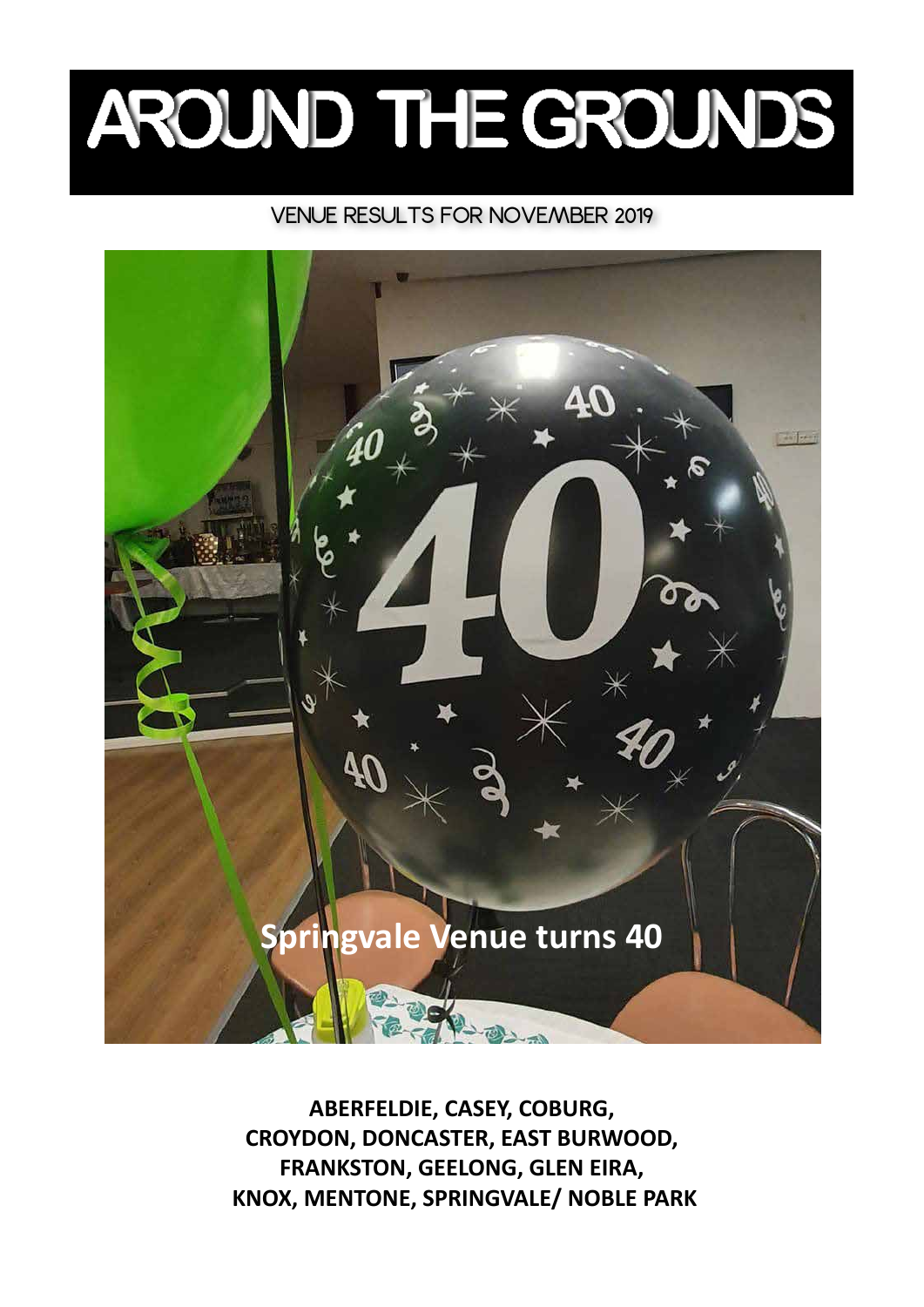| <b>ABERFELDIE 6 NOVEMBER 2019</b> |     |         |                 |        |  |  |  |  |
|-----------------------------------|-----|---------|-----------------|--------|--|--|--|--|
| 100m                              |     |         |                 |        |  |  |  |  |
| Levi Draper                       | Inv | 17.75   |                 |        |  |  |  |  |
| <b>Maggie Armstrong</b>           | 57  | 19.06   |                 |        |  |  |  |  |
| Ruby Beveridge                    | Inv | 21.15   |                 |        |  |  |  |  |
| 1200m                             |     |         |                 |        |  |  |  |  |
| Michael Orelli                    | 75  | 7:56    |                 |        |  |  |  |  |
| <b>Michael Ennis</b>              | 66  | 6:15    |                 |        |  |  |  |  |
| Levi Draper                       | Inv | 5:07    |                 |        |  |  |  |  |
| Andrea Draper                     | 42  | 7:56    |                 |        |  |  |  |  |
| <b>Bill Risevki</b>               | 54  | 7:35    |                 |        |  |  |  |  |
| John Papworth                     | 51  | 4:56    |                 |        |  |  |  |  |
| Matt Goodyer                      | 42  | 5:52    |                 |        |  |  |  |  |
| 400m AG                           |     |         |                 |        |  |  |  |  |
| Levi Draper                       | Inv | 1:17.9  |                 |        |  |  |  |  |
| Maggie Armstrong                  | 57  | 1:34.01 | 66              |        |  |  |  |  |
| John Papworth                     | 51  | 1:18.03 | 64              |        |  |  |  |  |
| <b>Bill Risevki</b>               | 54  | 1:55.75 | 44              |        |  |  |  |  |
| Stephen Barker                    | 76  | 2:14    | 49              |        |  |  |  |  |
| 3.2k Cup Hcp                      |     | Finish  | Hcp             | Actual |  |  |  |  |
| Stephen Barker<br>1st             | 76  | 19:14   | 38s             | 18:36  |  |  |  |  |
| Andrea Draper                     | 42  | 20:28   |                 |        |  |  |  |  |
| <b>Bill Risevki</b>               | 54  | 24.11   | 3:11            | 21:00  |  |  |  |  |
| Trevor Hawksworth                 | 72  | 24:29   |                 |        |  |  |  |  |
| Cheryl Beveridge                  | 54  | 22:45   | 35s             | 22:10  |  |  |  |  |
| Ruby Beveridge                    | Inv | 18:52   | 1:00            | 17:52  |  |  |  |  |
| Michael Orelli                    | 75  | 21.58   | 40s             | 21:18  |  |  |  |  |
| John Papworth                     | 51  | 21:10   | 7:50            | 13:20  |  |  |  |  |
| <b>Maggie Armstrong</b>           | 57  | 20:46   | 18 <sub>s</sub> | 20:28  |  |  |  |  |

| <b>ABERFELDIE 13 NOVEMBER 2019</b> |     |        |        |  |  |  |  |
|------------------------------------|-----|--------|--------|--|--|--|--|
| 110m                               |     |        |        |  |  |  |  |
| Michael Orelli                     | 75  | 34.30  |        |  |  |  |  |
| Tony Bradford                      | 80  | 24.90  |        |  |  |  |  |
| Levi Draper                        | Inv | 21.80  |        |  |  |  |  |
| Gavin White                        | 46  | 15.50  |        |  |  |  |  |
| Ruby Beveridge                     | Inv | 23.90  |        |  |  |  |  |
| Heath Beveridge                    | Inv | 18.80  |        |  |  |  |  |
| 1000m AG                           |     |        | AG%    |  |  |  |  |
| Michael Orelli                     | 75  | 6:04   | 53     |  |  |  |  |
| Doug Stokes                        | 67  | 5:10   | 56     |  |  |  |  |
| Stephen Barker                     | 76  | 5:10   | 64     |  |  |  |  |
| Levi Draper                        | Inv | 4:15   |        |  |  |  |  |
| Andrea Draper                      | 42  | 6:07   | 42     |  |  |  |  |
| Cheryl Beveridge                   | 54  | 6:04   | 48     |  |  |  |  |
| <b>Heath Beveridge</b>             | Inv | 4:39   |        |  |  |  |  |
| Maggie Armstrong                   | 57  | 5:25   | 50.5   |  |  |  |  |
| <b>Bill Risevki</b>                | 54  | 6:03   | 43     |  |  |  |  |
| Shane Draper                       | 46  | 3:53   | 79.77  |  |  |  |  |
| 300m                               |     |        |        |  |  |  |  |
| Michael Orelli                     | 75  | 1:38.3 |        |  |  |  |  |
| <b>Tony Bradford</b>               | 80  | 47.4   | (200m) |  |  |  |  |
| Levi Draper                        | Inv | 1:16.3 |        |  |  |  |  |
| Gavin White                        | 46  | 52.6   |        |  |  |  |  |

| <b>ABERFELDIE 13 NOVEMBER 2019 cont.</b> |     |       |       |  |  |  |  |
|------------------------------------------|-----|-------|-------|--|--|--|--|
| 2/4k                                     |     |       |       |  |  |  |  |
| Michael Orelli                           | 75  | 2k    | 13:25 |  |  |  |  |
| Doug Stokes                              | 67  | 4k    | 22:05 |  |  |  |  |
| <b>Michael Ennis</b>                     | 66  | 2k    | 10:50 |  |  |  |  |
| Stephen Barker                           | 76  | 4k    | 22:05 |  |  |  |  |
| Andrea Draper                            | 42  | 2k    | 13:25 |  |  |  |  |
| <b>Trevor Hawksworth</b>                 | 72  | 4k    | 12:36 |  |  |  |  |
| Ruby Beveridge                           | Inv | 2k    | 11:32 |  |  |  |  |
| Cheryl Beveridge                         | 54  | 2k    | 11:41 |  |  |  |  |
| <b>Maggie Armstrong</b>                  | 57  | 2k    | 11:53 |  |  |  |  |
| Alfred Lendvai                           | 65  | 2k    | 10:40 |  |  |  |  |
| John Papworth                            | 51  | 4k    | 19:54 |  |  |  |  |
| <b>Bill Risevki</b>                      | 54  | 4k    | 26:15 |  |  |  |  |
|                                          |     |       |       |  |  |  |  |
| <b>ABERFELDIE 20 NOVEMBER 2019</b>       |     |       |       |  |  |  |  |
| <b>100AG</b>                             |     |       | AG%   |  |  |  |  |
| Michael Orelli                           | 75  | 31.44 | 42    |  |  |  |  |
| Stephen Russell                          | 60  | 15.00 | 78    |  |  |  |  |
| <b>Tony Bradford</b>                     | 80  | 21.34 | 66.5  |  |  |  |  |
| Joe Dilworth                             | 68  | 16.02 | 76.6  |  |  |  |  |
| John Papworth                            | 51  | 14.10 | 78.4  |  |  |  |  |
| Levi Draper                              | Inv | 16.05 |       |  |  |  |  |
| <b>Marlo Cummings</b>                    | 41  | 13.03 | 79.3  |  |  |  |  |
| <b>Maggie Armstrong</b>                  | 57  | 21.00 | 62.6  |  |  |  |  |
|                                          |     |       |       |  |  |  |  |
| 1200m                                    |     |       |       |  |  |  |  |
| Michael Orelli                           | 75  | 7:31  |       |  |  |  |  |
| <b>Michael Ennis</b>                     | 66  | 6:15  |       |  |  |  |  |
| Stephen Barker                           | 76  |       |       |  |  |  |  |
| John Papworth                            | 51  | 4:34  |       |  |  |  |  |
| Levi Draper                              | Inv | 5:20  |       |  |  |  |  |
| Andrea Draper                            | 42  | 7:31  |       |  |  |  |  |
| <b>Marion Cummings</b>                   | 41  | 5:31  |       |  |  |  |  |
| 200m                                     |     |       |       |  |  |  |  |
| <b>Tony Bradford</b>                     | 80  | 44.78 |       |  |  |  |  |
| Joe Dilworth                             | 68  | 34.63 |       |  |  |  |  |
| <b>Marion Cummings</b>                   | 41  | 28.37 |       |  |  |  |  |
| <b>Maggie Armstrong</b>                  | 57  | 39.30 |       |  |  |  |  |
| 3.1/5.k Park                             |     |       |       |  |  |  |  |
| Doug Stokes                              | 67  | 40:12 | 6K    |  |  |  |  |
| Stephen Barker                           | 76  | 40:12 | 6K    |  |  |  |  |
| John Papworth                            | 51  | 24:18 | 4К    |  |  |  |  |
| Levi Draper                              | Inv | 17.55 | 3.1K  |  |  |  |  |
| Andrea Draper                            | 42  | 22:00 | 3.1K  |  |  |  |  |
| Alfred Lendvai                           | 65  | 18.11 | 3.1K  |  |  |  |  |
| Shane Draper                             | 46  | 14.11 | 3.1K  |  |  |  |  |
| <b>Bill Risevki</b>                      | 54  | 45:38 | 6K    |  |  |  |  |
|                                          |     |       |       |  |  |  |  |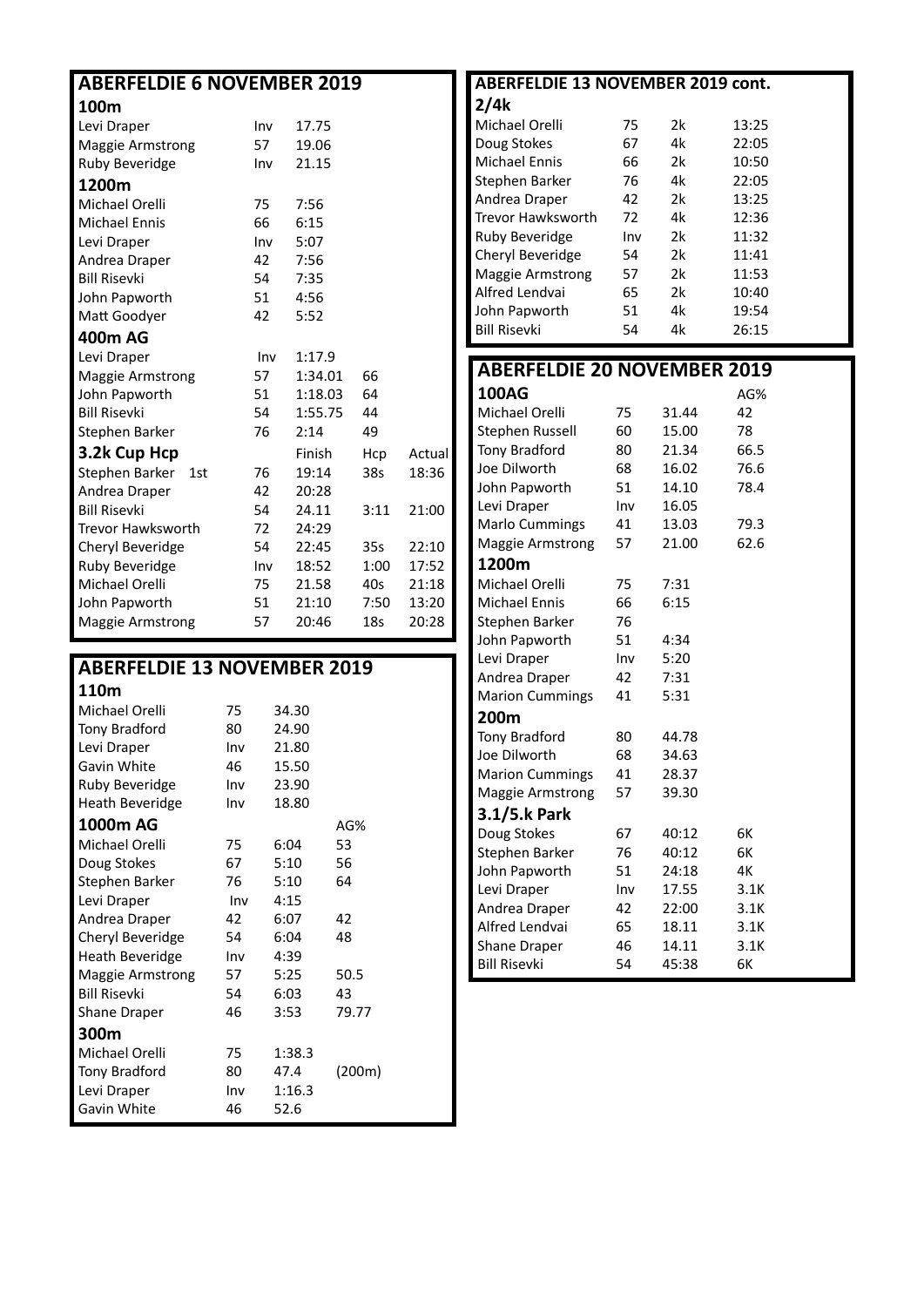| <b>ABERFELDIE 27 NOVEMBER 2019</b> |     |       |        | <b>COBURG 7 NOVEMBER 2019</b>                           |
|------------------------------------|-----|-------|--------|---------------------------------------------------------|
| 100m                               |     |       |        | 100m                                                    |
| Michael Orelli                     | 75  | 27.50 |        | Ethan O'NEILL<br>19<br>12.70                            |
| Tony Bradford                      | 80  | 20.50 |        | Gary O'DWYER<br>60<br>14.48                             |
| John Sirmovics                     | 62  | 20.56 |        | Isabelle RAINES<br>17<br>15.08                          |
| Dean Croke                         |     | 15.09 |        | 70<br><b>Bruce GIBBS</b><br>19.68                       |
| <b>Adam Gregory</b>                | 34  | 13.44 |        | 67<br>Ken CARTER<br>43.84                               |
| Levi Draper                        | Inv | 16.50 |        | 800m Walk                                               |
| Gavin White                        | 46  | 13.13 |        | <b>Tracy COLBERT</b><br>50<br>6.05                      |
| John Papworth                      | 51  | 14.62 |        | Fiona ELY<br>50<br>7.17                                 |
| 800m                               |     |       |        | Ken CARTER<br>67<br>8.57                                |
| Michael Orelli                     | 75  | 4:33  |        | <b>■1600m</b>                                           |
| John Papworth                      | 51  | 3:20  |        | 6.09<br>Fraser MURRAY<br>47                             |
| Alfred Lendvai                     | 65  | 3:19  |        | Michael MEANEY<br>64<br>7.45                            |
| Matt Goodyer                       | 42  | 3:30  |        | Paul O'NEILL<br>54<br>10.02                             |
| Levi Draper                        | Inv | 2:29  |        | Yolanda SHAW<br>67<br>10.03                             |
| Andrea Draper                      | 42  | 4:33  |        | <b>1400m</b>                                            |
| <b>Maggie Armstrong</b>            | 57  | 3:47  |        | Paul O'NEILL<br>54<br>1.09.0                            |
| Graham Eadie                       | 62  | 3:55  |        | Gary O'DWYER<br>60<br>1.09.8                            |
| 300m                               |     |       |        | <b>Isabelle RAINES</b><br>17<br>1.11.8                  |
| <b>Tony Bradford</b>               | 80  | 40.12 | (200m) | <b>Ken CARTER</b><br>67<br>3.57.5                       |
| Dean Croke                         | 60  | 48.53 |        | $\mathsf{I}_{2\mathsf{k}\mathsf{m}}$                    |
| Russ Jenkins                       | 58  | 59.91 |        | Gary O'DWYER<br>60<br>10.57                             |
| Gavin White                        | 46  | 50.03 |        | Melbourne Cup 3200m                                     |
| Stephen Barker                     | 76  | 3:03  | (walk) | 47                                                      |
| 3/5k                               |     |       |        | Fraser MURRAY<br>14.24<br>Michael MEANEY<br>64<br>16.25 |
| Michael Orelli                     | 75  | 3k    | 16:42  | <b>Fiona ELY</b><br>50<br>16.54                         |
| David Jones                        | 68  | 3k    | 23:54  | <b>Bruce GIBBS</b><br>70<br>26.29                       |
| Stephen Barker                     | 76  | 5k    |        | Ken CARTER<br>67<br>35.34                               |
| Michael Ennis                      | 66  | 3k    | 16:09  |                                                         |
| John Dean                          | 74  | 3k    | 19:35  |                                                         |
| Shane Draper                       | 46  | 3k    | 10:38  | <b>COBURG 14 NOVEMBER 2019</b>                          |
| Matt Goodyer                       | 42  | 3k    | 19:12  | 90 <sub>m</sub>                                         |
| Russ Jenkins                       | 58  | 3k    | 10:44  | <b>Isabelle RAINES</b><br>17<br>12.89                   |
| Dean Croke                         | 60  | 3k    | 13:43  | Frank BRADLEY<br>63<br>20.68                            |
| <b>Adam Gregory</b>                | 34  | 5k    | 20:00  | Ken CARTER<br>67<br>44.16                               |
| Levi Draper                        | Inv | 3k    | 13:01  | <b>■800m</b>                                            |
| Trevor Hawksworth                  | 72  | 3k    | 16:49  | Fraser MURRAY<br>47<br>2.38                             |
| Andrea Draper                      | 42  | 3k    | 18:48  | Colin HICKIE<br>35<br>2.49                              |
| Graham Eadie                       | 62  | 3k    | 17.05  | Gary O'DWYER<br>60<br>3.03                              |
|                                    |     |       |        | Michael MEANEY<br>64<br>3.21                            |
|                                    |     |       |        | 54<br>3.47<br>Maria BARBETTI                            |

Len HALLETT 70 4.26 Yolanda SHAW 67 4.38 Bruce GIBBS 70 5.21 Tracy COLBERT (W) 50 5.38 **Fiona ELY (W)** 50 7.16 Ken CARTER 67 8.43 Michelle SPORTON (W) 53 9.17

 $\blacksquare$ п

I П

Г I

╡

I Ī I

I

Г

I

П ľ

П

I

Г

Г  $\blacksquare$ 

z

Isabelle RAINES 17 46.73 Laura 20 53.42 Michael MEANEY 64 54.95 **Ken CARTER** 67 3.14.0

Fiona ELY 50 18.43

Michael MEANEY 64 14.57<br>
Len HALLETT 70 16.42 Len HALLETT 70 16.42<br>Tracy COLBERT (W) 50 22.01

Ken CARTER 67 33.12

Tracy COLBERT  $(W)$  50

**300m** 

I

П

Ī

**2km Walk** 

**3km** 

I

 $\blacksquare$ 



'C'mon Daddy, say *something*!'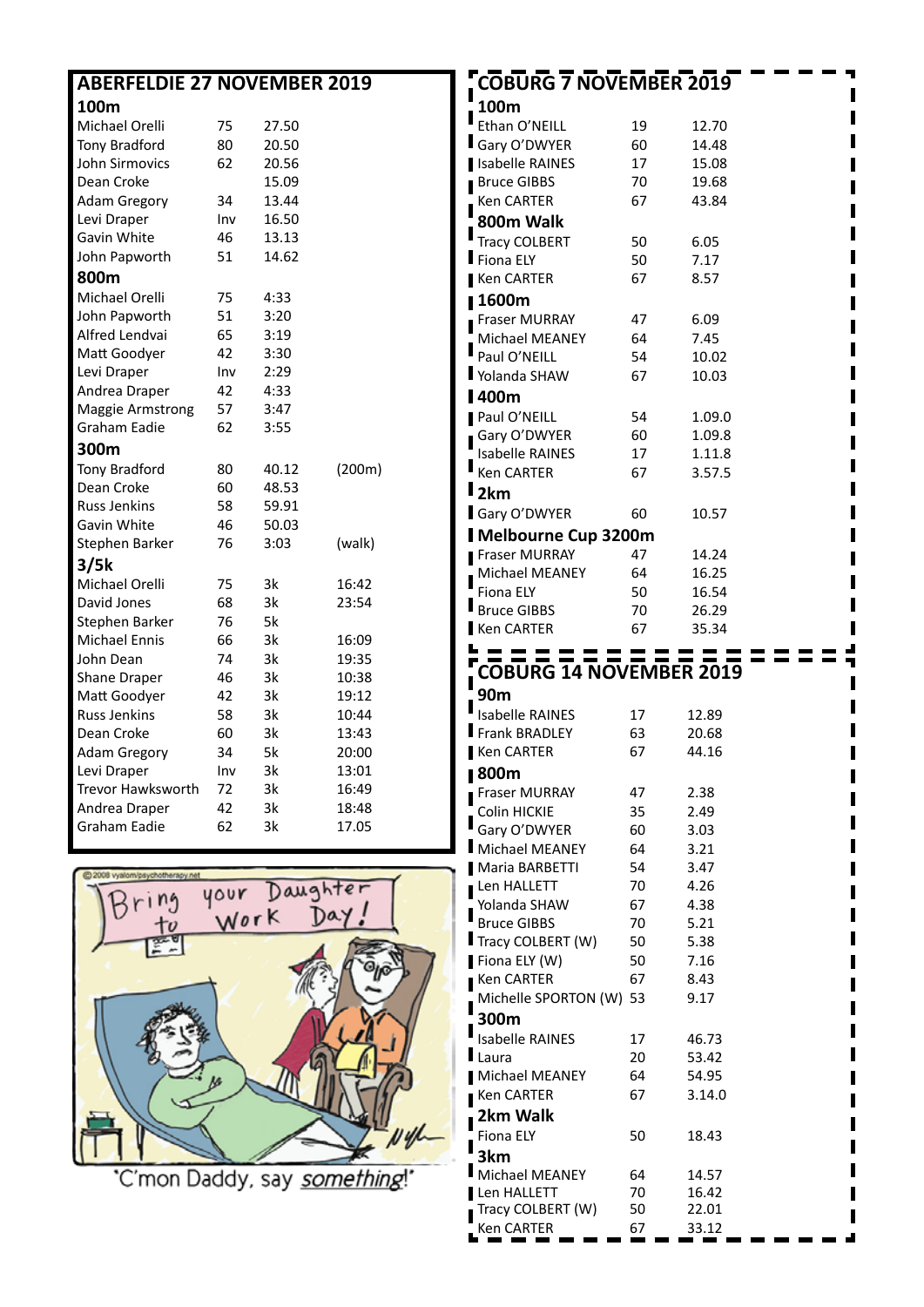| <b>COBURG 14 NOVEMBER 2019 cont.</b> | <b>COBURG 28 NOVEMBER 2019</b> |       |                    |    |        |       |
|--------------------------------------|--------------------------------|-------|--------------------|----|--------|-------|
| $\blacksquare$ 5km                   |                                |       | 110m               |    |        |       |
| Colin HICKIE                         | 35                             | 23.17 | Isabelle RAINES 17 |    | 15.42  |       |
| Gary O'DWYER                         | 60                             | 24.37 | Gary O'DWYER       | 60 | 16.66  |       |
| Maria BARBETTI                       | 54                             | 28.05 | <b>Bruce GIBBS</b> | 70 | 19.66  |       |
|                                      |                                |       | Frank BRADLEY      | 63 | 23.00  |       |
| <b>COBURG 21 NOVEMBER 2019</b>       |                                |       | Ken CARTER         | 67 | 53.32  |       |
| 100m                                 |                                |       | 1200m Walk         |    |        |       |
| Paul O'NEILL                         | 54                             | 13.50 | Frank BRADLEY 63   |    | 10.58  |       |
| Bruce GIBBS                          | 70                             | 17.45 | l 1600m            |    |        |       |
| Frank BRADLEY                        | 63                             | 20.10 | Fraser MURRAY 47   |    | 6.05   |       |
| Donna-Marie ELMS                     | 58                             | 21.60 | Carl KENNEDY       | 53 | 6.26   |       |
| Michelle SPORTON                     | 53                             | 25.60 | Michael MEANEY     |    | 64     | 7.13  |
| Ken CARTER                           | 67                             | 51.15 | Gary O'DWYER 60    |    | 7.54   |       |
| 1000m                                |                                |       | Maria BARBETTI 54  |    | 8.14   |       |
| <b>Fraser MURRAY</b>                 | 47                             | 3.27  | Fiona ELY          | 50 | 8.44   |       |
| Michael MEANEY                       | 64                             | 4.12  | Rob DAVEY          | 79 | 13.02  |       |
| Maria BARBETTI                       | 54                             | 4.47  | Ken CARTER         | 67 | 16.19  |       |
| ■ Yolanda SHAW                       | 67                             | 5.33  | 200m               |    |        |       |
| Donna-Marie ELMS (W)                 | 58                             | 6.10  | Paul O'NEILL       | 54 | 28.44  |       |
| Fiona ELY                            | 50                             | 6.50  | Isabelle RAINES 17 |    | 29.15  |       |
| Rob DAVEY                            | 79                             | 8.03  | Gary O'DWYER 60    |    | 34.00  |       |
| Ken CARTER                           | 67                             | 10.38 | Michael MEANEY     |    | 64     | 34.15 |
| <b>1500m</b>                         |                                |       | <b>Bruce GIBBS</b> | 70 | 37.40  |       |
| Frank BRADLEY                        | 63                             | 2.18  | Frank BRADLEY      | 63 | 42.03  |       |
| <b>Bruce GIBBS</b>                   | 70                             | 2.49  | Ken CARTER         | 67 | 1.58.0 |       |
| Rob DAVEY                            | 79                             | 3.30  | $\blacksquare$ 3km |    |        |       |
| Ken CARTER                           | 67                             | 5.31  | Carl KENNEDY       | 53 | 12.26  |       |
| $\mathbf{I}_{2km}$                   |                                |       | Gary O'DWYER 60    |    | 14.37  |       |
| Maria BARBETTI (W)                   | 54                             | 18.11 | Michael MEANEY     |    | 64     | 15.00 |
| Fiona ELY (W)                        | 50                             | 18.58 | Fiona ELY          | 50 | 19.57  |       |
| ■ Ken CARTER                         | 67                             | 23.10 | Ken CARTER         | 67 | 32.25  |       |
| 4km                                  |                                |       | 5km                |    |        |       |
| <b>Fraser MURRAY</b>                 | 47                             | 19.44 | Fraser MURRAY 47   |    | 23.52  |       |
| Michael MEANEY                       | 64                             | 20.51 | Maria BARBETTI 54  |    | 27.36  |       |



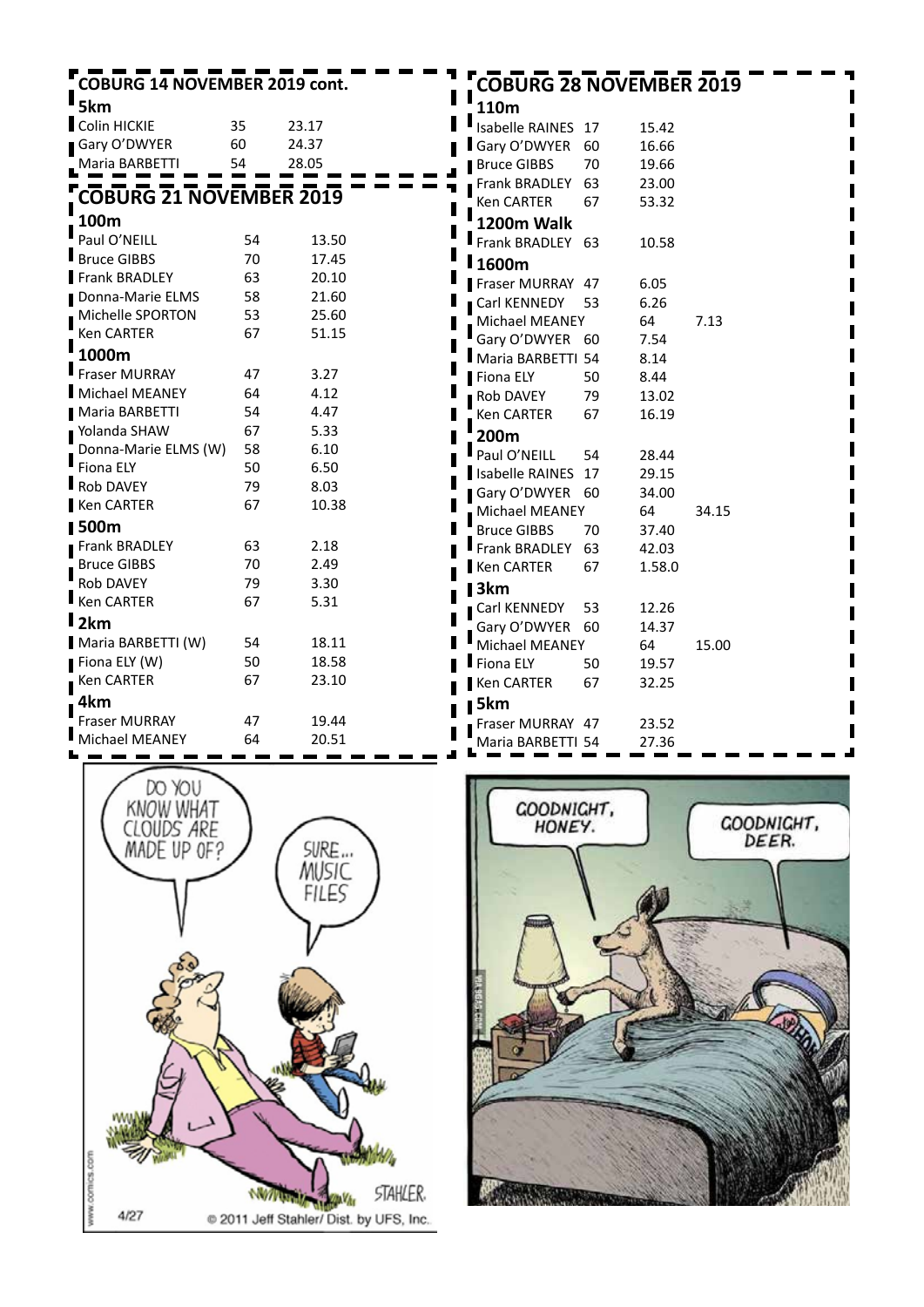| <b>CROYDON 5 NOVEMBER 2019</b><br><b>MELBOURNE CUP DAY - NO EVENTS</b> |                                     |    |       |  |  |  |  |  |
|------------------------------------------------------------------------|-------------------------------------|----|-------|--|--|--|--|--|
| <b>CROYDON 12 NOVEMBER 2019</b>                                        |                                     |    |       |  |  |  |  |  |
| <b>1200 METRE WALK</b>                                                 |                                     |    |       |  |  |  |  |  |
| 1                                                                      | <b>Grant MURFETT</b>                | 52 | 7.31  |  |  |  |  |  |
| 2                                                                      | Paul NELSON                         | 52 | 11.29 |  |  |  |  |  |
| 3                                                                      | Allan WOOD                          | 82 | 12.10 |  |  |  |  |  |
| 4                                                                      | Andrew FRASER                       | 77 | 12.11 |  |  |  |  |  |
| 5                                                                      | Peter WILLMOTT                      | 53 | 14.16 |  |  |  |  |  |
|                                                                        | 11.43<br>Barry WICKS (2 laps)<br>79 |    |       |  |  |  |  |  |
|                                                                        | <b>80 METRE SPRINT</b>              |    |       |  |  |  |  |  |
| 1                                                                      | Mark PORTBURY                       | 53 | 12.7  |  |  |  |  |  |
| 2                                                                      | Peter WILLMOTT                      | 53 | 13.0  |  |  |  |  |  |
| 3                                                                      | Andrew FRASER                       | 77 | 16.2  |  |  |  |  |  |
| 4                                                                      | Grant MURFETT                       | 52 | 19.6  |  |  |  |  |  |
| 5                                                                      | Allan WOOD                          | 83 | 24.4  |  |  |  |  |  |
|                                                                        | <b>1400 METRE RUN</b>               |    |       |  |  |  |  |  |
| 1                                                                      | Mark PORTBURY                       | 53 | 5.03  |  |  |  |  |  |
| 2                                                                      | <b>Grant MURFETT</b>                | 52 | 5.29  |  |  |  |  |  |
| 3                                                                      | Colin PAGE                          | 65 | 6.01  |  |  |  |  |  |
|                                                                        | <b>400 METRE RUN</b>                |    |       |  |  |  |  |  |
| 1                                                                      | <b>Grant MURFETT</b>                | 52 | 62.6  |  |  |  |  |  |
| 2                                                                      | Mark PORTBURY                       | 53 | 70.6  |  |  |  |  |  |
| 3                                                                      | Peter WILLMOTT                      | 53 | 80.2  |  |  |  |  |  |
| 4                                                                      | Colin PAGE                          | 65 | 85.5  |  |  |  |  |  |
| 5                                                                      | Allan WOOD                          | 82 | 124.8 |  |  |  |  |  |

#### Allan WOOD 82 124.8 **8 LAPS RUN**<br>1 Colin PAGE Colin PAGE 65 16.49 Mark PORTBURY

## **CROYDON 19 NOVEMBER 2019**

|              | 1 KM WALK                            |    |       |  |  |  |  |  |  |
|--------------|--------------------------------------|----|-------|--|--|--|--|--|--|
| $\mathbf{1}$ | Paul MORITZ                          | 60 | 6.31  |  |  |  |  |  |  |
| 2            | Lyn BATCHELOR                        | 70 | 7.46  |  |  |  |  |  |  |
| 3            | Colin WILLIAMS                       | 70 | 8.12  |  |  |  |  |  |  |
| 4            | Liz WRIGLEY                          | 60 | 8.47  |  |  |  |  |  |  |
| 5            | <b>Gary TURNER</b>                   | 66 | 8.48  |  |  |  |  |  |  |
| 6            | Allan WOOD                           | 82 | 9.39  |  |  |  |  |  |  |
| 7            | <b>Kevin McLAUCHLAN</b>              | 76 | 9.40  |  |  |  |  |  |  |
| 8            | <b>Ron SMITH</b>                     | 71 | 10.35 |  |  |  |  |  |  |
| 9            | <b>Barry WICKS</b>                   | 79 | 12.35 |  |  |  |  |  |  |
|              | <b>10 KM CHALLENGE PARLOUF RELAY</b> |    |       |  |  |  |  |  |  |
| 1            | Mt Lilydale Blue 1                   |    | 26.17 |  |  |  |  |  |  |
| 2            | Mt Lilydale White 1                  |    | 26.40 |  |  |  |  |  |  |
| 3            | Mt Lilydale Fluro Yellow 8           |    | 26.45 |  |  |  |  |  |  |
| 4            | Croydon Masters 1                    |    | 27.03 |  |  |  |  |  |  |
| 5            | Mt Lilydale Orange 9                 |    | 29.13 |  |  |  |  |  |  |
| 6            | Mt Lilydale Red 5                    |    | 30.10 |  |  |  |  |  |  |
| 7            | Mt. Lilydale Green 2                 |    | 30.38 |  |  |  |  |  |  |
| 8            | Mt Lilydale Yellow 6                 |    | 31.37 |  |  |  |  |  |  |
| 9            | Mt Lilydale Red 5                    |    | 31.52 |  |  |  |  |  |  |
| 10           | Mt Lilydale Purple 7                 |    | 34.41 |  |  |  |  |  |  |
| 11           | Croydon Masters 2                    |    | 34.46 |  |  |  |  |  |  |
|              |                                      |    |       |  |  |  |  |  |  |
| 12           | Mt Lilydale Blue 4                   |    | 35.12 |  |  |  |  |  |  |

|                         | <b>CROYDON 26 NOVEMBER 2019</b> |    |      |               |  |  |  |  |
|-------------------------|---------------------------------|----|------|---------------|--|--|--|--|
|                         | 2 x 600 METRE WALK RELAY        |    |      |               |  |  |  |  |
| 1                       | Lyn BATCHELOR                   | 70 |      |               |  |  |  |  |
|                         | Brayden WOOLRIDGE               | 17 | 8.19 |               |  |  |  |  |
| 2                       | <b>Andrew FRASER</b>            | 77 |      |               |  |  |  |  |
|                         | <b>Russ DICKENSON</b>           | 74 | 8.44 |               |  |  |  |  |
| 3                       | <b>Ron SMITH</b>                | 70 |      |               |  |  |  |  |
|                         | <b>Grant MURFETT</b>            | 52 | 8.49 |               |  |  |  |  |
| 4                       | Phylllis GOSBELL                | 81 |      |               |  |  |  |  |
|                         | Allan WOOD                      | 82 | 9.23 |               |  |  |  |  |
|                         | <b>100 METRE SPRINT</b>         |    |      |               |  |  |  |  |
| 1                       | <b>Andrew SHIPTON</b>           | 45 | 14.0 |               |  |  |  |  |
| $\overline{c}$          | <b>Grant MURFETT</b>            | 52 | 15.3 |               |  |  |  |  |
| 3                       | <b>Andrew FRASER</b>            | 77 | 20.9 |               |  |  |  |  |
| 4                       | Allan WOOD                      | 82 | 21.6 |               |  |  |  |  |
| 5                       | <b>Russ DICKENSON</b>           | 74 | 24.2 |               |  |  |  |  |
| 6                       | <b>Ron SMITH</b>                | 70 | 25.0 |               |  |  |  |  |
|                         | 800 METRE RUN                   |    |      |               |  |  |  |  |
| $\mathbf{1}$            | <b>Grant MURFETT</b>            | 52 | 2.51 |               |  |  |  |  |
| $\overline{2}$          | Brayden WOOLRIDGE               | 17 | 3.23 |               |  |  |  |  |
| 3                       | Colin PAGE                      | 65 | 3.26 |               |  |  |  |  |
| 4                       | Erika BEDYN                     | 57 | 4.03 |               |  |  |  |  |
| 5                       | Tanya NEALE                     | 41 | 4.06 |               |  |  |  |  |
| 6                       | Andrew SHIPTON                  | 45 | 4.19 |               |  |  |  |  |
| 7                       | <b>Russ DICKENSON</b>           | 73 | 5.04 |               |  |  |  |  |
|                         | Allan WOOD (400 metres) 82      |    | 2.29 |               |  |  |  |  |
|                         | Andrew FRASER (400 meters) 77   |    | 2.45 |               |  |  |  |  |
|                         | 38 SECONDS N.O.S.P.             |    |      |               |  |  |  |  |
| 1                       | Erika BEDYN                     | 57 | 35.0 |               |  |  |  |  |
| $\overline{\mathbf{c}}$ | <b>Grant MURFETT</b>            | 52 | 35.5 |               |  |  |  |  |
| 3                       | <b>Andrew FRASER</b>            | 77 | 36.8 |               |  |  |  |  |
| 4                       | Brayden WOOLRIDGE               | 17 | 37.2 | $**$          |  |  |  |  |
| 5                       | Phylllis GOSBELL                | 81 | 39.1 |               |  |  |  |  |
| 6                       | Tanya NEALE                     | 41 | 39.6 |               |  |  |  |  |
|                         | ** Winner - Brayden Woolridge   |    |      |               |  |  |  |  |
|                         | <b>15 MINUTES RUN/WALK</b>      |    | Laps | <b>Metres</b> |  |  |  |  |
|                         | Colin PAGE (Run)                | 65 | 7    | 375           |  |  |  |  |
|                         | Mark CHALLEN (Run)              | 62 | 6    | 300           |  |  |  |  |
|                         | Murray HUTCHISON                | 70 | 6    | 190           |  |  |  |  |
|                         | Geoff ARNOTT (Run)              | 71 | 6    | 15            |  |  |  |  |
|                         | Julie CHALLEN (Walk)            | 62 | 5    | 375           |  |  |  |  |

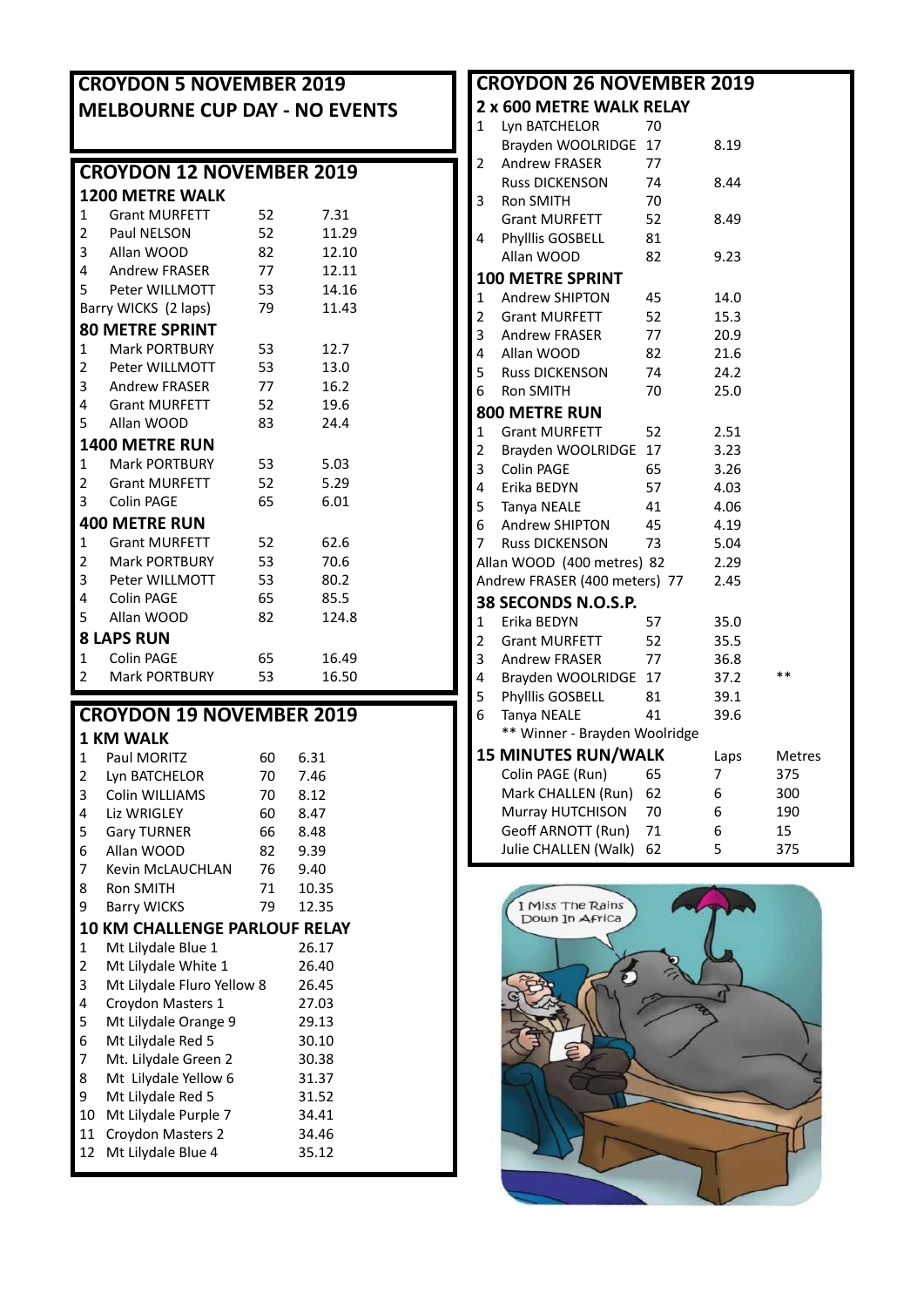| <b>DONCASTER 4 NOVEMBER 2019</b>                             |                      |         |                      | DONCASTER 11 NOVEMBER 2019      |           |          |             |
|--------------------------------------------------------------|----------------------|---------|----------------------|---------------------------------|-----------|----------|-------------|
| 1200 metres                                                  |                      |         |                      | Doncaster 800 metres (handicap) |           |          | Age         |
| Jason Merritt                                                | (47)                 | 04:29.9 |                      | Jeffrey Sim                     | $(-3.30)$ | 06:57.92 | 03:27.92    |
| Matt Hughes                                                  | (44)                 | 05:00.0 |                      | Darryl Kilmartin                | $(-4.00)$ | 06:58.37 | 02:58.37    |
| Ian McCormack                                                | (60)                 | 05:25.0 |                      | Jason Merritt                   | $(-4.10)$ | 07:00.24 | 02:50.24    |
| <b>Kath Gawthorn</b>                                         | (45)                 | 05:41.0 |                      | Frank Prowse                    | $(-2.00)$ | 07:00.24 | 05:00.24    |
| Jeffrey Sim                                                  | (57)                 | 06:19.0 |                      | Matt Scholes                    | $(-4.35)$ | 07:03.52 | 02:28.52    |
| Marla Trautman                                               | (47)                 | 11:50.0 |                      | Matt Hughes                     | $(-4.10)$ | 07:05.05 | 02:55.05    |
| l 100 metres                                                 |                      |         |                      | Angela Edwards                  | $(-3.00)$ | 07:07.47 | 04:07.47    |
| Matt Hughes                                                  | (44)                 | 14.8    | $(110$ metres)       | Graham Ford                     | $(-3.30)$ | 07:08.57 | 03:38.57    |
| Andrew Close                                                 | (30)                 | 15.5    |                      | David Armstrong                 | $(-2.15)$ | 07:14.16 | 04:59.16    |
| Greg Champion                                                | (64)                 | 15.6    |                      | Marla Trautman                  | $(-0.30)$ | 09:06.12 | 08:36.12    |
| Jason Merritt                                                | (47)                 | 16.6    |                      | 80 metres heat 1                |           |          |             |
| Jeffrey Sim                                                  | (57)                 | 18.1    |                      | Janine James                    | (72)      | 14.36    |             |
| Tom Leong                                                    | (78)                 | 19.1    |                      | Angela Edwards                  | (53)      | 14.62    |             |
| Carolyn Aughey                                               | (77)                 | 23.5    |                      | Tom Leong                       | (78)      | 15.12    |             |
| 600 metres (NOST)                                            |                      |         |                      | Carolyn Aughey                  | (77)      | 18.70    |             |
| Graham Ford                                                  | 04:57.0<br>$(-2.30)$ | (DQ)    | 02:30.0 02:27.0      | 80 metres heat 2                |           |          |             |
| Jeffrey Sim                                                  | $(-3.20)$<br>05:52.6 |         | (DQ) 03:20.0 02:32.6 | Matt Hughes                     | (44)      | 11.63    | (85 metres) |
| lan McCormack                                                | $(-4.00)$<br>05:56.0 | (DQ)    | 04:00.0 01:56.0      | Andrew Close                    | (30)      | 12.06    |             |
| <b>Matt Hughes</b>                                           | $(-3.40)$<br>05:57.0 | Win     | 03:40.0 02:17.0      | Darryl Kilmartin                | (53)      | 12.21    |             |
| Jason Merritt                                                | 06:00.1<br>$(-3.55)$ |         | 03:55.0 02:05.1      | <b>Greg Champion</b>            | (64)      | 12.98    |             |
| <b>Frank Prowse</b>                                          | 06:02.9<br>$(-2.15)$ |         | 02:15.0 03:47.9      | Jeffrey Sim                     | (57)      | 13.58    |             |
| <b>Greg Champion</b>                                         | $(-3.20)$<br>06:20.3 |         | 03:20.0 03:00.3      | Matt Scholes                    | (49)      | 18.84    |             |
| Marla Trautman                                               | $(-0.50)$<br>06:47.0 |         | 00:50.0 05:57.0      | 150 metres heat 1               |           |          |             |
| <b>I</b> 200 metres                                          |                      |         |                      | Janine James                    | (72)      | 27.92    |             |
| <b>Andrew Close</b>                                          | (30)                 | 33.5    |                      | Angela Edwards                  | (53)      | 27.96    |             |
| <b>Matt Hughes</b>                                           | (44)                 | 33.6    |                      | Tom Leong                       | (78)      | 28.50    |             |
| Jeffrey Sim                                                  | (57)                 | 40.1    |                      | Carolyn Aughey                  | (77)      | 34.98    |             |
| Tom Leong                                                    | (78)                 | 40.2    |                      | 150 metres heat 2               |           |          |             |
| Carolyn Aughey                                               | (77)                 | 49.5    |                      | Matt Hughes                     | (44)      | 21.22    |             |
| 1200 metres                                                  |                      |         |                      | Darryl Kilmartin                | (53)      | 22.80    |             |
| Jason Merritt                                                | (47)                 | 04:37.9 |                      | <b>Greg Champion</b>            | (64)      | 23.90    |             |
| <b>Matt Hughes</b>                                           | (44)                 | 04:58.9 |                      | Jason Merritt                   | (47)      | 24.68    |             |
| Kath Gawthorn                                                | (45)                 | 05:54.5 |                      | Andrew Close                    | (30)      | 25.62    |             |
| Frank Prowse                                                 | (67)                 |         | 07:23.3 (walk)       | Matt Scholes                    | (49)      | 26.82    |             |
|                                                              |                      |         |                      | 300 metres heat 1               |           |          |             |
| <b>Results of the pentathion:</b>                            |                      |         |                      | Jeffrey Sim                     | (57)      | 57.2     |             |
| 1st Tom Leong (78) 1614                                      |                      |         |                      | Graham Ford                     | (70)      | 57.2     |             |
| Long 2.72 (363) Javelin 15.29 (284) 200 37.93 (421) Discus   |                      |         |                      | Tom Leong                       | (78)      | 68.7     |             |
| 17.29 (363) 1500 9:42.0 (183)                                |                      |         |                      | Marla Trautman                  | (47)      | 121.2    |             |
| $2$ nd Frank Prowse (67) 1469                                |                      |         |                      | <b>I</b> 300 metres heat 2      |           |          |             |
| Long 2.31 (130) Javelin 15.71 (223) 200 36.72 (286) Discus   |                      |         |                      | Jason Merritt                   |           | 52.1     |             |
| 17.67 (283) 1500 6:41.3 (547)                                |                      |         |                      | Darryl Kilmartin                | (47)      | 53.2     |             |
| 3rd Bev Learmont (71) 1151 (record)                          |                      |         |                      |                                 | (53)      |          |             |
| Long 2.12 (218) Javelin 12.29 (366) 100 (0) Shot 5.70 (567)  |                      |         |                      | Matt Hughes                     | (44)      | 57.7     |             |
| $\frac{1}{2}8000$                                            |                      |         |                      | 2000 metres                     |           |          |             |
| 4th Barry Dorr (81) 827 (new record)                         |                      |         |                      | Jason Merritt                   | (47)      | 08:32.0  |             |
| Long 2.17 (257) Javelin 15.27 (327) 200 0 Discus 11.21 (243) |                      |         |                      | Matt Hughes                     | (44)      | 09:36.1  |             |
| 15000                                                        |                      |         |                      | Frank Prowse                    | (67)      | 13:00.3  | (walk)      |
|                                                              |                      |         |                      | David Armstrong                 | (63)      | 13:18.7  | (walk)      |
|                                                              |                      |         |                      | Angela Edwards                  | (53)      | 18:45.0  | (walk)      |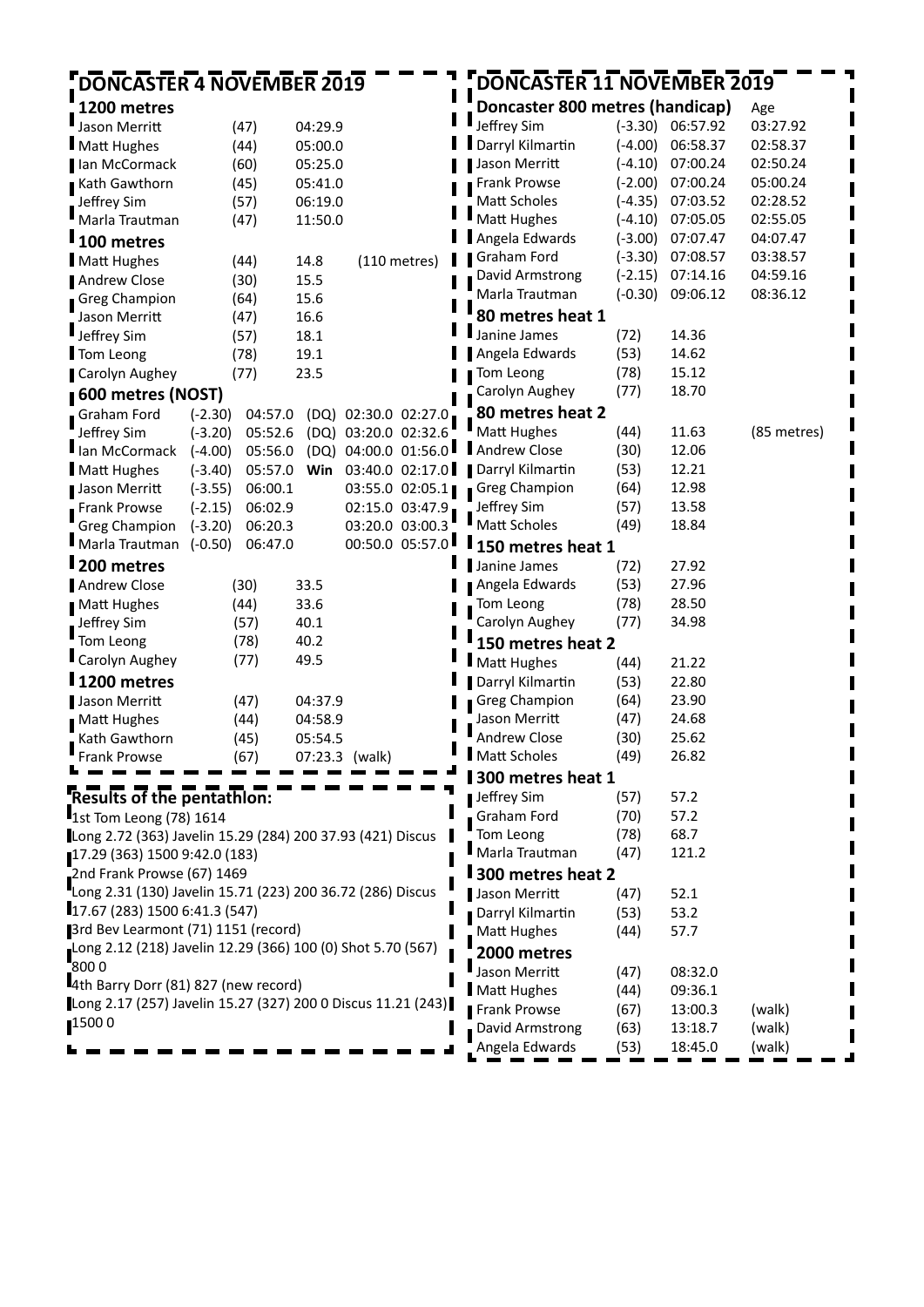| <b>DONCASTER 18 NOVEMBER 2019</b> |              |         |              | DONCASTER 25 NOVEMBER 2019    |         |                            |  |
|-----------------------------------|--------------|---------|--------------|-------------------------------|---------|----------------------------|--|
| Long Jump                         | Age          |         |              | Doncaster Gift (120 handicap) |         |                            |  |
| <b>Greg Champion</b>              | (64)         | 3.37    |              | <b>Tom Sweeney</b>            | $(-20)$ | 14.48                      |  |
| Matt Hughes                       | (44)         | 3.14    |              | Darryl Kilmartin              | $(-19)$ | 14.76                      |  |
| Tom Leong                         | (78)         | 2.72    |              | Carolyn Aughey                | $(-54)$ | 14.84                      |  |
| Andrew Close                      | (30)         | 2.60    |              | Andrew Close                  | $(-20)$ | 14.96                      |  |
| Frank Prowse                      | (67)         | 2.31    |              | Ian McCormack                 | $(-22)$ | 15.02                      |  |
| <b>Barry Dorr</b>                 | (81)         | 2.17    | (new record) | Jeffrey Sim                   | $(-28)$ | 15.11                      |  |
| Bev Learmont                      | (71)         | 2.12    |              | Jason Merritt                 | $(-25)$ | 15.24                      |  |
| 100 metres                        |              |         |              | Angela Edwards                | $(-35)$ | 16.05                      |  |
| <b>Andrew Close</b>               | (30)         | 15.26   |              | <b>Barry Dorr</b>             | $(-36)$ | 16.20                      |  |
| Greg Champion                     | (64)         | 15.93   |              | Greg Champion                 | $(-20)$ | 16.28                      |  |
| Jeffrey Sim                       | (57)         | 16.95   |              | Marla Trautman                | $(-65)$ | 17.36                      |  |
| Janine James                      | (72)         | 18.22   |              | 60 metres heat 1              |         |                            |  |
| ■ Carolyn Aughey                  | (77)         | 22.38   |              | Jeffrey Sim                   | (57)    | 10.36                      |  |
| <b>I</b> Javelin Throw            |              |         |              | Janine James                  | (72)    | 11.08                      |  |
| <b>Frank Prowse</b>               | (67)         | 15.71   |              | Angela Edwards                | (53)    | 11.23                      |  |
| Tom Leong                         | (78)         | 15.29   |              | Carolyn Aughey                | (77)    | 14.08                      |  |
| Bev Learmont                      | (71)         | 12.29   |              | 60 metres heat 2              |         |                            |  |
| <b>Barry Dorr</b>                 | (81)         | 11.21   |              | Darryl Kilmartin              | (53)    | 9.08                       |  |
| 200 metres                        |              |         |              | Andrew Close                  | (30)    | 9.30                       |  |
| Jason Merritt                     |              | 32.90   |              | Ian McCormack                 | (61)    | 12.82                      |  |
| <b>Andrew Close</b>               | (47)         | 34.88   |              | Jason Merritt                 | (47)    | 9.92                       |  |
|                                   | (30)         | 36.30   |              | Greg Champion                 | (64)    | 11.32                      |  |
| Jeffrey Sim                       | (57)<br>(67) | 36.72   |              | John Aughey                   | (82)    | 18.04                      |  |
| <b>Frank Prowse</b><br>Tom Leong  | (78)         | 37.93   |              | 200 metres                    |         |                            |  |
| Janine James                      | (72)         | 39.50   |              | Darryl Kilmartin              | (53)    | 31.62                      |  |
| John Aughey                       | (82)         | 40.54   |              | Andrew Close                  | (30)    | 34.56                      |  |
| Carolyn Aughey                    | (77)         | 47.78   |              | Jeffrey Sim                   | (57)    | 34.82                      |  |
| 400 metres                        |              |         |              | Jason Merritt                 | (47)    | 36.52                      |  |
| Jason Merritt                     | (47)         | 72.2    |              | Angela Edwards                | (53)    | 41.18                      |  |
| Jeffrey Sim                       | (57)         | 86.7    |              | John Aughey                   | (82)    | 41.71                      |  |
|                                   |              |         |              | Carolyn Aughey                | (77)    | 49.24                      |  |
| <b>Discus</b>                     |              |         |              | 400 metres                    |         |                            |  |
| Frank Prowse                      | (67)         | 17.67   |              | Jason Merritt                 | (47)    | 71.0                       |  |
| Tom Leong                         | (78)         | 17.29   |              | Ian McCormack                 | (61)    | 75.7                       |  |
| ■ Bev Learmont                    | (71)         | 13.14   |              | Graham Ford                   | (70)    | 77.6                       |  |
| <b>Barry Dorr</b>                 | (81)         | 11.21   |              | Darryl Kilmartin              | (53)    | 84.1                       |  |
| 800 Metres                        |              |         |              | Katrina Philip                | (58)    | 01:44.7                    |  |
| Elizabeth Grover                  | (56)         | 3.26.7  |              | Marla Trautman                | (47)    | 03:36.0                    |  |
| Katrina Philip                    | (58)         | 3.29.9  |              | 3000 metres                   |         |                            |  |
| Marla Trautman                    | (47)         | 8.27.0  |              | Jason Merritt                 | (47)    | (2000 metres)<br>08:54.7   |  |
| Shot Put                          |              |         |              | Frank Prowse                  | (67)    | 12:53.2<br>(2000 walk)     |  |
| <b>Barry Dorr</b>                 | (81)         | 7.13    |              | David Armstrong               | (63)    | 13:20.0<br>(2000 walk)     |  |
| Bev Learmont                      | (71)         | 5.70    | (record)     | Katrina Philip                | (58)    | 15:26.2                    |  |
| Andrew Close                      | (30)         | 5.48    |              | Kath Gawthorn                 | (45)    | 15:45.8                    |  |
| 1500 metres                       |              |         |              | Shaun Wright                  | (50)    | 07:24.0 (800 walk new rec) |  |
| Jason Merritt                     | (47)         | 06:00.3 |              |                               |         |                            |  |
| Frank Prowse                      | (67)         | 06:41.3 |              |                               |         |                            |  |
| Shaun Wright                      | (49)         | 07:14.0 | (800m walk)  |                               |         |                            |  |
| Katrina Philip                    | (58)         | 07:17.0 |              |                               |         |                            |  |
| Tom Leong                         | (78)         | 09:42.0 |              |                               |         |                            |  |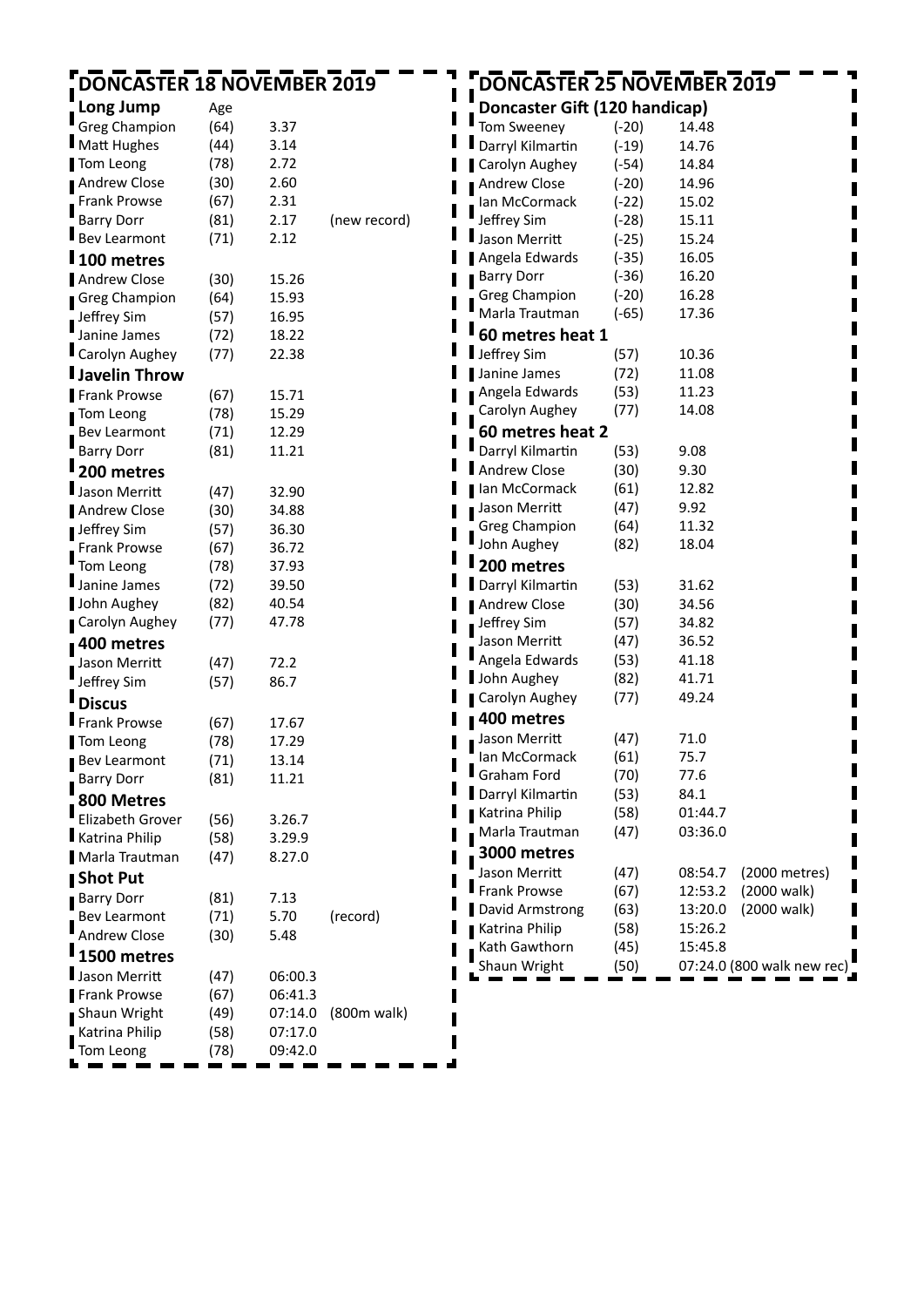| <b>EAST BURWOOD 7 NOVEMBER 2019</b><br><b>60 METRE SPRINT</b><br>Oscar VALL<br>37<br>$\mathbf{1}$<br>8.1<br>2<br><b>Paul DURRANT</b><br>58<br>8.9<br>3<br><b>Chris ROBINSON</b><br>60<br>10.2<br>62<br>4<br>Christopher WORSNOP<br>10.8<br>5<br>66<br>11.4<br>Donna CLARKE<br>6<br>66<br>11.8<br>Janet HOLMES<br>7<br>15.5<br>Shirley COPPOCK<br>83<br>8<br>73<br>17.6<br><b>Horacio DIAZ</b><br>9<br>Lloyd NICHOLS<br>78<br>25.0<br>1500 METRE RUN N.O.T.<br>Clock<br>Nom.<br>Ros LORDING **<br>6.34<br>$\mathbf{1}$<br>47<br>6.55<br>$\overline{2}$<br>Christopher WORSNOP<br>-62<br>7.09<br>7.30<br>** Winner - Ros Lording<br>1000 METRE WALK N.O.T.<br>Clock<br>Nom.<br>Kevin CASSIDY **<br>$\mathbf{1}$<br>59<br>4.46<br>5.00<br>2<br>48<br>5.38<br>Kylie IRSHAD<br>3<br>Adam McCANN<br>43<br>5.50<br>5.30<br>6.24<br>4<br>5.10<br><b>Ros LORDING</b><br>47<br>5<br>6.31<br>6.55<br>60<br>Paul MORITZ<br>6<br>6.36<br>7.00<br>Christopher WORSNOP<br>62<br>** Winner - Kevin Cassidy<br><b>400 METRE RUN</b><br><b>Oscar VALL</b><br>37<br>1<br>1.13<br>$\overline{2}$<br><b>Chris ROBINSON</b><br>60<br>1.30<br>62<br>3<br>Christopher WORSNOP<br>1.37<br><b>100 METRE SPRINT</b><br>$\mathbf{1}$<br><b>Oscar VALL</b><br>37<br>13.8<br>66<br>17.9<br>2<br>Donna CLARKE<br>3<br>Lloyd NICHOLS<br>78<br>42.4 |
|--------------------------------------------------------------------------------------------------------------------------------------------------------------------------------------------------------------------------------------------------------------------------------------------------------------------------------------------------------------------------------------------------------------------------------------------------------------------------------------------------------------------------------------------------------------------------------------------------------------------------------------------------------------------------------------------------------------------------------------------------------------------------------------------------------------------------------------------------------------------------------------------------------------------------------------------------------------------------------------------------------------------------------------------------------------------------------------------------------------------------------------------------------------------------------------------------------------------------------------------------------------------------------------------------------------------|
|                                                                                                                                                                                                                                                                                                                                                                                                                                                                                                                                                                                                                                                                                                                                                                                                                                                                                                                                                                                                                                                                                                                                                                                                                                                                                                                    |
|                                                                                                                                                                                                                                                                                                                                                                                                                                                                                                                                                                                                                                                                                                                                                                                                                                                                                                                                                                                                                                                                                                                                                                                                                                                                                                                    |
|                                                                                                                                                                                                                                                                                                                                                                                                                                                                                                                                                                                                                                                                                                                                                                                                                                                                                                                                                                                                                                                                                                                                                                                                                                                                                                                    |
|                                                                                                                                                                                                                                                                                                                                                                                                                                                                                                                                                                                                                                                                                                                                                                                                                                                                                                                                                                                                                                                                                                                                                                                                                                                                                                                    |
|                                                                                                                                                                                                                                                                                                                                                                                                                                                                                                                                                                                                                                                                                                                                                                                                                                                                                                                                                                                                                                                                                                                                                                                                                                                                                                                    |
|                                                                                                                                                                                                                                                                                                                                                                                                                                                                                                                                                                                                                                                                                                                                                                                                                                                                                                                                                                                                                                                                                                                                                                                                                                                                                                                    |
|                                                                                                                                                                                                                                                                                                                                                                                                                                                                                                                                                                                                                                                                                                                                                                                                                                                                                                                                                                                                                                                                                                                                                                                                                                                                                                                    |
|                                                                                                                                                                                                                                                                                                                                                                                                                                                                                                                                                                                                                                                                                                                                                                                                                                                                                                                                                                                                                                                                                                                                                                                                                                                                                                                    |
|                                                                                                                                                                                                                                                                                                                                                                                                                                                                                                                                                                                                                                                                                                                                                                                                                                                                                                                                                                                                                                                                                                                                                                                                                                                                                                                    |
|                                                                                                                                                                                                                                                                                                                                                                                                                                                                                                                                                                                                                                                                                                                                                                                                                                                                                                                                                                                                                                                                                                                                                                                                                                                                                                                    |
|                                                                                                                                                                                                                                                                                                                                                                                                                                                                                                                                                                                                                                                                                                                                                                                                                                                                                                                                                                                                                                                                                                                                                                                                                                                                                                                    |
|                                                                                                                                                                                                                                                                                                                                                                                                                                                                                                                                                                                                                                                                                                                                                                                                                                                                                                                                                                                                                                                                                                                                                                                                                                                                                                                    |
|                                                                                                                                                                                                                                                                                                                                                                                                                                                                                                                                                                                                                                                                                                                                                                                                                                                                                                                                                                                                                                                                                                                                                                                                                                                                                                                    |
|                                                                                                                                                                                                                                                                                                                                                                                                                                                                                                                                                                                                                                                                                                                                                                                                                                                                                                                                                                                                                                                                                                                                                                                                                                                                                                                    |
|                                                                                                                                                                                                                                                                                                                                                                                                                                                                                                                                                                                                                                                                                                                                                                                                                                                                                                                                                                                                                                                                                                                                                                                                                                                                                                                    |
|                                                                                                                                                                                                                                                                                                                                                                                                                                                                                                                                                                                                                                                                                                                                                                                                                                                                                                                                                                                                                                                                                                                                                                                                                                                                                                                    |
|                                                                                                                                                                                                                                                                                                                                                                                                                                                                                                                                                                                                                                                                                                                                                                                                                                                                                                                                                                                                                                                                                                                                                                                                                                                                                                                    |
|                                                                                                                                                                                                                                                                                                                                                                                                                                                                                                                                                                                                                                                                                                                                                                                                                                                                                                                                                                                                                                                                                                                                                                                                                                                                                                                    |
|                                                                                                                                                                                                                                                                                                                                                                                                                                                                                                                                                                                                                                                                                                                                                                                                                                                                                                                                                                                                                                                                                                                                                                                                                                                                                                                    |
|                                                                                                                                                                                                                                                                                                                                                                                                                                                                                                                                                                                                                                                                                                                                                                                                                                                                                                                                                                                                                                                                                                                                                                                                                                                                                                                    |
|                                                                                                                                                                                                                                                                                                                                                                                                                                                                                                                                                                                                                                                                                                                                                                                                                                                                                                                                                                                                                                                                                                                                                                                                                                                                                                                    |
|                                                                                                                                                                                                                                                                                                                                                                                                                                                                                                                                                                                                                                                                                                                                                                                                                                                                                                                                                                                                                                                                                                                                                                                                                                                                                                                    |
|                                                                                                                                                                                                                                                                                                                                                                                                                                                                                                                                                                                                                                                                                                                                                                                                                                                                                                                                                                                                                                                                                                                                                                                                                                                                                                                    |
|                                                                                                                                                                                                                                                                                                                                                                                                                                                                                                                                                                                                                                                                                                                                                                                                                                                                                                                                                                                                                                                                                                                                                                                                                                                                                                                    |
|                                                                                                                                                                                                                                                                                                                                                                                                                                                                                                                                                                                                                                                                                                                                                                                                                                                                                                                                                                                                                                                                                                                                                                                                                                                                                                                    |
|                                                                                                                                                                                                                                                                                                                                                                                                                                                                                                                                                                                                                                                                                                                                                                                                                                                                                                                                                                                                                                                                                                                                                                                                                                                                                                                    |
|                                                                                                                                                                                                                                                                                                                                                                                                                                                                                                                                                                                                                                                                                                                                                                                                                                                                                                                                                                                                                                                                                                                                                                                                                                                                                                                    |
|                                                                                                                                                                                                                                                                                                                                                                                                                                                                                                                                                                                                                                                                                                                                                                                                                                                                                                                                                                                                                                                                                                                                                                                                                                                                                                                    |
|                                                                                                                                                                                                                                                                                                                                                                                                                                                                                                                                                                                                                                                                                                                                                                                                                                                                                                                                                                                                                                                                                                                                                                                                                                                                                                                    |
|                                                                                                                                                                                                                                                                                                                                                                                                                                                                                                                                                                                                                                                                                                                                                                                                                                                                                                                                                                                                                                                                                                                                                                                                                                                                                                                    |
|                                                                                                                                                                                                                                                                                                                                                                                                                                                                                                                                                                                                                                                                                                                                                                                                                                                                                                                                                                                                                                                                                                                                                                                                                                                                                                                    |
| <b>3 KM AGE GRADED CHAMPIONSHIP</b><br>Age %                                                                                                                                                                                                                                                                                                                                                                                                                                                                                                                                                                                                                                                                                                                                                                                                                                                                                                                                                                                                                                                                                                                                                                                                                                                                       |
| $\mathbf{1}$<br><b>Geoff WHEELER</b><br>63<br>66.48<br>14.05                                                                                                                                                                                                                                                                                                                                                                                                                                                                                                                                                                                                                                                                                                                                                                                                                                                                                                                                                                                                                                                                                                                                                                                                                                                       |
| $\overline{c}$<br>66.31<br>47<br>14.14<br><b>Ros LORDING</b>                                                                                                                                                                                                                                                                                                                                                                                                                                                                                                                                                                                                                                                                                                                                                                                                                                                                                                                                                                                                                                                                                                                                                                                                                                                       |
| 3<br>Christopher WORSNOP<br>62<br>15.12<br>61.05                                                                                                                                                                                                                                                                                                                                                                                                                                                                                                                                                                                                                                                                                                                                                                                                                                                                                                                                                                                                                                                                                                                                                                                                                                                                   |
| 48<br>17.52<br>4<br>Kylie IRSHAD<br>53.49                                                                                                                                                                                                                                                                                                                                                                                                                                                                                                                                                                                                                                                                                                                                                                                                                                                                                                                                                                                                                                                                                                                                                                                                                                                                          |
| 5<br>59<br>50.59<br>Kevin CASSIDY<br>17.52                                                                                                                                                                                                                                                                                                                                                                                                                                                                                                                                                                                                                                                                                                                                                                                                                                                                                                                                                                                                                                                                                                                                                                                                                                                                         |
| Paul MORITZ (600 Metre Walk)<br>4.10<br>60                                                                                                                                                                                                                                                                                                                                                                                                                                                                                                                                                                                                                                                                                                                                                                                                                                                                                                                                                                                                                                                                                                                                                                                                                                                                         |



|                | <b>EAST BURWOOD 14 NOVEMBER 2019</b>  |          |              |              |  |  |  |  |  |  |
|----------------|---------------------------------------|----------|--------------|--------------|--|--|--|--|--|--|
|                | 800 METRE RUN N.O.T.                  |          | Clock        | Nom.         |  |  |  |  |  |  |
| 1              | Perry BIRKETT **                      | 57       | 2.51         | 2.49         |  |  |  |  |  |  |
| 2              | <b>Jess DUX</b>                       | 35       | 3.13         | 3.10         |  |  |  |  |  |  |
| 3              | Christopher WORSNOP 62                |          | 3.39         | 3.25         |  |  |  |  |  |  |
|                | ** Winnner - Perry Birkett            |          |              |              |  |  |  |  |  |  |
|                | <b>60 METRE SPRINT</b>                |          |              |              |  |  |  |  |  |  |
|                | Heat 1:                               |          |              |              |  |  |  |  |  |  |
| $\mathbf 1$    | <b>Andrew FRASER</b>                  | 77       | 11.2         |              |  |  |  |  |  |  |
| 2              | Ann HOLCOMBE                          | 72       | 11.4         |              |  |  |  |  |  |  |
| 3              | <b>Brian HOLCOMBE</b>                 | 74       | 14.4         |              |  |  |  |  |  |  |
| 4              | Shirley COPPOCK                       | 83       | 14.9         |              |  |  |  |  |  |  |
| 5              | Lloyd NICHOLS                         | 78       | 26.1         |              |  |  |  |  |  |  |
|                | Heat 2:                               |          |              |              |  |  |  |  |  |  |
| 1              | <b>Jess DUX</b>                       | 35       | 8.1          |              |  |  |  |  |  |  |
| 2              | Paul DURRANT                          | 58       | 8.3          |              |  |  |  |  |  |  |
| 3              | <b>Chris ROBINSON</b>                 | 60       | 9.7          |              |  |  |  |  |  |  |
| 4              | Donna CLARKE                          | 66       | 10.2         |              |  |  |  |  |  |  |
|                | 800 METRE WALK N.O.T.                 |          | Clock        | Nom.         |  |  |  |  |  |  |
| 1              | Christopher WORSNOP 62                |          | 5.19         | 6.15         |  |  |  |  |  |  |
| 2              | Leo WATSON                            | 78       | 5.54         | 5.47         |  |  |  |  |  |  |
| 3              | <b>Jess DUX</b>                       | 35       | 6.19         | 8.00         |  |  |  |  |  |  |
| 4              | <b>Brian TAIT</b>                     | 77       | 6.23         | 6.32         |  |  |  |  |  |  |
| 5              | <b>Gordon ONLEY</b>                   | 84       | 8.03         | 8.16         |  |  |  |  |  |  |
| 6              | Peter BATTRICK **                     | 76       | 8.05         | 8.10         |  |  |  |  |  |  |
|                | ** Winner - Peter Battrick            |          |              |              |  |  |  |  |  |  |
|                | 300 METRE SPRINT N.O.T.               |          | Clock        | Nom.         |  |  |  |  |  |  |
| 1              | <b>Jess DUX</b>                       | 35       | 48.0         | 45.0         |  |  |  |  |  |  |
| $\overline{2}$ | Perry BIRKETT **                      | 57       | 48.6         | 48.5         |  |  |  |  |  |  |
| 3<br>4         | Paul DURRANT<br><b>Chris ROBINSON</b> | 58<br>60 | 49.7         | 47.5         |  |  |  |  |  |  |
| 5              | Janet HOLMES                          | 66       | 58.8<br>62.0 | 58.0<br>62.9 |  |  |  |  |  |  |
| 6              | Shirley COPPOCK                       | 83       | 104.2        | 80.5         |  |  |  |  |  |  |
| 7              | Lloyd NICHOLS                         | 78       | 195.2        | 180.0        |  |  |  |  |  |  |
|                | ** Winner - Perry Birkett             |          |              |              |  |  |  |  |  |  |
|                | <b>150 METRE SPRINT</b>               |          |              |              |  |  |  |  |  |  |
| 1              | Donna CLARKE                          | 66       | 28.1         |              |  |  |  |  |  |  |
| 2              | Ann HOLCOMBE                          | 72       | 30.4         |              |  |  |  |  |  |  |
| 3              | <b>Brian HOLCOMBE</b>                 | 74       | 38.2         |              |  |  |  |  |  |  |
| 4              | Shirley COPPOCK                       | 83       | 39.2         |              |  |  |  |  |  |  |
| 5              | Allan WOOD                            | 82       | 65.1         |              |  |  |  |  |  |  |
| 6              | Jess DUX                              | 35       | 79.4         |              |  |  |  |  |  |  |
| 7              | Lloyd NICHOLS                         | 78       | 86.4         |              |  |  |  |  |  |  |
|                | <b>5 KM HANDICAP RUN</b>              |          | Clock        | Actual       |  |  |  |  |  |  |
| 1              | Stephen DAY                           | 49       | 25.10        | 21.30        |  |  |  |  |  |  |
| 2              | Sam DEFANIS                           | 71       | 25.18        | 25.18        |  |  |  |  |  |  |
| 3              | <b>Geoff WHEELER</b>                  | 63       | 26.18        | 24.23        |  |  |  |  |  |  |
| 4              | Michelle QUAN                         | 49       | 27.22        | 25.42        |  |  |  |  |  |  |
| 5              | Christopher WORSNOP 62                |          | 27.37        | 26.42        |  |  |  |  |  |  |
|                | <b>DISCUS THROW N.O.D.</b>            |          | <b>Best</b>  | Nom.         |  |  |  |  |  |  |
|                | <b>Toni MATTERS</b>                   | 51       | 28.08        | 29.00        |  |  |  |  |  |  |
|                | <b>Paul DURRANT</b>                   | 58       | 27.20        | 29.99        |  |  |  |  |  |  |
|                | Andrew FRASER                         | 77       | 16.16        | 16.50        |  |  |  |  |  |  |
|                | Chris ROBINSON                        | 60       | 16.14        | 14.10        |  |  |  |  |  |  |
|                | Donna CLARKE **                       | 66       | 12.57        | 12.50        |  |  |  |  |  |  |
|                | Brian TAIT                            | 77       | 11.40        | 11.90        |  |  |  |  |  |  |
|                | Allan WOOD                            | 82       | 11.28        | 13.60        |  |  |  |  |  |  |
|                | ** Winner - Donna Clarke              |          |              |              |  |  |  |  |  |  |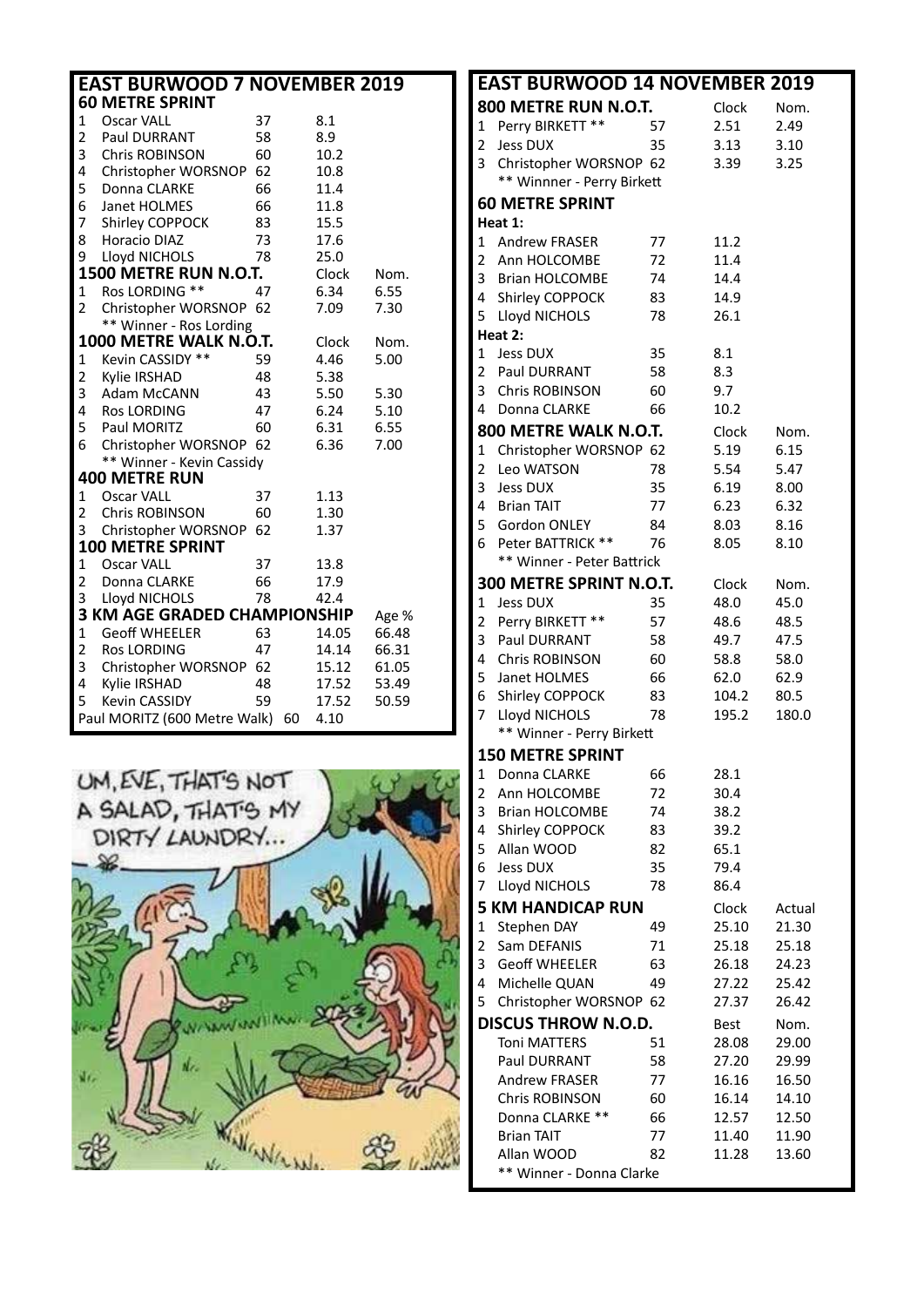|                         | <b>EAST BURWOOD 21 NOVEMBER 2019</b> |          |                |                |  |  |  |  |
|-------------------------|--------------------------------------|----------|----------------|----------------|--|--|--|--|
| <b>60 METRE SPRINT</b>  |                                      |          |                |                |  |  |  |  |
| 1                       | <b>Paul DURRANT</b>                  | 58       | 9.8            |                |  |  |  |  |
| 2                       | <b>Chris ROBINSON</b>                | 60       | 10.1           |                |  |  |  |  |
| 3                       | Donna CLARKE                         | 66       | 10.3           |                |  |  |  |  |
| 4                       | Christopher WORSNOP                  | 62       | 11.1           |                |  |  |  |  |
| 5                       | Shirley COPPOCK                      | 83       | 14.0           |                |  |  |  |  |
| 6                       | <b>Brian HOLCOMBE</b>                | 74       | 14.4           |                |  |  |  |  |
| 7                       | Lloyd NICHOLS                        | 78       | 23.7           |                |  |  |  |  |
|                         | 1000 METRE RUN                       |          |                |                |  |  |  |  |
| 1                       | Perry BIRKETT                        | 58       | 3.44           |                |  |  |  |  |
| 2                       | Christopher WORSNOP                  | 62       | 4.25           |                |  |  |  |  |
|                         | <b>1200 METRE HANDICAP WALK</b>      |          | Clock          | Actual         |  |  |  |  |
| 1                       | Christopher WORSNOP                  | 62       | 12.23          | 8.08           |  |  |  |  |
| 2                       | <b>Gerald BURKE</b>                  | 79       | 12.24          | 10.54          |  |  |  |  |
| 3                       | Donna CLARKE                         | 66       | 12.26          | 9.36           |  |  |  |  |
| 4                       | <b>Brian TAIT</b>                    | 77       | 12.28          | 9.38           |  |  |  |  |
| 5                       | <b>Jack FREDRICKSON</b>              | 80       | 12.30          | 12.30          |  |  |  |  |
| 6                       | Leo WATSON                           | 78       | 12.31          | 8.56           |  |  |  |  |
| 7                       | Peter BATTRICK                       | 76       | 12.32          | 12.02          |  |  |  |  |
|                         | 4 X 200 METRE RELAY                  |          |                |                |  |  |  |  |
| 1                       | <b>Brian HOLCOMBE</b>                | 74       |                |                |  |  |  |  |
|                         | Donna CLARKE                         | 66       |                |                |  |  |  |  |
|                         | Paul DURRANT                         | 58       |                |                |  |  |  |  |
|                         | Perry BIRKETT                        | 58       | 2.25           |                |  |  |  |  |
| 2                       | Anne HOLCOMBE                        | 72       |                |                |  |  |  |  |
|                         | <b>Chris ROBINSON</b>                | 60       |                |                |  |  |  |  |
|                         | Michelle QUAN                        | 50       |                |                |  |  |  |  |
|                         | Christopher WORSNOP                  | 62       | 2.43           |                |  |  |  |  |
|                         | <b>100 METRE SPRINT</b>              |          |                |                |  |  |  |  |
| 1                       | Donna CLARKE                         | 66       | 17.7           |                |  |  |  |  |
| $\overline{\mathbf{c}}$ | Anne HOLCOMBE                        | 72       | 19.5           |                |  |  |  |  |
| 3                       | Shirley COPPOCK                      | 83       | 24.6           |                |  |  |  |  |
| 4                       | <b>Brian HOLCOMBE</b>                | 74       | 24.8           |                |  |  |  |  |
| 5                       | Lloyd NICHOLS                        | 78       | 44.4           |                |  |  |  |  |
|                         | <b>3 KM HANDICAP RUN</b>             |          | Clock          |                |  |  |  |  |
|                         |                                      |          |                | Actual         |  |  |  |  |
| $\mathbf 1$             | Chris ROBINSON                       | 60       | 16.17          | 16.17          |  |  |  |  |
| 2<br>3                  | Stephen DAY<br>Perry BIRKETT         | 49<br>58 | 16.34          | 12.14          |  |  |  |  |
| 4                       | <b>Geoff WHEELER</b>                 | 63       | 16.54          | 12.29          |  |  |  |  |
| 5                       |                                      | 50       | 17.01          | 14.06          |  |  |  |  |
| 6                       | Michelle QUAN<br>Christopher WORSNOP | 62       | 17.25<br>17.54 | 14.45<br>15.29 |  |  |  |  |
| 7                       | Sam DEFANIS                          | 71       | 18.11          | 15.51          |  |  |  |  |
|                         |                                      |          |                |                |  |  |  |  |
|                         | LONG JUMP N.O.D.                     |          | <b>Best</b>    | Nom.           |  |  |  |  |
|                         | Donna CLARKE                         | 66       | 2.55           | 2.65           |  |  |  |  |
|                         | Allan WOOD **                        | 82       | 2.25           | 2.30           |  |  |  |  |
|                         | <b>Gerald BURKE</b>                  | 79       | 1.32           | 1.40           |  |  |  |  |
|                         | ** Winner - Allan Wood               |          |                |                |  |  |  |  |

|                | <b>EAST BURWOOD 28 NOVEMBER 2019</b>             |          |              |              |
|----------------|--------------------------------------------------|----------|--------------|--------------|
|                | <b>60 METRE SPRINT</b>                           |          |              |              |
|                | Heat 1:                                          |          |              |              |
| 1              | <b>Richard TREMBATH</b>                          | 77       | 11.2         |              |
| $\overline{2}$ | Ann HOLCOMBE                                     | 72       | 11.6         |              |
| 3              | Allan WOOD                                       | 82       | 12.5         |              |
| 4              | <b>Brian HOLCOMBE</b>                            | 74       | 12.9         |              |
| 5              | Shirley COPPOCK                                  | 83       | 13.1         |              |
| 6              | Horacio DIAZ                                     | 74       | 17.2         |              |
|                | Heat 2:                                          |          |              |              |
| 1              | Jess DUX                                         | 35       | 8.1          |              |
| $\overline{2}$ | Chris ROBINSON                                   | 60       | 9.9          |              |
| 3              | Donna CLARKE                                     | 66       | 10.3         |              |
| 4              | Christopher WORSNOP                              | 62       | 10.9         |              |
| 5              | <b>Steve GRBAC</b>                               | 59       | 12.5         |              |
|                | <b>600 METRE RUN</b>                             |          |              |              |
| 1              | Perry BIRKETT                                    | 57       | 1.57         |              |
| $\overline{2}$ | <b>Jack DURRANT</b><br><b>RIchard TREMBATH</b>   | 22       | 2.04         |              |
| 3<br>4         | Christopher WORSNOP                              | 77<br>62 | 2.28<br>2.30 |              |
| 5              | Michelle QUAN                                    | 50       | 2.52         |              |
|                |                                                  |          |              |              |
|                | <b>200 METRE SPRINT</b><br><b>Chris ROBINSON</b> |          |              |              |
| 1              |                                                  | 60<br>66 | 34.7         |              |
| 2<br>3         | Donna CLARKE<br><b>Andrew FRASER</b>             | 77       | 37.6<br>39.6 |              |
| 4              | Leo WATSON                                       | 78       | 49.3         |              |
| 5              | <b>Brian HOLCOMBE</b>                            | 74       | 50.5         |              |
| 6              | Shirley COPPOCK                                  | 83       | 54.7         |              |
|                | 800 METRE WALK N.O.T.                            |          |              |              |
|                |                                                  |          | Clock        | Nom.         |
| 1<br>2         | Christopher WORSNOP<br>Leo WATSON                | 62<br>78 | 5.37<br>5.52 | 5.20<br>5.50 |
| 3              | Leonie GILLIES **                                | 62       | 6.10         | 6.10         |
| 4              | Donna CLARKE                                     | 66       | 6.15         | 6.15         |
| 5              | <b>Brian TAIT</b>                                | 77       | 6.22         | 6.24         |
| 6              | Phyllis GOSBELL                                  | 81       | 6.31         | 6.42         |
| 7              | Liz WRIGLEY                                      | 64       | 6.45         | 6.58         |
| 8              | <b>Gary TURNER</b>                               | 66       | 6.46         | 7.00         |
| 9              | <b>Gerald BURKE</b>                              | 79       | 7.00         | 7.00         |
|                | 10 Peter BATTRICK                                | 76       | 8.02         | 8.10         |
|                | 11 Gordon ONLEY                                  | 84       | 8.33         | 8.16         |
|                | ** Winner - Leonie Gillies                       |          |              |              |
|                | <b>100 METRE HANDICAP SPRINT</b>                 |          |              |              |
|                | <b>E.B. GRADED CHAMPIONSHIP</b>                  |          |              | H'capMtrs    |
| 1              | Shirley COPPOCK                                  | 83       | 10.5         | 52           |
| 2              | Allan WOOD                                       | 82       | 10.9         | 41           |
| 3              | Donna CLARKE                                     | 66       | 11.7         | 33           |
| 4              | Chris ROBINSON                                   | 60       | 12.0         | 28           |
| 5              | <b>Richard TREMBATH</b>                          | 77       | 12.1         | 34           |
| 6              | <b>Jess DUX</b>                                  | 35       | 12.7         | 9            |
| 7              | Ann HOLCOMBE                                     | 72       | 12.9         | 39           |
| 8              | <b>Steve GRBAC</b>                               | 59       | 13.3         | 23           |
| 9              | Christopher WORSNOP                              | 62       | 14.6         | 17           |
| 1              | <b>Brian HOLCOMBE</b>                            | 74       | 16.0         | 28           |
|                | <b>5 KM HANDICAP RUN</b>                         |          | Clock        | Actual       |
| 1              | Michelle QUAN                                    | 50       | 25.10        | 24.20        |
| 2              | Stephen DAY                                      | 49       | 25.11        | 20.31        |
| 3              | <b>Geoff WHEELER</b>                             | 63       | 26.05        | 24.35        |
| 4              | Christopher WORSNOP                              | 62       | 28.15        | 28.15        |
|                | Leonie GILLIES (3 km)                            | 62       | 18.54        |              |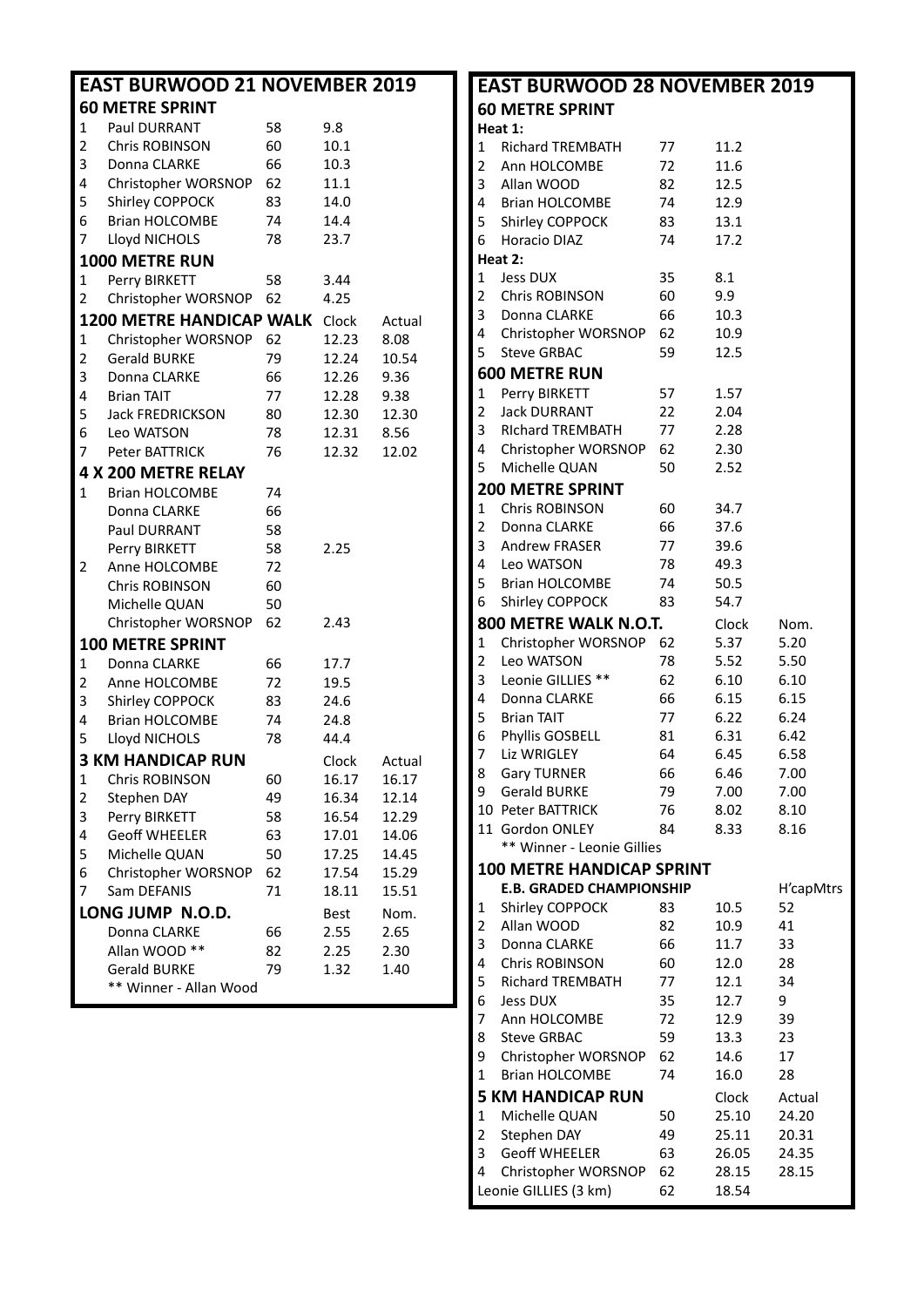|                                           | <b>FRANKSTON 7 NOVEMBER 2019</b>  |          |            |        |                          | <b>FRANKSTON 21 NOVEMBER 2019 cont.</b> |          |                |                  |     |
|-------------------------------------------|-----------------------------------|----------|------------|--------|--------------------------|-----------------------------------------|----------|----------------|------------------|-----|
|                                           | Wet weather program               |          |            |        | $\overline{2}$           | Rob Taylor                              | 51       | 4.04           |                  |     |
| $I_{200m}$                                |                                   |          |            |        | 3                        | David Sutherland                        | 65       | 4.29           |                  |     |
| ∎1                                        | Mike Hall                         | 80       | 35.95      |        | 4                        | <b>Barry Jeffs</b>                      | 71       | 4.37           |                  |     |
| <b>■2000m</b>                             |                                   |          |            |        | 5                        | Charlie Mallia                          | 70       | 5.29           |                  |     |
|                                           |                                   |          |            |        | 6                        | Caitlin O'Connell                       | 45       | 5.30           |                  |     |
| $\mathbf{I}^1$                            | David Sutherland                  | 65       | 10.04      |        |                          | 1600m Walk                              |          |                |                  |     |
| 2                                         | David Dodson<br>Graham Stockdale  | 60<br>77 | 11.51      |        |                          | No starters                             |          |                |                  |     |
|                                           | 2000m Walk                        |          |            |        |                          | <b>I</b> 2000m                          |          |                |                  |     |
|                                           |                                   |          |            |        | 1                        | David Sutherland                        | 65       | 10.06          |                  |     |
| l 1                                       | Lindsay Beaton                    | 69       | 19.44      |        | 2                        | David Dodson                            | 60       | 10.24          |                  |     |
|                                           |                                   |          |            |        |                          | <b>Bill Carr</b>                        | 70       | 10.40          |                  |     |
|                                           | <b>FRANKSTON 14 NOVEMBER 2019</b> |          |            |        |                          | Gary Meyer                              | 64       | 11.04          |                  |     |
| <b>80m</b>                                |                                   |          |            |        | 5                        | Charlie Mallia                          | 70       | 12.15          |                  |     |
| $\mathbf{1}_{1}$                          | <b>Russ Dow</b>                   | 60       | 12.69      |        |                          | <b>3000m Kees Zwynenburg Memorial</b>   |          |                |                  |     |
| $\mathbf{I}_2$                            | Mike Hall                         | 80       | 13.77      |        |                          |                                         |          | Clock          | A/G%             | W/R |
| $\blacksquare$                            | David Sutherland                  | 65       | 14.24      |        | 1                        | <b>Russ Dow</b>                         | 60       | 11.59          | 76.09%           | R   |
| $\mathsf{I}^4$                            | Graham Stockdale                  | 77       | 15.63      |        | 2                        | Greg Lovejoy                            | 77       | 15.39          | 71.26%           | R   |
|                                           | <b>Stan Proctor</b>               | 70       | <b>DNF</b> |        | 3                        | <b>Barry Jeffs</b>                      | 71       | 14.24          | 70.49%           | R   |
|                                           | 200m Age graded                   |          | Clock      | A/G%   | 4                        | Rob Taylor                              | 51       | 15.33          | 54.35%           | R   |
| $\mathbf{1}$                              | <b>Russ Dow</b>                   | 60       | 31.85      | 75.35% | 5                        | Caitlin O'Connell                       | 45       | 17.51          | 51.62%           | R   |
| $\mathbf{L}$                              | David Sutherland                  | 65       | 36.37      | 68.16% |                          | Lindsay Beaton                          |          |                | <u>50.06%__W</u> |     |
|                                           | <b>I</b> 600m Walk                |          |            |        |                          | <b>FRANKSTON 28 NOVEMBER 2019</b>       |          |                |                  |     |
| l 1                                       | <b>Heather Carr</b>               | 70       | 4.08       |        |                          | 200m Sealed Handicap Qualifier          |          |                |                  |     |
| <b>Ⅰ600m</b>                              |                                   |          |            |        |                          | Heat 1                                  |          |                |                  |     |
|                                           | <b>Russ Dow</b>                   | 60       | 2.06       |        | l 1                      | <b>Russ Dow</b>                         | 60       | 31.50          |                  |     |
| $\mathbf{I}^1$                            | <b>Bill Carr</b>                  | 70       | 2.21       |        | -2                       | Roman Berlouis                          | 41       | 31.58          |                  |     |
| $\mathbf{I}^2$<br>$\overline{\mathbf{3}}$ | <b>Barry Jeffs</b>                | 71       | 2.48       |        | 3                        | <b>Bill Carr</b>                        | 70       | 34.79          |                  |     |
| $\blacksquare$                            | Claudio Riga                      | 64       | 2.48       |        |                          | Heat 2                                  |          |                |                  |     |
| $\blacksquare$                            | David Dodson                      | 60       | 3.14       |        | 1                        | David Sutherland                        | 65       | 37.12          |                  |     |
|                                           | Graham Stockdale                  | 77       | <b>DNF</b> |        | l 2                      | Mike Hall                               | 81       | 38.56          |                  |     |
|                                           | 1 or 2 laps Walk in the park      |          |            | Laps   | l 3                      | <b>Lindsay Beaton</b>                   | 69       | 56.85          |                  |     |
| 1                                         | <b>Heather Carr</b>               | 70       | 22.23      | 2      |                          | 800m Walk                               |          |                |                  |     |
| 2                                         | John Sutton                       | 76       | 27.48      | 2      | 1                        | <b>Barry Jeffs</b>                      | 71       | 4.59           |                  |     |
| $\blacksquare$ 3                          | Lindsay Beaton                    | 69       | 41.46      | 2      | 2                        | Greg Lovejoy                            | 77       | 5.57           |                  |     |
| $\blacksquare$                            | John Hallo                        | 77       | 19.10      | 1      | 3                        | John Sutton                             | 76       | 6.47           |                  |     |
|                                           | 1 or 2 laps Run in the park       |          |            | Laps   | ∎ 4                      | <b>Lindsay Beaton</b>                   | 69       | 7.18           |                  |     |
| $\mathbf{I}^1$                            | <b>Russ Dow</b>                   | 60       | 17.45      | 2      | <b>800m</b>              |                                         |          |                |                  |     |
|                                           | <b>Barry Jeffs</b>                | 71       | 20.41      | 2      | $\blacksquare$           | <b>Russ Dow</b>                         | 60       | 3.02           |                  |     |
| $\frac{1}{3}$                             | Claudio Riga                      | 64       | 21.31      | 2      | 2                        | David Sutherland                        | 65       | 3.30           |                  |     |
| $\mathbf{I}_4$                            | Dave Sutherland                   | 65       | 21.34      | 2      | 3                        | <b>Bill Carr</b>                        | 70       | 3.57           |                  |     |
| $\blacksquare$                            | Gary Meyer                        | 64       | 24.36      | 2      | 4                        | Gary Meyer                              | 64       | 4.03           |                  |     |
| $\mathbf{I}^1$                            | <b>Bill Carr</b>                  | 70       | 12.02      | 1      | l 5                      | Charlie Mallia                          | 70       | 4.25           |                  |     |
| $\mathbf{I}^2$                            | David Dodson                      | 60       | 13.59      | 1      | 16                       | David Dodson                            | 60       | 4.38           |                  |     |
|                                           | Graham Stockdale                  | 77       | 14.48      | 1      | 7                        | <b>Frances Halton</b>                   | 58       | 5.29           |                  |     |
|                                           |                                   |          |            |        |                          | 2000m Walk                              |          |                |                  |     |
|                                           | <b>FRANKSTON 21 NOVEMBER 2019</b> |          |            |        | $\mathbf{1}$             | John Sutton                             | 76       | 17.16          |                  |     |
| 100m                                      |                                   |          |            |        |                          | 2000m                                   |          |                |                  |     |
| 1                                         | <b>Russ Dow</b>                   | 60       | 14.52      |        | $\mathbf{I}_1$           | David Sutherland                        | 65       | 9.46           |                  |     |
| $\mathbf{I}_2$                            | Mike Hall                         | 80       | 16.01      |        | 2                        | Charlie Mallia<br>David Dodson          | 70<br>60 | 12.20<br>12.40 |                  |     |
| $\blacksquare$                            | Graham Stockdale                  | 77       | 19.30      |        | 3<br>4                   | Frances Halton                          | 58       | 13.30          |                  |     |
| <b>∥200m</b>                              |                                   |          |            |        | $\mathbf{I}$             | Ramon Berlouis                          | 41       | 14.07          |                  |     |
| 1 ב                                       | <b>Bill Carr</b>                  | 70       | 35.57      |        |                          | 7 lap spiral Walk                       |          |                |                  |     |
| 2                                         | David Sutherland                  | 65       | 37.03      |        | 1                        | Lindsay Beaton                          | 69       | 28.26          |                  |     |
|                                           | 800m Walk                         |          |            |        |                          | 7 lap spiral                            |          |                |                  |     |
| $\mathbf{I}_1$                            | Greg Lovejoy                      | 77       | 6.02       |        | 1                        | <b>Russ Dow</b>                         | 60       | 12.31          |                  |     |
| $\blacksquare$                            | Lindsay Beaton                    | 69       | 7.11       |        | $\overline{\phantom{a}}$ | <b>Barry Jeffs</b>                      | 71       | 14.20          |                  |     |
| <b>1000m</b>                              |                                   |          |            |        | 3                        | Claudio Riga                            | 64       | 15.49          |                  |     |
|                                           | <b>Russ Dow</b>                   | 60       | 3.43       |        | 4                        | Greg Lovejoy                            | 77       | 16.04          |                  |     |
|                                           |                                   |          |            |        |                          | Gary Meyer                              | 64       | 17.06          |                  |     |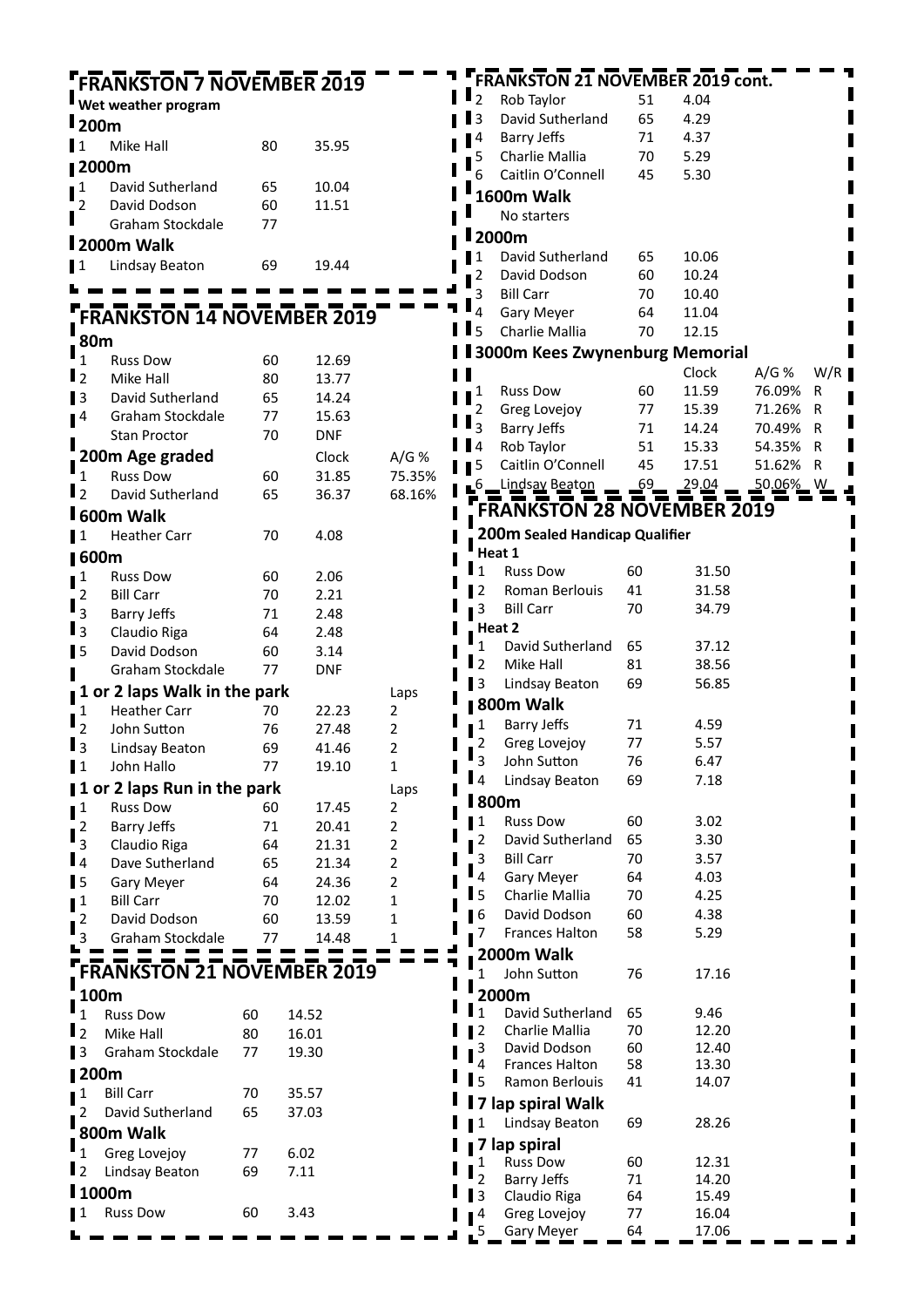| <b>GEELONG 6 NOVEMBER 2019</b>  |                                 | <b>GEELONG 20 NOVEME</b>        |                                                    |
|---------------------------------|---------------------------------|---------------------------------|----------------------------------------------------|
| 200m                            |                                 | 100m                            |                                                    |
| Rhys Hamill-Beach               | 25.10                           | Rhys Hamill-Beach               | 11.6                                               |
| Peter Lamb                      | 33.05                           | Nicholas MacDonald              | 13.7                                               |
| 2800m                           |                                 | Sue Howell                      | 16.9                                               |
| Tony McRae<br>Sharon Pedersen   | 00:00<br>11:33                  | 3200m                           |                                                    |
| Dave Elward                     | 11:38                           | Phil Shay                       | 13:0                                               |
| Alan Jenkins                    | 12:51                           | Charlie El Hage                 | 13:0                                               |
| Steve Welsh                     | 12:57                           | Sharon Pedersen                 | 13:3                                               |
| Jeff Walker                     | 13:11                           | Dave Elward                     | 13:3                                               |
| <b>Gerry Fitzpatrick</b>        | 13:50                           | Sue Howell                      | 13:5                                               |
| Frank Engelsman                 | 13:52                           | Noah Jones                      | 14:3                                               |
| <b>Nick Masters</b>             | 14:11                           | Pam Tindall                     |                                                    |
| <b>Erik Bumbers</b>             | 14:17                           |                                 | 15:0                                               |
| Grant Baensch                   | 15:25                           | Leo Pye                         | 15:3                                               |
| Jill Coyte (W)                  | 17:04                           | Jeff Walker                     | 15:4                                               |
| 1000m                           |                                 | Gerry Fitzpatrick               | 16:3                                               |
| Rhys Hamill-Beach               | 03:03                           | Frank Engelsman                 | 17:3                                               |
| <b>Tony McRae</b><br>Noah Jones | 03:37                           | Jill Coyte (W)                  | 20:3                                               |
| Sharon Pedersen                 | 03:50<br>04:05                  | 800m                            |                                                    |
| Gerry Fitzpatrick               | 04:13                           | Peter Lamb                      | 03:3                                               |
| Jeff Walker                     | 04:20                           | 3x400m Relay                    |                                                    |
| Steve Welsh                     | 04:23                           | F Englesman R Hamill-Beach N    |                                                    |
| <b>Nick Masters</b>             | 04:39                           | S Pedersen, N Jones, G Fitzpatr |                                                    |
| Frank Engelsman                 | 04:41                           | S Howel P Tindall L Pye         |                                                    |
| <b>Erik Bumbers</b>             | 04:42                           |                                 |                                                    |
|                                 |                                 |                                 |                                                    |
| Alan Jenkins                    | 04:46                           |                                 |                                                    |
| Grant Baensch                   | 05:02                           | <b>GEELONG 27 NOVEME</b>        |                                                    |
|                                 |                                 | <b>3km Cross Country</b>        |                                                    |
|                                 | <b>GEELONG 13 NOVEMBER 2019</b> | Andy Bruschi                    |                                                    |
| <b>3km Cross Country</b>        |                                 | Noah Jones                      |                                                    |
| Daryl Burns                     | 10:09                           | Leo Pye                         |                                                    |
| Rhys Hamill-Beach               | 12:00                           | Mark Humphrey                   |                                                    |
| Phil Shay                       | 12:08                           | Chris Colley                    |                                                    |
| Sue Howell                      | 12:42                           | Jill Coyte (W)                  |                                                    |
| Leo Pye                         | 14:34                           | <b>8km Cross Country</b>        | 12:48<br>13:28<br>14:00<br>14:36<br>17:39<br>17:50 |
| Kath Oliver                     | 15:22                           | Tony McRae                      |                                                    |
| Jill Coyte (W)                  | 17:44                           | Dave Elward                     | 33:26<br>33:35                                     |
| Chris Colley                    | 18:17                           | Cameron White                   |                                                    |
| <b>7km Cross Country</b>        |                                 | Sharon Pedersen                 | 34:18<br>34:44                                     |
| <b>Tony McRae</b>               | 29:15                           | Sue Howell                      |                                                    |
| Dave Elward                     | 30:04                           | Alan Jenkins                    |                                                    |
| Andy Bruschi                    | 31:41                           | Jeff Walker                     | 40:05<br>40:07<br>40:39                            |
| Mark Humphrey                   | 33:30                           | Gerry Fitzpatrick               |                                                    |
| Alan Jenkins                    | 34:09                           | Frank Engelsman                 |                                                    |
| <b>Geoff Anset</b>              | 34:46                           |                                 |                                                    |
| Jeff Walker                     | 35:01                           |                                 |                                                    |
| Gerry Fitzpatrick               | 36:40                           |                                 |                                                    |
| <b>Erik Bumbers</b>             | 37:17                           |                                 | 42:56<br>45:03                                     |
| Grant Baensch                   | 39:48                           |                                 |                                                    |
| Daryl Hurst                     | 40:19                           |                                 |                                                    |

## **GEELONG 20 NOVEMBER 2019**

| CEFLONIC 37 NOVEMBED 3010             |                |       |
|---------------------------------------|----------------|-------|
| S Howel P Tindall L Pye               |                | 04:36 |
| S Pedersen, N Jones, G Fitzpatricl    | 04:12          |       |
| F Englesman R Hamill-Beach N McDonald | 03:49          |       |
| 3x400m Relay                          |                |       |
| Peter Lamb                            | 03:30          |       |
| 800m                                  |                |       |
| Jill Coyte (W)                        | 20:30          |       |
| Frank Engelsman                       | 17:38          |       |
| <b>Gerry Fitzpatrick</b>              | 16:34          |       |
| Jeff Walker                           | 15:47          |       |
| Leo Pye                               | 15:39          |       |
| Pam Tindall                           | 15:03          |       |
| Noah Jones                            | 14:34          |       |
| Dave Elward<br>Sue Howell             | 13:36<br>13:52 |       |
| Sharon Pedersen                       | 13:30          |       |
| Charlie El Hage                       | 13:05          |       |
| Phil Shay                             | 13:01          |       |
| 3200m                                 |                |       |
| Sue Howell                            | 16.90          |       |
| Nicholas MacDonald                    | 13.75          |       |
| Rhys Hamill-Beach                     | 11.67          |       |
| TINAT                                 |                |       |

### **GEELONG 27 NOVEMBER 2019**

| <b>3km Cross Country</b> |       |
|--------------------------|-------|
| Andy Bruschi             | 12:48 |
| Noah Jones               | 13:28 |
| Leo Pye                  | 14:00 |
| Mark Humphrey            | 14:36 |
| Chris Colley             | 17:39 |

#### **Cross Country**

| <b>Tony McRae</b>        | 33:26 |  |
|--------------------------|-------|--|
| Dave Elward              | 33:35 |  |
| Cameron White            | 34:18 |  |
| Sharon Pedersen          | 34:44 |  |
| Sue Howell               | 40:05 |  |
| Alan Jenkins             | 40:07 |  |
| Jeff Walker              | 40:39 |  |
| <b>Gerry Fitzpatrick</b> | 42:56 |  |
| Frank Engelsman          | 45:03 |  |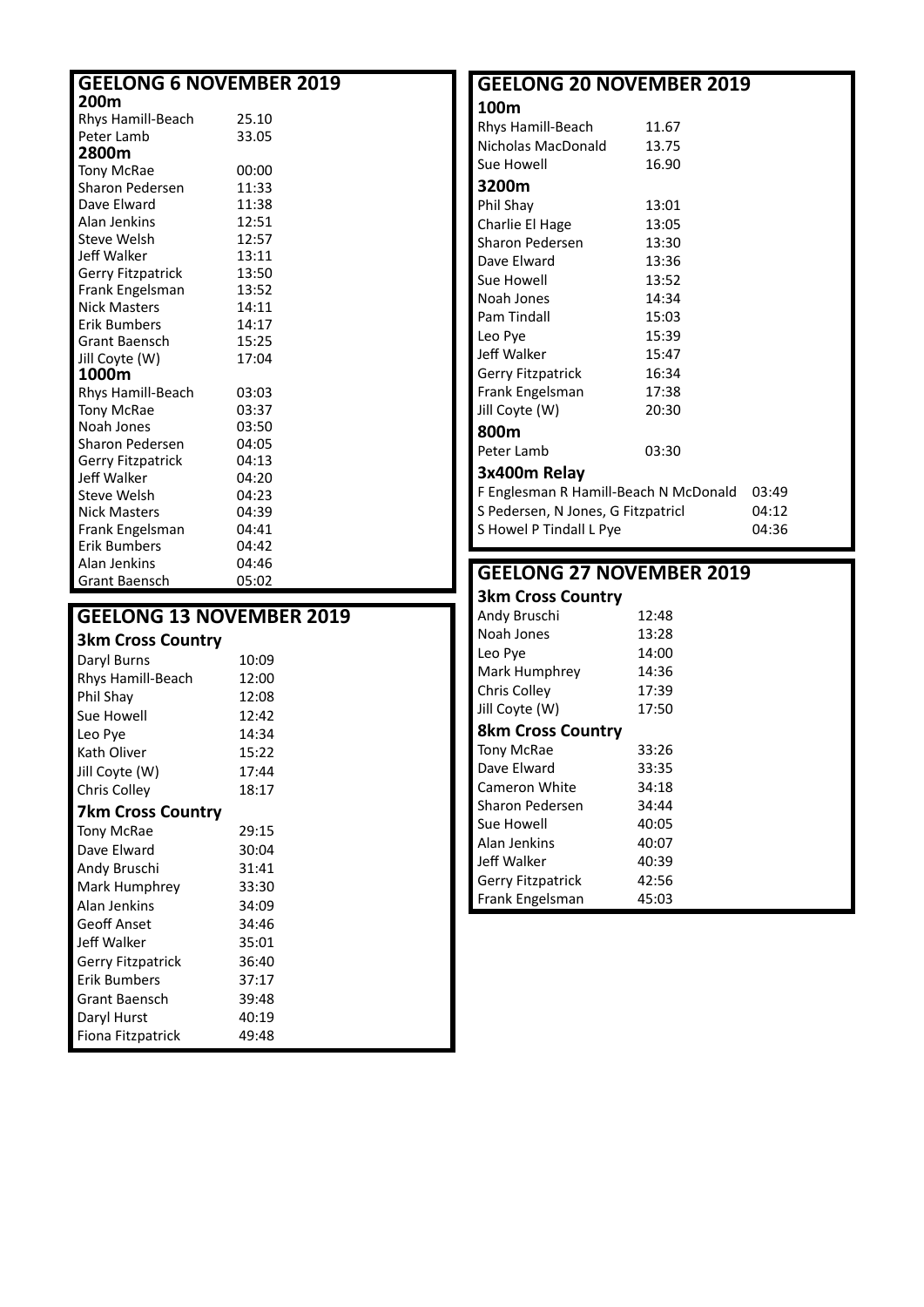| <b>GLEN EIRA 12 NOVEMBER 2019</b><br><b>GLEN EIRA 5 NOVEMBER 2019</b> |          |                |                |                |               |  |                                              |          |                |              |                     |      |
|-----------------------------------------------------------------------|----------|----------------|----------------|----------------|---------------|--|----------------------------------------------|----------|----------------|--------------|---------------------|------|
| 70m E/T                                                               |          | Clock          | Est            | Diff           |               |  | 80m E/T                                      | Clock    | Est            | Diff         |                     |      |
| <b>GLAD WISHART</b>                                                   | 75       | 13.83          | 13.85          | 0.02           |               |  | <b>JIM ROUNTREE</b>                          | 60       | 12.71          | 12.70        | 0.01                |      |
| <b>IMICHELLE EDMONDS</b>                                              | 45       | 13.44          | 13.4           | 0.04           |               |  | <b>BILL CARR</b>                             | 70       | 12.23          | 12.40        | 0.17                |      |
| <b>EMMA McCAFFREY</b>                                                 | 10       | 13.86          | 13.90          | 0.04           |               |  | <b>KURT GOLONKA</b>                          | 50       | 10.79          | 11.00        | 0.21                |      |
| JUNE TREWEEK                                                          | 58       | 11.16          | 11.12          | 0.04           |               |  | SOPHIE McCAFFREY                             | 8        | 15.05          | 14.73        | 0.32                |      |
| <b>EMILIE LORENTZEN</b>                                               | 10       | 12.85          | 12.90          | 0.05           |               |  | MIKE CLAPPER                                 | 67       | 11.93          | 12.25        | 0.32                |      |
| <b>BOB WISHART</b>                                                    | 77       | 10.29          | 10.20          | 0.09           |               |  | <b>GLAD WISHART</b>                          | 75       | 15.82          | 16.20        | 0.38                |      |
| <b>LINDA McCAFFREY</b>                                                | 41       | 12.49          | 12.70          | 0.21           |               |  | <b>JIM McLURE</b>                            | 73       | 12.82          | 13.20        | 0.38                |      |
| SOPHIE McCAFFREY                                                      | 8        | 13.01          | 12.76          | 0.25           |               |  | PAUL LYNCH                                   | 70       | 14.38          | 14.85        | 0.47                |      |
| <b>JIM McLURE</b>                                                     | 73       | 11.49          | 11.2           | 0.29           |               |  | <b>JUNE TREWEEK</b>                          | 58       | 12.52          | 13.00        | 0.48                |      |
| MIKE CLAPPER                                                          | 67       | 10.71          | 10.4           | 0.31           |               |  | <b>EMILIE LORENTZEN</b>                      | 10       | 14.46          | 13.92        | 0.54                |      |
| CHELSEA WHITTLE                                                       | 12       | 11.36          | 10.89          | 0.47           |               |  | <b>BOB WISHART</b>                           | 77       | 11.54          | 12.10        | 0.56                |      |
| <b>KURT GOLONKA</b>                                                   | 50       | 9.50           | 9.00           | 0.50           |               |  | <b>OSCAR LORENTZEN</b>                       | 8        | 14.64          | 13.97        | 0.67                |      |
| OSCAR LORENTZEN                                                       | 8        | 12.61          | 11.96          | 0.65           |               |  | LINDA McCAFFREY                              | 41       | 13.71          | 15.00        | 1.29                |      |
| <b>JIM ROUNTREE</b>                                                   | 60       | 11.33          | 10.65          | 0.68           |               |  | <b>EMMA McCAFFREY</b>                        | 10       | 16.55          | 15.25        | 1.30                |      |
| <b>JO WHITTLE</b><br>SIMONE O'BRIEN                                   | 48       | 11.71          | 12.5           | 0.79           |               |  | SIMONE O' BRIEN<br>MICHELLE EDMONDS          | 47       | 12.99          | 14.47        | 1.48                |      |
|                                                                       | 47       | 11.57          | 12.42          | 0.85           |               |  |                                              | 45       | 13.96          | 15.50        | 1.54                |      |
| <b>500m E/T</b>                                                       |          | Clock          | Est            | Diff           | %             |  | 1200m E/T                                    |          | Clock          | Est          | Diff                |      |
| JANET HOLMES                                                          | 66       | 1.54.6         | 1.55           | 0.6            | 79.4          |  | ш<br><b>HEATHER CARR</b>                     | 70       | 6.02.6         | 6.08         | 5.4                 |      |
| <b>BILL CARR</b>                                                      | 70       | 1.45.4         | 1.41           | 4.4            | 74.8          |  | NICKY GRAFEN                                 | 8        | 5.38.6         | 5.45         | 6.4                 |      |
| <b>KURT GOLONKA</b>                                                   | 47       | 1.23.4         | 1.17           | 6.4            | 79.35<br>66.1 |  | <b>CHRIS BROWN</b>                           | 64       | 5.23.6         | 5.30         | 6.4                 |      |
| <b>JO WHITTLE</b><br>MICHELLE EDMONDS                                 | 48<br>45 | 1.53<br>2.05.6 | 1.57<br>1.55   | 4.0<br>10.6    | 57.79         |  | <b>JANET HOLMES</b><br><b>GREG HUGHES</b>    | 66<br>61 | 5.28<br>5.13.4 | 5.40<br>5.29 | 12.0<br>15.6        |      |
|                                                                       |          |                |                |                |               |  |                                              |          |                |              |                     |      |
| <b>I</b> 150m E/T                                                     |          | Clock          | Est            | Diff           |               |  | 200m H/C                                     | Clock    | H/cap          | H/C Time     |                     | %    |
| <b>BOB WISHART</b>                                                    | 77       | 22.17          | 22.10          | 0.07           |               |  | <b>KURT GOLONKA</b>                          | 50       | 44.73          | 17.4         | 27.33 82.0          |      |
| <b>JIM McLURE</b>                                                     | 73       | 25.01          | 24.50          | 0.51           |               |  | <b>BOB WISHART</b>                           | 77       | 45.2           | 13.8         | 31.4                | 91.9 |
| <b>CHRIS GRAFEN</b><br><b>NICKY GRAFEN</b>                            | 55<br>8  | 26.55<br>30.62 | 25.90<br>31.70 | 0.65<br>1.08   |               |  | <b>JIM ROUNTREE</b>                          | 60<br>67 | 45.70<br>46.10 | 12.9<br>13.7 | 32.80 73.2<br>32.40 |      |
| <b>MIKE CLAPPER</b>                                                   | 67       | 23.64          | 22.50          | 1.14           |               |  | MIKE CLAPPER<br>77.75                        |          |                |              |                     |      |
| <b>GLAD WISHART</b>                                                   | 75       | 33.10          | 34.82          | 1.72           |               |  | <b>BILL CARR</b>                             | 70       | 46.30          | 13.7         | 32.60 79.1          |      |
| <b>JIM ROUNTREE</b>                                                   | 60       | 24.71          | 22.85          | 1.86           |               |  | <b>VIVIENNE CASH</b>                         | 67       | 46.80          | 10.4         | 36.40 83.2          |      |
| KURT GOLONKA                                                          | 50       | 20.93          | 19.00          | 1.93           |               |  | <b>JIM McLURE</b>                            | 73       | 47.10          | 12.5         | 34.60 78.1          |      |
| <b>JUNE TREWEEK</b>                                                   | 58       | 25.24          | 23.00          | 2.24           |               |  | <b>JUNE TREWEEK</b>                          | 58       | 47.50          | 11.94        | 35.56               |      |
| <b>JO WHITTLE</b>                                                     | 48       | 27.53          | 25.20          | 2.33           |               |  | 77.92                                        |          |                |              |                     |      |
| <b>I WALK 3.2K H/C (Sealed) Clock</b>                                 |          |                |                | H/cap H/C Time |               |  | <b>GLAD WISHART</b>                          | 75       | 47.60          | 1.5          | 46.10 70.7          |      |
| <b>GWEN STEED</b>                                                     | 77       | 22.15          | 10.30          | 32.45          |               |  | MICHELLE EDMONDS 45                          |          | 51.2           | 8.7          | 42.5                | 56.6 |
| <b>JIM ROUNTREE</b>                                                   | 60       | 22.32          | 10.15          | 32.47          |               |  | 2K H/C (TROPHY)                              | Clock    | H/cap          | H/C Time     |                     | %    |
| <b>CONRAD HAMANN</b>                                                  | 67       | 22.31          | 10.30          | 33.01          |               |  | PETER McGRATH                                | 80       | 19.41          | $-0.55$      | 18.46               |      |
| SANDRA MIDDLETON                                                      | 70       | 23.11          | 10.00          | 33.11          |               |  | MICHAEL HEFFERNAN 84                         |          | 18.55          | GO           | 18.55               |      |
| <b>TONY DORAN</b>                                                     | 67       | 23.11          | 10.00          | 33.11          |               |  | <b>JUNE TREWEEK</b>                          | 58       | 14.27          | 4.50         | 19.17               |      |
| JOHN ZELEZNIKOW                                                       | 69       | 28.54          | 4.50           | 33.44          |               |  | ROB JAMIESON                                 | 69       | 19.19          | GO           | 19.19               |      |
| JO WHITTLE                                                            | 48       | 21.51          | 12.15          | 34.06          |               |  | <b>JIM ROUNTREE</b>                          | 60       | 13.35          | 6.00         | 19.35               |      |
| MICHAEL HEFFERNAN                                                     | 84       | 33.06          | 2.50           | 35.56          |               |  | <b>TONY DORAN</b>                            | 67       | 13.22          | 6.14         | 19.36               |      |
| Ш<br><b>DES MIDDLETON</b>                                             | 72       | 25.39          | 11.05          | 36.44          |               |  | PAUL LYNCH                                   | 70       | 15.09          | 4.32         | 19.41               |      |
| ROB JAMIESON (5 laps) 69                                              |          | 20.44          |                |                |               |  | SANDRA MIDDLETON 70                          |          | 13.52          | 5.51         | 19.43               |      |
| PETE BATTRICK (5 laps) 76                                             |          | 21.21          |                |                |               |  | <b>DES MIDDLETON</b>                         | 72       | 13.21          | 6.22         | 19.43               |      |
| PETER McGRATH (4 LAPS) 80 16.56                                       |          |                |                |                |               |  | PETE BATTRICK                                | 76       | 20.43          | $-1.00$      | 19.43               |      |
| $3.2K H/C$ (Sealed)                                                   |          | Clock          | H/cap          | H/C Time %     |               |  | <b>JIM BERRINGTON</b><br><b>HEATHER CARR</b> | 63<br>70 | 12.09<br>12.08 | 7.42<br>7.52 | 19.51<br>20.00      |      |
| SIMONE O'BRIEN                                                        | 47       | 15.15          | 2.55           | 18.10 66.8     |               |  | <b>KARYN O'NEILL</b>                         | 64       | 13.39          | 6.34         | 20.13               |      |
| LINDA McCAFFREY                                                       | 41       | 17.20          | 0.55           | 18.15 54.9     |               |  | <b>CYNTHIA ELLERY</b><br>ш                   | 70       | 16.27          | 3.53         | 20.20               |      |
| <b>BILL CARR</b><br>CHRIS CAMPBELL                                    | 70<br>71 | 17.45<br>15.53 | 0.35<br>2.35   | 18.20<br>18.28 | 60.9<br>68.8  |  | <b>I MARK BENJAMIN 3K AGE % Clock</b>        |          |                |              | Age %               |      |
| <b>CHRIS GRAFEN</b>                                                   | 55       | 14.01          | 4.35           | 18.36          | 67.2          |  | PETER BENCE                                  | 70       |                | 12.33.35     | 79.8                |      |
| <b>JO COCKWILL</b>                                                    | 67       | 18.53          | GO             | 18.53          | 71.5          |  | <b>EWEN WILSON</b>                           | 66       |                | 12.20.25     | 78.0                |      |
| PETER BENCE                                                           | 70       | 13.51          | 5.05           | 18.56 78.0     |               |  | ANDREW EDWARDS                               | 66       |                | 12.39.25     | 76.1                |      |
| <b>GREG HUGHES</b>                                                    | 61       | 15.58          | 3.15           | 19.13          | 62.1          |  | <b>JANINE MCKERRON</b>                       | 59       | 15.09          |              | 73.1                |      |
| SARAH LORENTZEN                                                       | 40       | 14.55          | 4.35           | 19.30          | 63.3          |  | <b>JO COCKWILL</b>                           | 67       | 17.32          |              | 71.4                |      |
| MICHELLE EDMONDS                                                      | 45       | 19.42          | GO             | 19.42 50.4     |               |  | <b>CHRIS CAMPBELL</b>                        | 71       | 14.25          |              | 70.4                |      |
| <b>NICKY GRAFEN</b>                                                   | 8        | 17.40          | 2.05           | 19.45 59.06    |               |  | <b>CHRIS GRAFEN</b>                          | 55       | 12.40          |              | 69.0                |      |
|                                                                       |          |                |                |                |               |  | <b>STEVE STRELECKY</b>                       | 70       | 14.56          |              | 67.1                |      |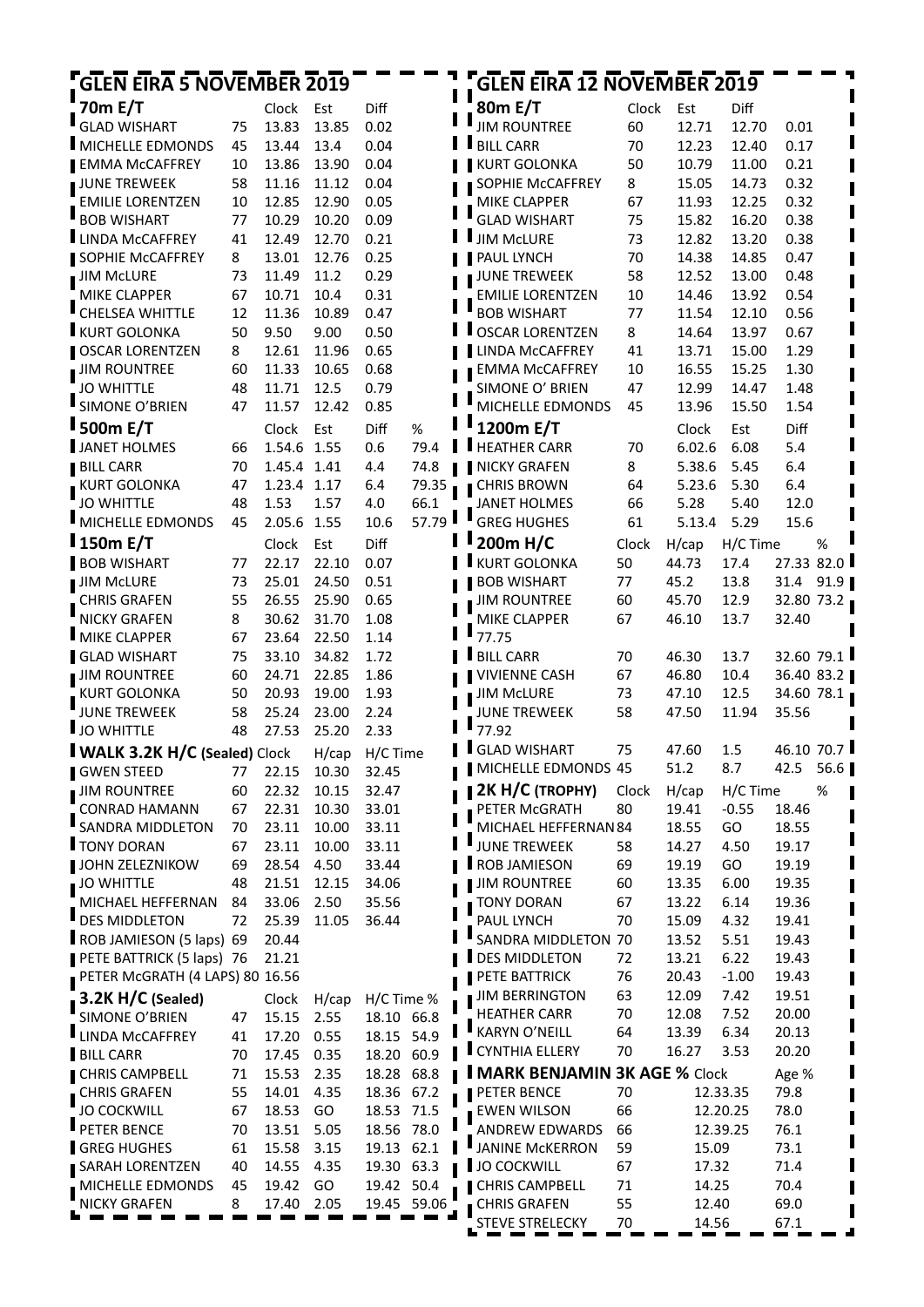| <b>GLEN EIRA 12 NOVEMBER 2019 cont.</b>                 |    |       |              |           | <b>GLEN EIRA 19 NOVEMBER 2019 cont.</b>           |    |       |       |           |
|---------------------------------------------------------|----|-------|--------------|-----------|---------------------------------------------------|----|-------|-------|-----------|
| SARAH LORENTZEN                                         | 40 | 13.15 |              | 66.0      | <b>FUN TEAM 5 (GLEN EIRA)</b>                     |    |       | 48.37 | 1st Fun   |
| SIMONE O'BRIEN                                          | 47 | 14.18 |              | 66.0      | <b>STEVE STRELECKY</b>                            | 70 | 17.28 |       |           |
| SYD BONE                                                | 62 | 14.24 |              | 64.4      | <b>GREG HUGHES</b>                                | 61 | 14.19 | 64.25 |           |
| <b>CHRIS BROWN</b>                                      | 64 | 14.47 |              | 63.9      | <b>DES MIDDLETON</b>                              | 72 | 12.31 |       |           |
| <b>TERRY O'NEILL</b>                                    | 63 | 14.50 |              | 63.1      | <b>BILL CARR</b>                                  | 70 | 4.19  | 69.34 |           |
| <b>MERLE WANT</b>                                       | 58 | 17.25 |              | 62.7      | GLEN EIRA (50+)                                   |    | 48.52 |       | $3rd 50+$ |
| NICKY GRAFEN                                            | 8  | 15.42 |              | 61.6      | ANDREW EDWARDS                                    | 66 | 15.22 |       |           |
| PHIL URQUHART                                           | 75 | 17.57 |              | 59.1      | <b>SIMON LLOYD</b>                                | 64 | 15.10 | 62.30 |           |
| <b>GREG HUGHES</b>                                      | 61 | 15.36 |              | 59.0      | <b>GWEN STEED</b>                                 | 77 | 13.59 |       |           |
| LINDA McCAFFREY                                         | 41 | 16.42 |              | 52.4      | <b>JIM BERRINGTON</b>                             | 63 | 4.21  | 64.52 |           |
| MICHELLE EDMONDS 45                                     |    | 17.57 |              | 51.3      | <b>FUN TEAM 6 (MENTONE)</b>                       |    |       | 49.11 | 2nd Fun   |
| <b>MARY HARPER</b>                                      | 50 | 24.45 |              | 39.6      | DAVID SHORT                                       | 42 | 15.00 |       |           |
| <b>STANDING TRIPLE JUMP</b>                             |    | Best  | H/C          | Final     | <b>HELEN CASTEL</b>                               | 56 | 13.48 | 76.93 |           |
| <b>EMMA McCAFFREY</b>                                   | 10 | 4,51  | 0.00         | 4,51      | <b>VIV CASH</b>                                   | 67 | 15.13 |       |           |
| <b>SOPHIE McCAFFREY</b>                                 | 8  | 4.45  | 0.00         | 4.45      | <b>BOB WISHART</b>                                | 77 | 5.10  | 64.55 |           |
| <b>EMILIE LORENTZEN</b>                                 | 10 | 4.61  | 0.20         | 4.41      | FUN TEAM 2 (GLEN EIRA)                            |    |       | 52.40 | 3rd Fun   |
| MIKE CLAPPER                                            | 67 | 5.98  | 1.60         | 4.38      | SIMONE O'BRIEN                                    | 47 | 16.48 |       |           |
| <b>OSCAR LORENTZEN</b>                                  | 8  | 4.41  | 0.10         | 4.31      | PHIL URQUHART                                     | 75 | 0.74  | 60.94 |           |
| <b>BILL CARR</b>                                        | 70 | 5.11  | 0.80         | 4.31      | <b>KARYN O'NEILL</b>                              | 64 | 13.42 |       |           |
|                                                         |    |       |              |           | SIMONE O'BRIEN                                    | 47 | 4.30  | 60.11 |           |
|                                                         |    |       |              |           | <b>SPRINGVALE/FRANKSTON 60+</b>                   |    |       | 54.16 | $3rd60+$  |
| <b>GLEN EIRA 19 NOVEMBER 2019</b>                       |    |       |              |           | LINDSAY OXENHAM                                   | 70 |       |       |           |
| <b>GLEN EIRA - LIVING LEGENDS RELAYS</b>                |    |       |              |           | ROB CLUTTERBUCK                                   | 66 |       |       |           |
| LEG 1 - 3.536k, LEG 2 - 3k, LEG 3 - 2K WALK, LEG 4 - 1K |    |       |              |           | <b>CELIA JOHNSON</b>                              | 72 |       |       |           |
|                                                         |    | Clock | Age % Result |           | SAYED KHATAN                                      | 69 |       |       |           |
| <b>MENTONE OPEN</b>                                     |    | 39.05 |              | 1st Open  | FUN TEAM 1 (GLEN EIRA)                            |    |       | 54.06 | 4th Fun   |
| MICHAEL ORE                                             |    | 13.07 |              |           | <b>JANINE McKERRON</b>                            | 59 | 18.01 |       |           |
| <b>KYLE GRIFFIN</b>                                     |    | 11.54 |              |           | <b>JO COCKWILL</b>                                | 67 | 17.31 | 71.46 |           |
| ROBERT VAN DONE                                         |    | 10.09 |              |           | SANDRA MIDDLETON                                  | 70 | 14.03 |       |           |
| <b>SUSAN SHORT</b>                                      | 45 | 3.55  | 67.79        |           | <b>JANET HOLMES</b>                               | 66 | 4.31  | 79.08 |           |
| <b>MENTONE 50+</b>                                      |    | 41.00 |              | $1st 50+$ | FUN TEAM 4 (GLEN EIRA)                            |    |       | 54.42 | 5th Fun   |
| DEREK COUPER                                            |    | 13.46 |              |           | LINDA McCAFFREY                                   | 41 | 19.56 |       |           |
| , JULIAN BOLAND                                         | 56 | 13.24 | 65.75        |           | <b>JIM ROUNTREE</b>                               | 60 | 15.56 | 57.23 |           |
| <b>KEVIN CASSIDY</b>                                    | 59 | 9.51  |              |           | <b>JUNE TREWEEK</b>                               | 58 | 14.13 |       |           |
| <b>KUNI BOWDEN</b>                                      | 53 | 3.59  | 72.64        |           | MICHELLE EDMONDS                                  | 45 | 4.37  | 57.51 |           |
| SPRINGVALE/FRANKSTON OPEN                               |    |       | 42.16        | 2nd Open  | <b>FUN TEAM 7 (GLEN EIRA)</b>                     |    |       | 55.59 |           |
| CLAUDIO RIGA                                            | 64 | 15.01 |              |           | <b>MERLE WANT</b>                                 | 58 | 19.48 |       |           |
| $\overline{\phantom{a}}$ NONIE CHAN                     | 34 | 12.31 | 67.43        |           | <b>CHRIS BROWN</b>                                | 64 | 14.28 | 65.31 |           |
| PRAMESH PRASAD                                          | 45 | 9.59  |              |           | <b>CYNTHIA ELLERY</b>                             | 70 | 15.34 |       |           |
| DAVID DODSON                                            | 60 | 4.46  | 57.52        |           | JANE STURZAKER                                    | 66 | 6.09  | 58.08 |           |
| <b>GLEN EIRA OPEN</b>                                   |    | 42.28 |              |           | 3rd Open   FUN TEAM 3 (GLEN EIRA)                 |    |       | 82.05 |           |
| DAVID PAGE                                              | 48 | 12.53 |              |           | <b>MARY HARPER</b>                                | 49 | 24.23 |       |           |
| SARAH LORENTZEN                                         | 40 | 13.08 | 66.61        |           | JOHN ZELEZNIKOW                                   | 70 | 28.31 | 39.26 |           |
| TERRY O'NEILL                                           | 63 | 12.43 |              |           | MICHAEL HEFFERNAN                                 | 85 | 19.15 |       |           |
| KURT GOLONKA                                            | 50 | 3.44  | 67.54        |           | ROB JAMIESON                                      | 70 | 9.56  | 30.44 |           |
| <b>GLEN EIRA 60+</b>                                    |    | 43.40 |              | $1st60+$  | 4 x 100 RELAY                                     |    | Clock |       |           |
| <b>EWEN WILSON</b>                                      | 67 | 14.40 |              |           | <b>MENTONE</b>                                    |    | 57.4  |       |           |
| PETER BENCE                                             | 70 | 12.46 | 79.50        |           | <b>GLEN EIRA 1</b>                                |    | 59.2  |       |           |
| <b>HEATHER CARR</b>                                     | 70 | 11.56 |              |           | <b>GLEN EIRA 2</b>                                |    | 63.5  |       |           |
| <b>BARRY JEFFS</b>                                      | 71 | 4.16  | 71.21        |           | SPRINGVALE/FRANKSTON                              |    |       | 63.8  |           |
| MENTONE 60+                                             |    | 45.24 |              | 2nd $60+$ | <u>'</u><br><b>FINAL RESULTS</b>                  |    |       |       |           |
| JAMES O'BRIEN                                           | 66 | 15.12 |              |           | MENTONE 21, GLEN EIRA 14, SPRINGVALE/FRANKSTON 13 |    |       |       |           |
| MARLENE GOURLAY                                         | 68 | 14.10 | 89.76        |           |                                                   |    |       |       |           |
| RALPH BENNETT                                           | 77 | 11.47 |              |           |                                                   |    |       |       |           |
| ASHLEY BIRRELL                                          | 74 | 4.15  | 74.90        |           |                                                   |    |       |       |           |
| SPRINGVALE/FRANKSTON 50+                                |    |       | 48.17        | $2nd 50+$ |                                                   |    |       |       |           |
| RUSSELL DOW                                             | 59 | 14.07 |              |           |                                                   |    |       |       |           |
| <b>BRONWYN HANNS</b>                                    |    | 15.17 |              |           |                                                   |    |       |       |           |
| <b>JUAN PEREZ</b>                                       | 80 | 15.13 |              |           |                                                   |    |       |       |           |
| CHRIS SHEEDY                                            | 51 | 3.40  | 69.36        |           |                                                   |    |       |       |           |
|                                                         |    |       |              |           |                                                   |    |       |       |           |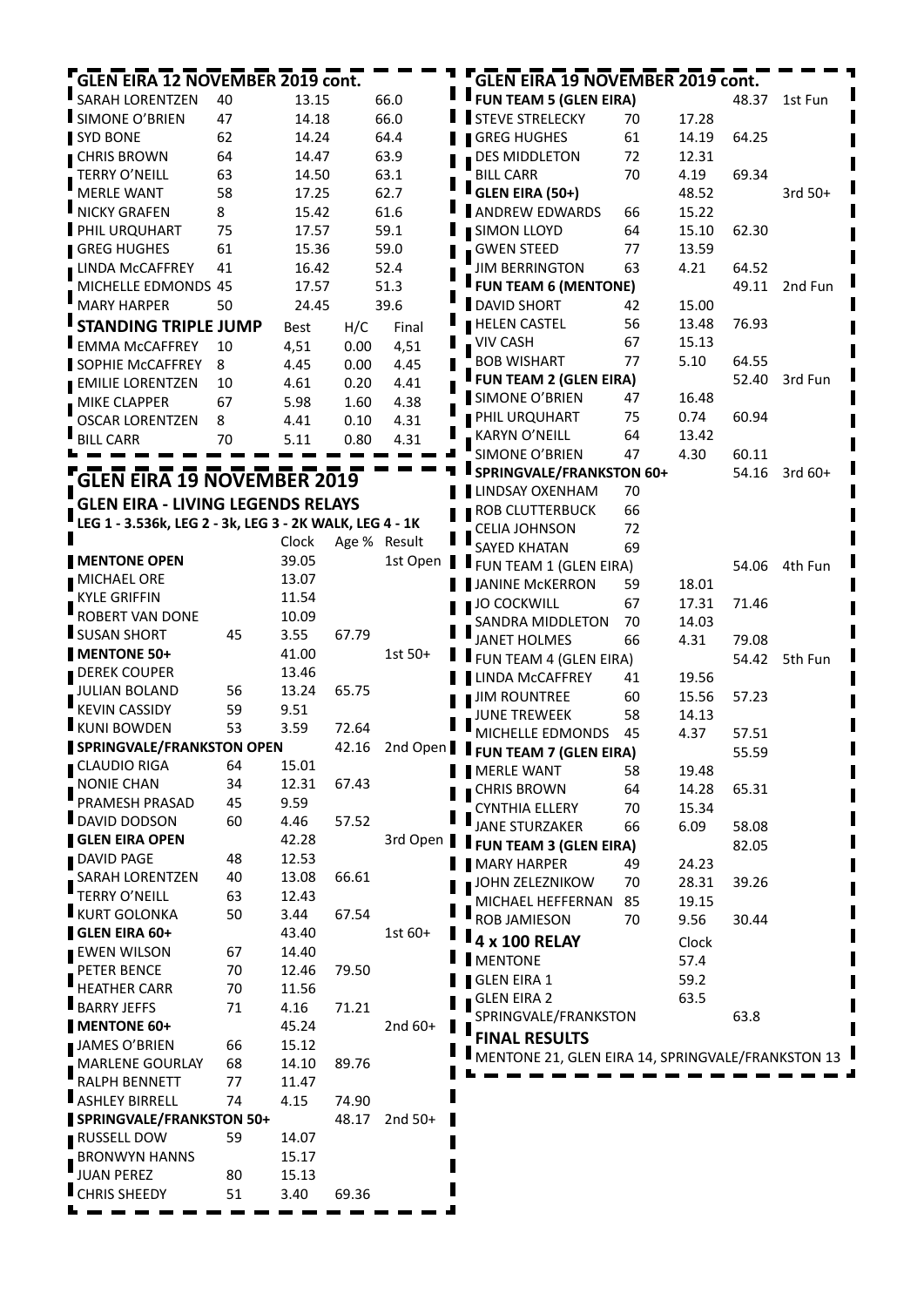| <b>GLEN EIRA 26 NOVEMBER 2019</b><br>г   |          |                  |                |                | <b>KNOX 6 NOVEMBER 2019</b>             |          |                |
|------------------------------------------|----------|------------------|----------------|----------------|-----------------------------------------|----------|----------------|
| 4 x 100 RELAY                            |          | Clock            | H/C H/C time   |                | <b>30th Anniversary</b>                 |          |                |
| PAUL LYNCH                               | 70       |                  |                |                | 3lap walk                               |          |                |
| <b>JIM ROUNTREE</b>                      | 60       |                  |                |                | Kylie Irshad                            | 48       | $6.2$          |
| $\blacksquare$ JUNE TREWEEK              | 58       |                  |                |                | <b>Grant Murfett</b>                    | 52       | 7.14           |
| MIKE CLAPPER                             | 67       | 1.15.28          | 12.0           | 1.03.28        | Chris Worsnop                           | 62       | 8.09           |
| <b>EMMA McCAFFREY</b>                    | 10       |                  |                |                | <b>Jack Durrant</b><br>Noel fairburn    | 22<br>58 | 9.05<br>9.07   |
| SOPHIE McCAFFREY                         | 8        |                  |                |                | Peter Shanahan                          | 58       | 9.33           |
| OSCAR LORENTZEN                          | 8        |                  |                |                | Dave Somers                             | 61       | 9.55           |
| <b>EMILIE LORENTZEN</b>                  | 10       | 1.15.63          | GO             | 1.15.63        | Andrew Egginton                         | 58       | 9.59           |
| <b>GLAD WISHART</b>                      | 75       |                  |                |                | Darcy Roberts                           | inv      | 10.01          |
| <b>VIVIENNE CASH</b><br><b>BILL CARR</b> | 67<br>70 |                  |                |                | Ariana Pashutina                        | inv      | 10.02          |
| <b>BOB WISHART</b>                       | 77       | 1.19.9           | 11.0           | 1.08.9         | David Chung                             | 52       | 10.15          |
| <b>600M</b>                              |          |                  |                |                | Hank Kuys                               | 65       | 10.17          |
| <b>GREG HUGHES</b>                       |          | Clock<br>2.25.55 | $\%$<br>61.7   |                | Stephen Richards                        | 58       | 10.137         |
| <b>MICHELLE EDMONDS</b>                  | 61<br>45 | 2.35.6           | 57.4           |                | Evelyn Kuys                             | 62       | 10.38          |
|                                          |          |                  |                |                | Nicola Van Reenen                       | 47       | 10.39          |
| 200m H/C                                 |          | Clock            | $H/cap$ (m) %  |                | Phylis Gosbell                          | 81       | 10.51          |
| Heat 1<br><b>GLAD WISHART</b>            | 75       |                  | 60             |                | Mick Carr                               | 66       | 11.05          |
| JUNE TREWEEK                             | 58       |                  | 18             | п              | Glenn Claiden<br><b>Helen Sttanley</b>  | 65<br>64 | 11.07<br>11.08 |
| VIVIENNE CASH                            | 67       |                  | 20             |                | Murray Huchison                         | 70       | 11.09          |
| <b>JIM McLURE</b>                        | 73       |                  | 15             |                | Peter Thorne                            | 71       | 11.12          |
| <b>LINDA McCAFFREY</b>                   | 41       |                  | 30             |                | Angela Edwards                          | 53       | 11.41          |
| $H$ eat 2                                |          |                  |                |                | Stephen Day                             | 49       | 11.46          |
| MICHELLE EDMONDS                         | 45       | 30.22            | 46             |                | Glenn Berry                             | 49       | 11.47          |
| <b>KURT GOLONKA</b>                      | 50       | 31.51            | $-33$          |                | Celia Johnson                           | 72       | 12.1           |
| MIKE CLAPPER                             | 67       | 31.51            | <b>SCR</b>     | 79.9           | Tony Johnson                            | 79       | 12.11          |
| <b>BOB WISHART</b>                       | 77       | 32.98            | $-7$           |                | <b>Sharon Sumner</b>                    | 50       | 12.25          |
| <b>JIM ROUNTREE</b>                      | 60       | 33.24            | <b>SCR</b>     | 72.2           | Alan Harris                             | 52       | 12.27          |
| BILL CARR                                | 70       | 33.63            | <b>SCR</b>     | 76.7           | Pauline Paine                           | 41       | 12.29          |
| <b>2K WALK E/T</b>                       |          | Clock            | Est            | Diff           | Sarah Thorne                            | 40       | 12.3           |
| TERRY O'NEILL                            | 63       | 13.10            | 13.10          | 0              | Cec McKeown                             | 79       | 12.34          |
| HEATHER CARR                             | 70       | 12.14            | 12.12          | $\overline{2}$ | Andrew Fraser                           | 78       | 12.34          |
| <b>GWEN STEED</b>                        | 77       | 13.52            | 13.55          | $-3$           | Russ Dickenson<br><b>Frank Dicesare</b> | 73<br>71 | 12.35<br>12.41 |
| DES MIDDLETON                            | 72       | 13.47            | 13.50          | $-3$           | Matt Morris                             | 53       | 12.42          |
| SANDRA MIDDLETON                         | 71       | 14.24            | 14.30          | -6             | Paul Connor                             | 56       | 12.44          |
| KARYN O'NEILL<br><b>CYNTHIA ELLERY</b>   | 64<br>70 | 14.10<br>16.10   | 14.00<br>15.55 | 10<br>15       | Evan Thomson                            | 46       | 12.48          |
| MICHAEL HEFFERNAN 85                     |          | 19.50            | 19.30          | 20             | Maggie Hawkes                           | 63       | 12.5           |
| <b>TONY DORAN</b>                        | 67       | 14.14            | 13.50          | 24             | Marina Curnow                           | 71       | 12.51          |
| <b>PAUL LYNCH</b>                        | 70       | 15.42            | 15.14          | 28             | Shane Grund                             | 37       | 12.52          |
| ROB JAMIESON                             | 69       | 20.19            | 19.50          | 29             | Erika Bedyn                             | 46       | 13.02          |
| GERARD O'DONNELL                         | 65       | 17.16            | 18.00          | $-44$          | Ian McFarlane                           | 56       | 13.04          |
| Fastest time Heather Carr 12.14          |          |                  |                |                | Steve Duckworth                         | 67       | 13.05          |
| $\blacksquare$ 4 $K$                     |          | Clock            | Age %          |                | <b>Russell Oakley</b>                   | 79       | 13.1           |
| SYD BONE                                 | 62       | 19.35            | 64.4           |                | Donna Clarke<br>Alan Wood               | 66<br>82 | 13.13          |
| <b>NICKY GRAFEN</b>                      | 8        | 20.44            | 63.4           |                | Paul Twining                            | 70       | 13.14<br>13.19 |
| <b>GREG HUGHES</b>                       | 61       | 20.46            | 60.2           |                | David Wear                              | 73       | 13.2           |
| <b>MERLE WANT</b>                        | 58       | 22.38            | 65.3           |                | Peter LeGet                             | 85       | 13.26          |
| LINDA McCAFFREY                          | 41       | 22.45            | 52.6           |                | <b>Shirlay Coppock</b>                  | 83       | 14.14          |
| <b>JANE STURZAKER</b>                    | 66       | 26.51            | 62.1           |                | Gerald Burke                            | 79       | 14.14          |
| KAREN MONOHAN                            | 53       | 27.33            | 50.1           |                | Jock Cravana                            | 81       | 14.19          |
| JOHN Z 10K                               |          | Clock            | Age %          |                | Greg Lovejoy                            | 77       | 14.21          |
| ANDREW EDWARDS                           | 66       | 47.10            | 73.3           |                | 3000m                                   |          |                |
| <b>CHRIS GRAFEN</b>                      | 55       | 47.21            | 66.2           |                | Chloe Grund 1k                          | inv      | 4.36           |
| SARAH LORENTZEN                          | 40       | 48.17            | 64.3           |                | Maggie Hawkes 1k                        | 63       | 7.22           |
| <b>BARRY JEFFS</b>                       | 70       | 51.08            | 70.4           |                | Shane Grund                             | 37       | 9.12           |
| <b>JIM BERRINGTON</b>                    | 63       | 52.22            | 64.2           |                | Rob Italia                              | 53       | 11.42          |
| <b>STEVE STRELECKY</b><br>SIMONE O'BRIEN | 70<br>47 | 52.42<br>53.11   | 68.3<br>62.1   |                | Stephen Day                             | 49       | 12.35          |
| <b>JANINE MCKERRON</b>                   | 58       | 54.17            | 70.4           |                | Milan Stanisic<br>Colin Page            | 65<br>65 | 13.01<br>13.28 |
| JO COCKWILL                              | 67       | 61.30            | 71.6           |                | Andrew Egginton                         | 58       | 13.28          |
| PHIL URQUHART                            | 75       | 61.52            | 62.5           |                | Dave Somers                             | 61       | 13.37          |
| <b>JOHN ZELEZNIKOW</b>                   | 69       | 101.15           | 35.1           |                | Paul Connor                             | 56       | 13.53          |
|                                          |          |                  |                |                |                                         |          |                |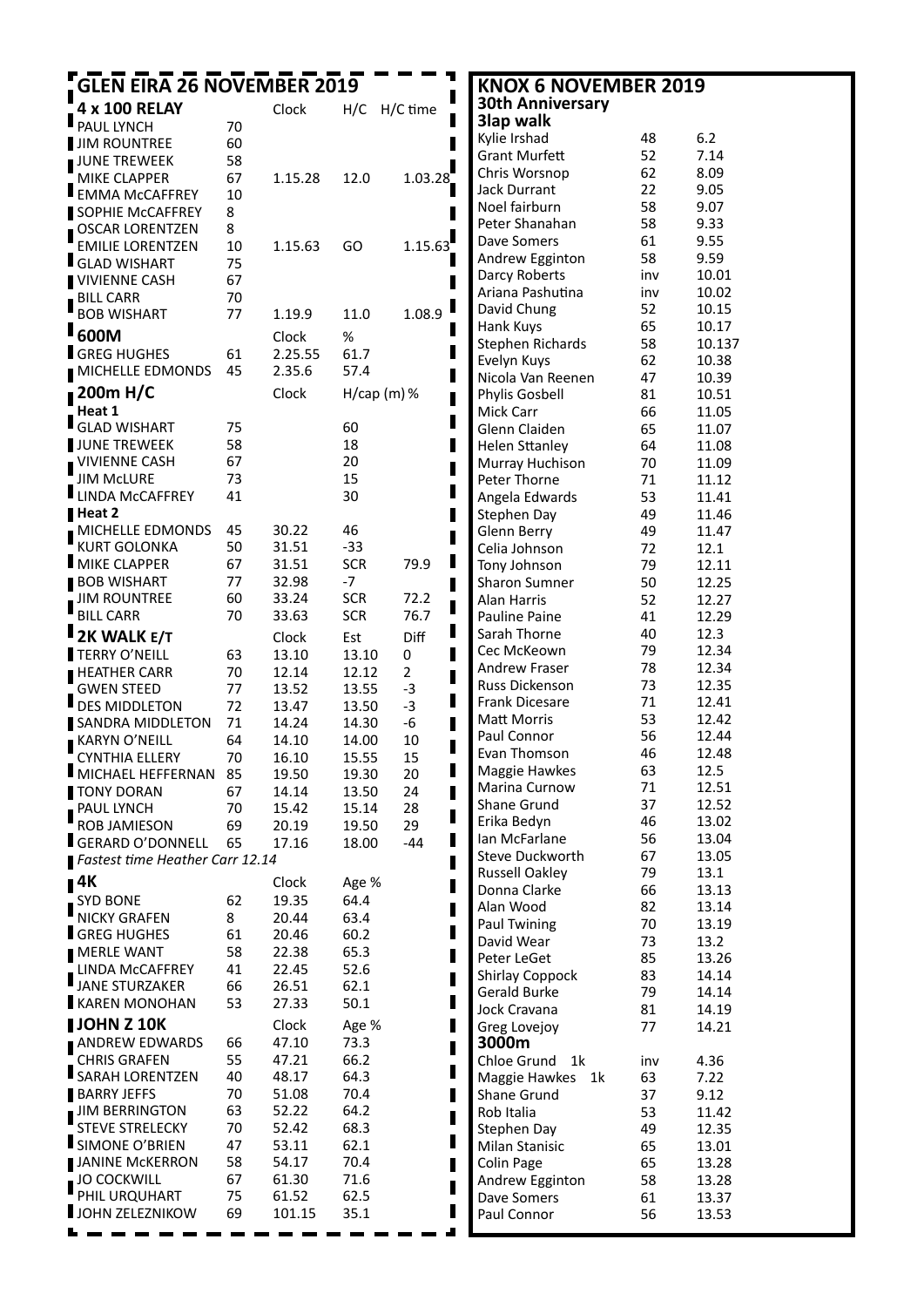| KNOX 6 NOVEMBER 2019 cont. |    |       |  |  |  |  |  |  |  |
|----------------------------|----|-------|--|--|--|--|--|--|--|
| Mick Carr                  | 66 | 14.06 |  |  |  |  |  |  |  |
| Kylie Irshad               | 48 | 14.35 |  |  |  |  |  |  |  |
| Michelle Quan              | 50 | 14.42 |  |  |  |  |  |  |  |
| Stephen Richards           | 58 | 14.49 |  |  |  |  |  |  |  |
| Chris Worsnop              | 62 | 14.53 |  |  |  |  |  |  |  |
| Erika Bedyn                | 56 | 15.06 |  |  |  |  |  |  |  |
| Helen Stanley              | 64 | 15.11 |  |  |  |  |  |  |  |
| Sam De Fanis               | 71 | 15.2  |  |  |  |  |  |  |  |
| Glenn Claiden              | 65 | 15.39 |  |  |  |  |  |  |  |
| Nicola Van Reenen          | 47 | 16.09 |  |  |  |  |  |  |  |
| David Wear                 | 73 | 16.12 |  |  |  |  |  |  |  |
| David Rolfe                | 73 | 16.28 |  |  |  |  |  |  |  |
| Peter Thorne               | 71 | 16.43 |  |  |  |  |  |  |  |
| Sarah Thorne               | 40 | 17.35 |  |  |  |  |  |  |  |
| PaulinePaine               | 41 | 17.35 |  |  |  |  |  |  |  |
| Murray Huchison            | 70 | 17.37 |  |  |  |  |  |  |  |
| Jock Cravana               | 81 | 19.21 |  |  |  |  |  |  |  |
| Cec McKeown                | 79 | 19.32 |  |  |  |  |  |  |  |
| Greg Lovejov               | 77 | 19.33 |  |  |  |  |  |  |  |
| Pete Shanahan              | 48 | 21.13 |  |  |  |  |  |  |  |

#### **KNOX 13 NOVEMBER 2019 1000 steps**

| Matt Morris             | 53 | 18.32 |  |
|-------------------------|----|-------|--|
| Paul Connor             | 56 | 19.43 |  |
| Paul Twining            | 70 | 21.05 |  |
| Graeme Leticq           | 64 | 22.13 |  |
| Mick Carr               | 66 | 23.28 |  |
| Jack Durrant            | 58 | 24.22 |  |
| Stephen Richards        | 58 | 24.28 |  |
| lan U'Ren               | 68 | 25.14 |  |
| Bob henderaon           | 73 | 25.23 |  |
| David Wear              | 73 | 26.04 |  |
| Pete Thorne             | 71 | 26.57 |  |
| Mark Harris             | 51 | 28.13 |  |
| <b>Paul Durrant</b>     | 58 | 29.2  |  |
| <b>Tracey Carpenter</b> | 53 | 31.07 |  |
| Chris Crennan           | 47 | 31.12 |  |



| <b>KNOX 20 NOVEMBER 2019</b> |                 |                  |  |  |  |
|------------------------------|-----------------|------------------|--|--|--|
| 800m walk                    |                 |                  |  |  |  |
| <b>Bob Henderson</b>         | 73              | 7.53             |  |  |  |
| lan U'Ren                    | 68              | 7.53             |  |  |  |
| Glenn Claiden                | 65              | 7.56             |  |  |  |
| Paul Twining                 | 70              | 7.57             |  |  |  |
| Graeme Leticq                | 64              | 8.1              |  |  |  |
| David Wear                   | 73              | 8.1              |  |  |  |
| Peter Thorne                 | 71              | 8.11             |  |  |  |
| Peter LeGet                  | 85              | 8.15             |  |  |  |
| Matt Morris                  | 53              | 8.16             |  |  |  |
| Glenn Berry                  | 49              | 8.19             |  |  |  |
| <b>Tracey Carpenter</b>      | 25              | 8.21             |  |  |  |
| Chris Crennan                | 26              | 8.21             |  |  |  |
| 60m                          |                 |                  |  |  |  |
| Chris Crennan                | 27              | 8.72             |  |  |  |
| <b>Paul Durrant</b>          | 58              | 10.68            |  |  |  |
| Chloe Grund                  | inv             | 12.05            |  |  |  |
| 1000m                        |                 |                  |  |  |  |
| <b>Shane Grund</b>           | 37              | 2.58             |  |  |  |
| <b>Matt Morris</b>           | 53              | 3.36             |  |  |  |
| <b>Brian Poggenpoel</b>      | 49              | 3.38             |  |  |  |
| Paul Twining                 | 70              | 4.07             |  |  |  |
| <b>Stephen Richards</b>      | 58              | 4.24             |  |  |  |
| Graeme Leticq                | 64              | 4.31             |  |  |  |
| Chris Crennan                | 28              | 4.37             |  |  |  |
| Chloe Grund                  | inv             | 4.37             |  |  |  |
| <b>Bob Henderson</b>         | 73              | 4.43             |  |  |  |
| lan U'Ren                    | 68              | 4.55             |  |  |  |
| Glenn Berry                  | 49              | 5.09             |  |  |  |
| David Wear                   | 73              | 5.21             |  |  |  |
| Michelle Quan                | 49              | 5.35             |  |  |  |
| Peter Thorne                 | 71              | 5.51             |  |  |  |
| Teams event 1/3/5k           |                 |                  |  |  |  |
| Paul Durrant                 | 58              | 5.14             |  |  |  |
| Graeme Leticq                | 64              | 13.59            |  |  |  |
| Shane Grund                  | 37              | 19.39            |  |  |  |
| David Wear                   | 73              | 4.56             |  |  |  |
| Michelle Quan                | 49              | 15.18            |  |  |  |
| <b>Brian Poggenpoel</b>      | 54              | 21.54            |  |  |  |
| Glenn Berry                  | 49              | 4.32             |  |  |  |
| Glenn Claiden                | 65              | 15.58            |  |  |  |
| <b>Matt Morris</b>           | 53              | 21.57            |  |  |  |
| Chris Crennan                | 28              | 4.55             |  |  |  |
| lan U'Ren                    | 68              | 15.32            |  |  |  |
| Sam De Fanis                 | 71              | 25.06            |  |  |  |
| Peter Thorne                 | $\overline{71}$ | $\overline{5.3}$ |  |  |  |
| <b>Bob Henderson</b>         | 73              | 16.57            |  |  |  |
| Paul Twining                 | 70              | 26.19            |  |  |  |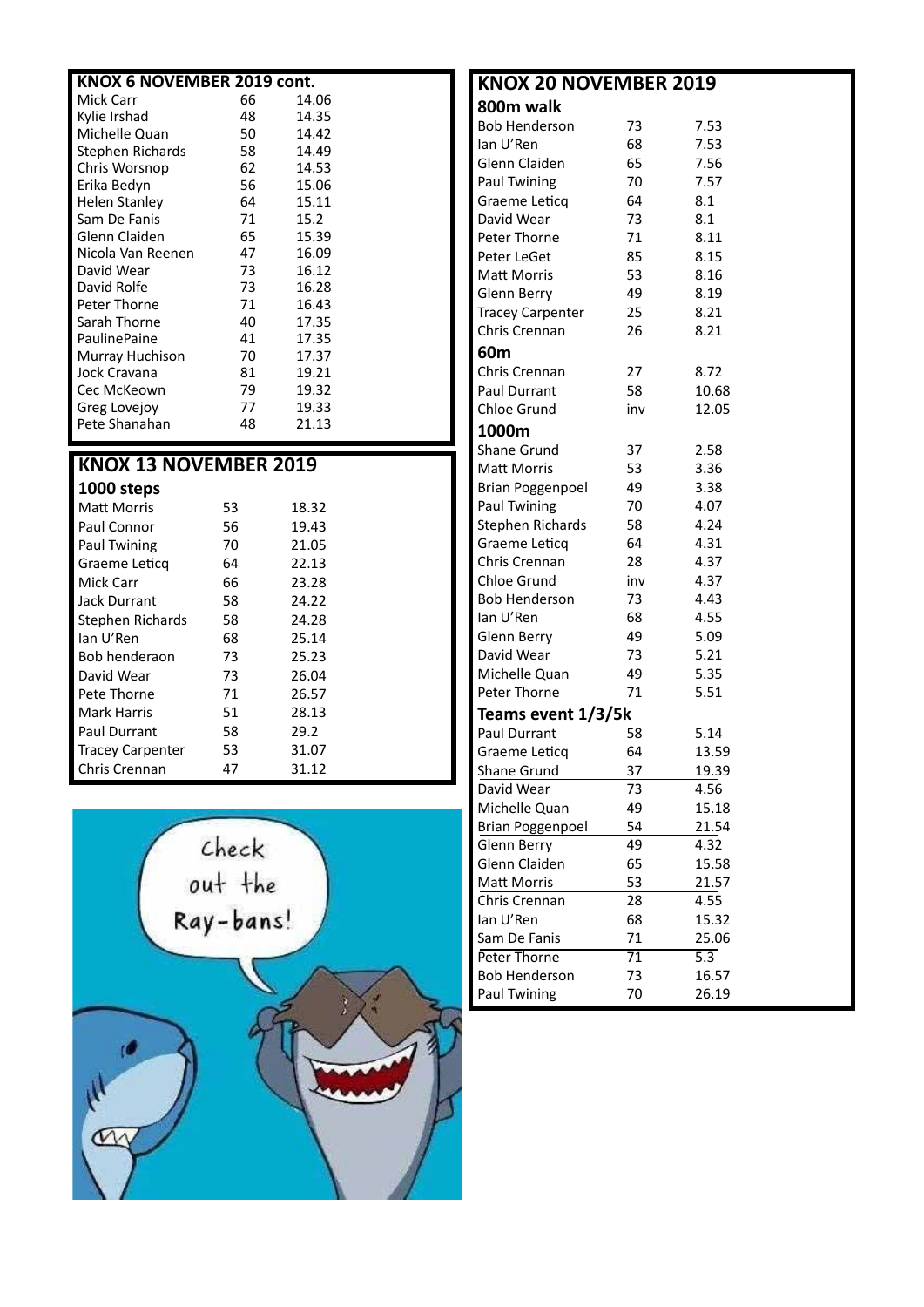| <b>KNOX 27 NOVEMBER 2019</b> |       |       |                                  | <b>MENTONE 6 NOVEMBER 2019</b>      |          |                |                    |                |
|------------------------------|-------|-------|----------------------------------|-------------------------------------|----------|----------------|--------------------|----------------|
| 800m walk                    |       |       |                                  | " 400m Walk E.T.                    |          | Clock          | Diff.              |                |
| Graeme Leticq                | 64    | 7.22  | $\mathbf{I}$                     | Bev Hugo                            | 79       | 3.08           | 0.01               |                |
| Mick Carr                    | 66    | 7.23  | $\blacksquare$                   | Maureen Seedsman                    | 82       | 2.59           | 0.02               |                |
| <b>Jack Durrant</b>          | 22    | 7.24  | $3=$                             | Sylvia Machin                       | 78       | 2.52           | $-0.03$            |                |
| David Black                  | 63    | 7.42  | $\mathbf{I}_{3=}$                | Joan Clarke                         | 84       | 3.47           | 0.03               |                |
| Paul Twining                 | 70    | 8.04  | $13=$                            | <b>Jill Mannering</b>               | 83       | 3.32           | $-0.03$            |                |
| Bob Henderson 73             |       | 8.06  | . 6                              | Michael Boulton                     | 64       | 3.19           | 0.04               |                |
|                              |       | 8.07  | $7=$<br>$\blacksquare$ 7=        | Ian Beaumont                        | 82       | 3.42           | 0.07               |                |
| Andrea Putting               | 58    |       | $9 =$                            | Iris Boulton<br><b>Helen Castel</b> | 70<br>56 | 3.08<br>2.49   | $-0.07$<br>$-0.08$ |                |
| David Wear                   | 73    | 8.44  | $9=$                             | Ralph Bennett                       | 77       | 2.12           | $-0.08$            |                |
| <b>Matt Morris</b>           | 53    | 8.45  | 11                               | Margaret Beaumont                   | 81       | 3.41           | 0.13               |                |
| Pauline Paine                | 41    | 8.53  | $\mathbf{I}_{12}$                | Gwen Steed                          | 77       | 2.24           | $-0.14$            |                |
| Sarah Thorne                 | 40    | 8.55  | $\blacksquare$ 13                | Nola Finn                           | 82       | 6.06           | 0.18               |                |
| Glenn Berry                  | 49    | 8.55  | 14                               | Karen Sharp                         | 63       | 3.13           | $-0.47$            |                |
| 800m                         |       |       |                                  | 300m H/cap *Agg Event*              |          | Clock          | Metres             | Pts            |
| <b>Jack Durrant</b>          | 22    | 3.13  | $\mathbf{1}$                     | Martin Griffin                      | 57       | 41.08          | 65                 | 7              |
| Paul Twining                 | 70    | 3.14  | $\blacksquare$                   | Glad Wishart                        | 75       | 41.93          | 109                | 5              |
| Bob Henderson 73             |       | 3.39  | 3                                | <b>Bob Wishart</b>                  | 77       | 43.58          | 29                 | 4              |
| Glenn Berry                  | 49    | 3.58  | $\mathbf{I}_4$                   | Ron Arthur                          | 80       | 46.35          | 48                 | 4              |
| <b>Brian Mee</b>             | 82    | 4.11  | $\blacksquare$                   | Kyle Griffin                        | 30       | 48.30          | 20                 | $\overline{2}$ |
| David Wear                   | 73    | 4.16  |                                  | 800m Self H/cap                     |          |                |                    |                |
| 1600m                        |       |       |                                  | <b>Rob Jennings Trophies</b>        |          | Clock          | Actual             |                |
|                              |       |       | $\mathbf{I}_1$                   | <b>Ashley Page</b>                  | 79       | 4.38.2         | 3.56.2             | @              |
| <b>Matt Morris</b>           | 53    | 7.1   | $\blacksquare$                   | Susan Short                         | 45       | 4.39.7         | 3.06.7             | @              |
| Brian P 49                   | 7.11  |       | 3                                | Martin Griffin                      | 57       | 4.54.2         | 4.09.2             |                |
| Mick Carr                    | 66    | 7.28  | $\mathbf{I}_4$                   | John Kneen                          | 76       | 4.54.6         | 4.54.6             |                |
| <b>Distance</b>              |       |       |                                  | DQ Avril Britter                    | 60       |                | 3.33.3             |                |
| 2k                           |       |       |                                  | DQ Sandra Wynne                     | 68       |                | 3.36.4             |                |
| <b>Jack Durrant</b>          | 22    | 9.51  |                                  | DQ Greg Hughes                      | 60       |                | 3.24.5             |                |
| Bob Henderson 73             |       | 10.32 |                                  | DQ Kyle Griffin                     | 30       |                | 3.13.5             |                |
| 4k                           |       |       |                                  | DQ Ralph Bennett                    | 77       |                | 3.47.6             |                |
| David Wear                   | 73    | 21.2  |                                  | DQ Julian Boland                    | 56       |                | 3.11.2             |                |
| Glenn Berry                  | 49    | 24.03 |                                  | 70m E.T.                            |          | Clock          | Diff               |                |
| Pauline Paine                | 41    | 24.18 | $\mathbf{I}_1$                   | Sandra Wynne                        | 67       | 12.87          | 0.02               | ***            |
| <b>Brian Mee</b>             | 82    | 25.24 | $\blacksquare$                   | <b>Glad Wishart</b>                 | 75       | 13.84          | 0.12               |                |
| 5k                           |       |       | 3                                | <b>Bob Wishart</b>                  | 77       | 10.43          | 0.13               |                |
|                              |       |       | 4<br>$\mathbf{I}_5$              | Susan Short                         | 45       | 11.19          | 0.19               |                |
| Michelle Quan                | 50    | 26.36 |                                  | Ron Arthur<br>Avril Britter         | 79       | 11.75<br>13.46 | $-0.45$<br>0.47    |                |
| Sam De Fanis                 | 71    | 26.39 | $\blacksquare$<br>$\overline{7}$ | Martin Griffin                      | 60<br>57 | 10.92          | $-0.78$            |                |
| 6k                           |       |       | $\mathbf{I}_8$                   | Kyle Griffin                        | 30       | 10.90          | 0.90               |                |
| Matt Morris                  | 53    | 25.12 |                                  | <b>3 Km E.T. *Agg Event*</b>        |          | Clock          | Diff               | Pts            |
| Brian P 49                   | 25.22 |       | $\blacksquare$                   | Avril Britter                       | 60       | 16.17          | 0.00               | 7              |
| Paul Twining                 | 70    | 27.4  | $\overline{2}$                   | *** 75<br><b>Ashley Birrell</b>     |          | 13.49          | $-0.01$            | 5              |
| David Black                  | 63    | 27.56 | $\mathbf{I}_3$                   | James O'Brien                       | 66       | 13.04          | 0.04               | 4              |
| Graeme Leticq                | 64    | 28.12 | $\blacksquare$                   | Julian Boland                       | 56       | 13.48          | $-0.12$            | 3              |
| Sarah Thorne                 | 40    | 29.55 |                                  | <b>Ashley Page</b>                  | 79       | 16.47          | 0.15               | $\overline{2}$ |
| Mick Carr                    | 66    | 29.56 | $\frac{5}{6}$                    | Martin Griffin                      | 57       | 17.09          | $-0.21$            | 1              |
|                              |       |       | $\mathbf{I}$ 7                   | Sandra Wynne                        | 68       | 15.48          | $-0.22$            | $\mathbf{1}$   |
|                              |       |       | $\blacksquare$                   | <b>Greg Hughes</b>                  | 60       | 15.44          | 0.25               | 1              |
|                              |       |       | 9                                | Kyle Griffin                        | 30       | 13.13          | 0.43               | $\mathbf{1}$   |
|                              |       |       | 10                               | John Kneen                          | 76       | 21.13          | $-0.47$            | $\mathbf{1}$   |
|                              |       |       |                                  | 2000m Walk E.T. Self H/cap          |          |                |                    |                |
|                              |       |       |                                  | Frank Kealy Trophy 1                |          | Clock          | Actual             |                |
|                              |       |       | $\frac{1}{2}$                    | <b>Geoff Barrow</b>                 | 70       | 18.20          | 14.10              |                |
|                              |       |       |                                  | Glennis McPherson                   | 73       | 18.26          | 14.16              |                |
|                              |       |       | $\blacksquare$                   | Marlene Gourlay                     | 68       | 19.30          | 11.55              |                |
|                              |       |       | 4<br>$\mathbf{I}_5$              | John Zeleznikow<br>Sylvia Machin    | 69<br>78 | 19.31<br>19.34 | 17.26<br>15.19     |                |
|                              |       |       | $\blacksquare$                   | Bev Hugo                            | 79       | 19.40          | 16.45              |                |
|                              |       |       | 7                                | Maureen Seedsman                    | 82       | 19.46          | 16.31              |                |
|                              |       |       | $\mathsf{I}_8$                   | Iris Boulton                        | 70       | 19.48          | 16.43              |                |
|                              |       |       | $\blacksquare$                   | Margaret Beaumont                   | 81       | 19.53          | 19.48              |                |
|                              |       |       | 10                               | Michael Boulton                     | 64       | 20.30          | 17.45              |                |

10 Michael Boulton 64 20.30 17.45 DQ Helen Castel 56 15.13 **PO Karen Sharp** 63 16.09<br> **PO lan Beaumont**  $\frac{82}{100} = 19.10$ 

 $\blacksquare$  $\overline{\phantom{a}}$  $\overline{\phantom{a}}$  $\overline{\phantom{a}}$  $\blacksquare$  $\overline{\phantom{a}}$ J.

 $DQ$   $\frac{1}{2}$  an Beaumont  $\frac{1}{2}$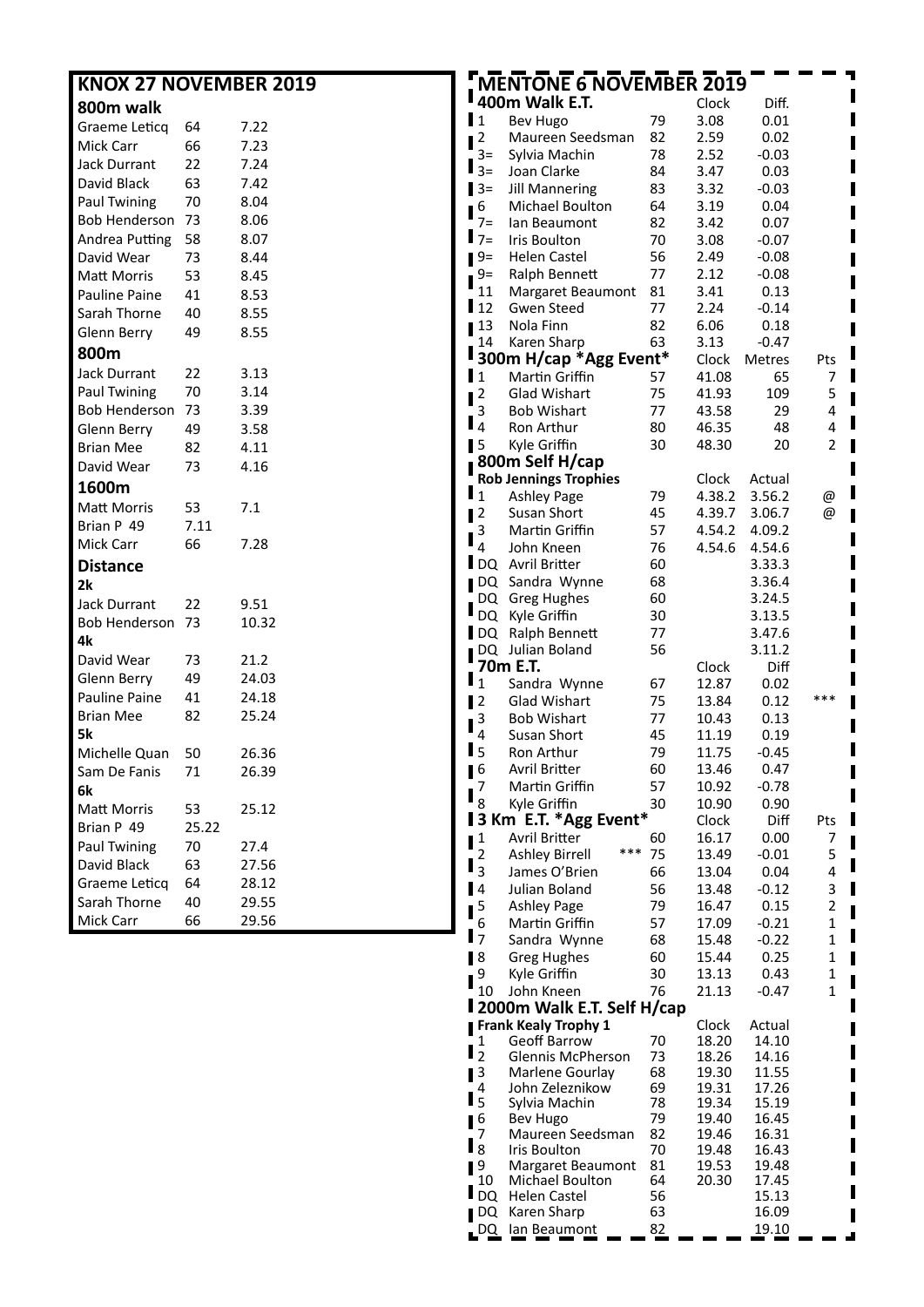| Н                          | MENTONE 13 NOVEMBER 2019                    |          |                |                    |                |                         | <b>MENTONE 20 NOVEMBER 2019</b>      |          |                  |                  |              |
|----------------------------|---------------------------------------------|----------|----------------|--------------------|----------------|-------------------------|--------------------------------------|----------|------------------|------------------|--------------|
|                            | <b>B34m Walk E.T.</b>                       |          | Clock          | Diff.              |                |                         | 600m Walk E.T.                       |          | <b>Clock</b>     | Diff.            |              |
| $\mathbf{1}$               | Maureen Seedsman                            | 82       | 6.39           | $-0.01$            |                | $\mathbf{1}$            | Ian Beaumont                         | 83       | 5.35             | $-0.01$          |              |
| $\mathbf{I}^2$             | Sylvia Machin                               | 78       | 6.11           | 0.06               |                | $2=$                    | Maureen Seedsman 82                  |          | 4.38             | 0.02             |              |
| 3                          | Helen Castel                                | 56       | 5.57           | 0.10               |                | $2=$                    | Julian Boland                        | 56       | 4.22             | 0.02             |              |
| $\mathbf{I}_4$             | Julian Boland                               | 56       | 5.34           | 0.12               |                | 4                       | <b>Helen Castel</b>                  | 56       | 4.20             | 0.03             |              |
| $\mathsf{I}$               | Ian Beaumont                                | 82       | 8.05           | $-0.41$            |                | 5                       | Michael Boulton                      | 64       | 5.04             | 0.04             |              |
| $\mathsf{I}^6$<br>7        | Joan Clarke<br><b>Jill Mannering</b>        | 84<br>83 | 8.12<br>7.59   | $-0.44$<br>$-0.46$ |                | $6\overline{6}$         | Joan Clarke                          | 84       | 5.44             | $-0.05$          |              |
| $\mathbf{I}_8$             | Margaret Beaumont                           | 81       | 8.05           | $-0.51$            |                | 7                       | Iris Boulton                         | 70       | 4.47             | $-0.08$          |              |
| $\blacksquare$             | Karen Sharp                                 | 63       | 7.06           | $-6.54$            |                | 8                       | Bev Hugo                             | 79       | 4.47             | $-0.09$          |              |
|                            | 1668m E.T. *Agg Event*                      |          | Clock          | Diff               | Pts            | 9                       | <b>Jill Mannering</b>                | 83       | 5.37             | 0.11             |              |
| $\mathbf 1$                | <b>Ashley Page</b>                          | 79       | 8.48.2         | 0.2                | 7              | 10                      | Ralph Bennett                        | 77       | 3.31             | $-0.14$          |              |
| $\mathbf{I}_2$             | Avril Britter                               | 60       | 8.39.9         | 3.9                | 5              | 11                      | Sylvia Machin                        | 78       | 4.27             | $-0.18$          |              |
| $\blacksquare$             | Sandra Wynne                                | 68       | 8.30.1         | $-4.9$             | 4              | 12                      | Nola Finn                            | 83       | 9.02             | $-0.28$          |              |
| $\mathbf{I}_5^4$           | John Kneen                                  | 76       | 11.48.0        | $-12.0$            | 3              |                         | 900m E.T.                            |          |                  | Diff             |              |
|                            | David Short                                 | 42       | 6.27.5         | $-12.5$            | $\overline{2}$ |                         |                                      |          | Clock            | $-0.6$           |              |
| $\blacksquare$             | Susan Short                                 | 45       | 7.17.4         | 17.4               | 1              | $\mathbf{1}$            | <b>Greg Hughes</b>                   | 61       | 4.02.4<br>3.43.2 | $-1.8$           | ***          |
| $\blacksquare$             | <b>Greg Hughes</b>                          | 60       | 7.55.1         | 29.1               | 1              | 2<br>3                  | <b>Ashley Birrell</b><br>David Short | 75<br>42 | 3.06.9           | 1.9              |              |
| $\mathbf{1}$               | 100m E.T.<br>David Short                    | 42       | Clock<br>13.25 | Diff<br>$-0.05$    |                | l 4                     |                                      | 57       |                  | 3.0              |              |
| $12 =$                     | Susan Short                                 | 45       | 15.58          | 0.08               |                |                         | Martin Griffin                       |          | 4.28.0           | 3.1              |              |
| $2 =$                      | <b>Bob Wishart</b>                          | 77       | 14.77          | $-0.08$            |                | <b>15</b>               | Sandra Wynne<br>Susan Short          | 68       | 4.23.1           | $-4.0$           |              |
| 4                          | <b>Glad Wishart</b>                         | 75       | 20.18          | 0.16               | ***            | 6                       |                                      | 45       | 3.26.0           |                  |              |
| $\mathbf{I}_5$             | Ron Arthur                                  | 80       | 16.87          | 0.67               |                | 7<br>8                  | Ralph Bennett                        | 77       | 4.24.6           | $-5.4$<br>$-5.9$ | ***          |
|                            | <b>15 Km E.T.</b>                           |          | Clock          | Diff               |                | و ا                     | Kyle Griffin                         | 30       | 3.34.1           |                  |              |
| $\mathbf{I}^1$             | Julian Boland                               | 56       | 24.20          | 0.05               |                |                         | Avril Britter                        | 60       | 4.25.3           | 7.3<br>$-9.5$    |              |
| $\overline{\mathbf{c}}$    | <b>Ashley Page</b>                          | 79       | 28.45          | $-0.11$            |                | 10                      | <b>Ashley Page</b>                   | 79<br>77 | 4.33.5           | 22.7             |              |
| $\mathbf{I}_3$             | Stephen Bird                                | 56       | 23.32          | $-0.28$            |                | 11                      | John Kneen                           |          | 5.42.7           |                  |              |
| $\blacksquare$             | <b>Ashley Birrell</b>                       | 75       | 24.22          | 0.32               | ***            |                         | 200m E.T.                            |          | Clock            | Diff.            |              |
| $\frac{5}{5}$<br>6         | James O'Brien                               | 66       | 22.25          | $-0.35$            |                | 1                       | Vivienne Cash                        | 67       | 35.96            | $-0.04$          | @            |
| $\mathbf{I}$ 7             | Avril Britter<br>Sandra Wynne               | 60<br>68 | 28.34<br>27.33 | 0.37<br>$-0.51$    |                | $\overline{2}$          | Ron Arthur                           | 80       | 36.71            | $-0.09$          |              |
| 18                         | John Kneen                                  | 76       | 36.55          | 1.55               |                | <b>3</b>                | Martin Griffin                       | 57       | 34.34            | $-0.66$          |              |
| -9                         | <b>Greg Hughes</b>                          | 60       | 30.10          | 3.55               |                | $\overline{4}$          | Susan Short                          | 45       | 33.26            | $-0.74$          |              |
|                            | 2.5Km Walk Self H/cap *Agg Event*           |          |                |                    |                | 5                       | <b>Bob Wishart</b>                   | 77       | 30.96            | $-0.79$          |              |
|                            | Frank Kealy Trophy 2                        |          | Clock          | Actual             |                | 6                       | Glad Wishart                         | 75       | 46.74            | 1.72             |              |
| $\blacksquare$             | Sylvia Machin                               | 78       | 26.37          | 18.49              |                | l 7                     | David Short                          | 42       | 27.46            | $-2.04$          |              |
| 2                          | Glennis McPherson                           | 73       | 26.47          | 18.14              |                |                         | John Mathew (60m) 82                 |          | 17.09            | $-0.91$          |              |
|                            | DQ Karen Sharp                              | 63       |                | 20.50              | ***            |                         | 2 Km Self H/cap *Agg Event* Clock    |          |                  | Actual           | Pts          |
|                            | DQ Ian Beaumont                             | 82       |                | 24.45              | $***$          | 1                       | <b>Greg Hughes</b>                   | 60       | 13.22            | 10.27            | 7            |
|                            | DQ Geoff Barrow                             | 70       |                | 17.58              |                | 2                       | <b>Avril Britter</b>                 | 60       | 13.23            | 10.33            | 5            |
| $\mathbf{I}_{\mathsf{DQ}}$ | DQ Maureen Seedsman<br>Margaret Beaumont 81 | 82       |                | 21.07<br>24.45     |                | 3                       | John Kneen                           | 76       | 13.48            | 13.48            | 4            |
| $\overline{\mathsf{I}}$ DQ | <b>Helen Castel</b>                         | 56       |                | 17.57              |                | ▌4                      | ***<br>Kyle Griffin                  | 30       | 14.06            | 8.36             | 3            |
|                            | Trophy Winner Glennis McPherson             |          |                |                    |                | I DQ                    | Julian Boland                        | 56       |                  | 8.37             | 1            |
|                            |                                             |          |                |                    |                | DQ                      | <b>Ashley Page</b>                   | 79       |                  | 10.41            | 1            |
|                            |                                             |          |                |                    |                | DQ                      | Martin Griffin                       | 57       |                  | 11.08            | 1            |
|                            |                                             |          |                |                    |                | DQ                      | Sandra Wynne                         | 68       |                  | 10.32            | $\mathbf{1}$ |
|                            |                                             |          |                |                    |                |                         | 3000m Walk E.T.                      |          | Clock            | Diff.            |              |
|                            |                                             |          |                |                    |                | $\mathbf{1}$            | Sylvia Machin                        | 78       | 23.18            | 0.03             |              |
|                            |                                             |          |                |                    |                | $\sqrt{2}$              | Iris Boulton                         | 70       | 26.05            | 0.05             |              |
|                            |                                             |          |                |                    |                | 3                       | <b>Geoff Barrow</b>                  | 70       | 21.48            | 0.08             |              |
|                            |                                             |          |                |                    |                | $\overline{\mathbf{4}}$ | Bev Hugo                             | 79       | 26.13            | 0.43             |              |
|                            |                                             |          |                |                    |                | $\mathbf{I}_5$          | Maureen Seedsman                     | 82       | 26.14            | 0.44             |              |
|                            |                                             |          |                |                    |                | $\blacksquare$          | Michael Boulton                      | 64       | 27.08            | $-0.52$          |              |
|                            |                                             |          |                |                    |                | $\overline{7}$          | <b>Helen Castel</b>                  | 56       | 21.38            | $-1.14$          |              |
|                            |                                             |          |                |                    |                | 8                       | John Zeleznikow                      | 69       | 27.09            | $-1.21$          |              |
|                            |                                             |          |                |                    |                | 9                       | John Mathew                          | 83       | 36.18            | 2.18             |              |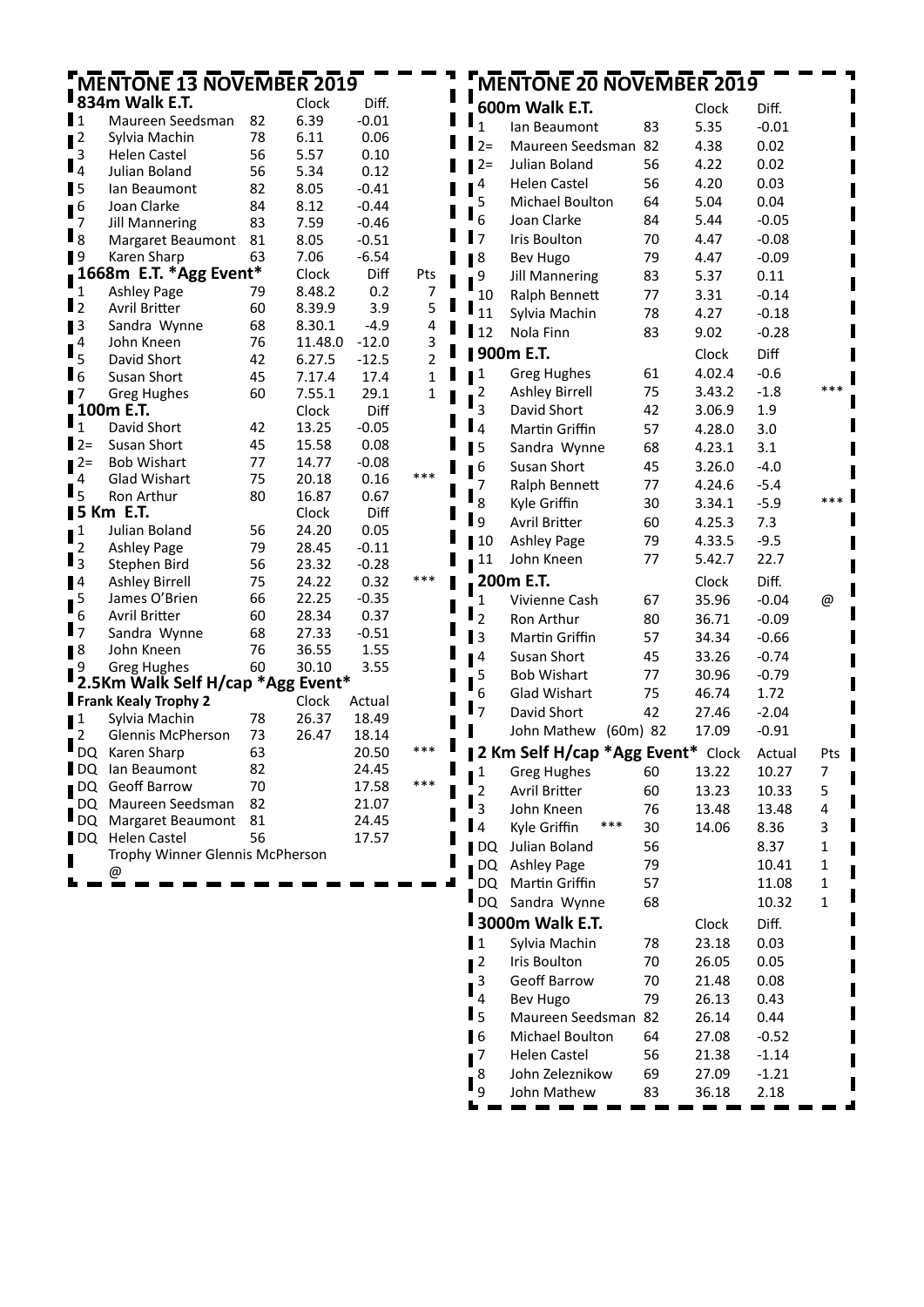|                  |                   | <b>MENTONE 27 NOVEMBER 2019</b>          |     |         |          |       | <b>SPRINGVALE 6 NOVEMBER 2019</b> |    |       |        |
|------------------|-------------------|------------------------------------------|-----|---------|----------|-------|-----------------------------------|----|-------|--------|
|                  |                   | 800m Walk E.T.                           |     | Clock   | Diff.    |       | Springvale Cup 3200 mts Hcp.clock |    |       | actual |
|                  | $\mathbf 1$       | Sylvia Machin                            | 78  | 5.54    | $-0.01$  | ı     | Dominique Ruellot                 |    | 24.29 | 23.10  |
| $\mathsf{I}$ 2   |                   | Julian Boland                            | 56  | 5.43    | $-0.02$  | ı     | Juan Perez                        |    | 24.32 | 23.12  |
|                  | $\blacksquare$ 3= | Iris Boulton                             | 70  | 6.25    | $-0.05$  | п     | Summer                            |    | 25.25 |        |
|                  | $\mathbf{I}^{3=}$ | Sharon Carr                              | 54  | 6.26    | $-0.05$  |       | Sayed Khatan                      |    | 21.32 | 17.48  |
|                  | 5                 | lan Beaumont                             | 83  | 7.33    | $-0.07$  |       | lan Tregear                       |    | 23.41 | 18.55  |
| $\mathbf{I}_{6}$ |                   | <b>Jill Mannering</b>                    | 83  | 7.18    | $-0.12$  | п     | <b>Bill Irvine</b>                |    | 24.00 | 17.47  |
| $\mathbf{I}$     |                   | <b>Helen Castel</b>                      | 56  | 5.40    | $-0.14$  | ı     | Lindsay Oxenham                   |    | 24.00 | 17.39  |
| 18               |                   | Joan Clarke                              | 84  | 7.37    | $-0.15$  | п     | Rob Clutterbuck                   |    | 23.31 | 17.10  |
| $\mathbf{I}^9$   |                   | Nola Finn                                | 83  | 11.38   | $-0.17$  |       | <b>Howard Rees</b>                |    | 23.21 | 15.40  |
|                  | 10                | Gwen Steed                               | 77  | 5.17    | $-0.31$  |       | Claudio Riga                      |    | 23.14 | 15.23  |
|                  | 11                | Michael Boulton                          | 65  | 6.41    | 1.33     |       | <b>Bill Sellick</b>               |    | 25.12 | 16.56  |
|                  | $\mathbf{I}_1$    | Mile Self H/cap *Agg Event* Clock Actual |     |         |          |       | Alan Bennie                       |    | 23.14 | 14.53  |
| $\mathbf{I}$     |                   | <b>Ashley Birrell</b>                    | 75  | 10.28.1 | 6.56.1   | $***$ | 100 metres                        |    |       |        |
| $\blacksquare$   |                   | John Kneen                               | 77  | 10.28.2 | 10.28.2  |       | Sayed KHATAN                      | 69 | 17.50 |        |
|                  | 3                 | <b>Greg Hughes</b>                       | 61  | 10.28.3 | 7.59.3   |       | Juan PEREZ                        | 80 | 20.60 |        |
|                  | $\overline{4}$    | Avril Britter                            | 60  | 10.28.4 | 8.03.4   | ı     | Lindsay OXENHAM                   | 70 | 21.00 |        |
| $\mathbf{I}_5$   |                   | Matt Bowden                              | 53  | 10.33.6 | 6.09.6   | ı     | Dominique RUELLOT                 | 68 | 23.90 |        |
| $\blacksquare$   |                   | <b>Col Waring</b>                        | 73  | 10.47.6 | 7.58.6   | ı     | Kevin ONLEY                       | 85 | 28.60 |        |
|                  |                   | DQ Ashley Page                           | 79  |         | 8.13.7   |       | 70 metres                         |    |       |        |
|                  |                   | DQ Sandra Wynne                          | 68  |         | 8.16.7   | ı     | Sayed KHATAN                      | 69 | 11.50 |        |
|                  |                   | DQ Kuni Bowden                           | 53  |         | 6.43.7   |       | Mike HALL                         | 80 | 12.10 |        |
|                  |                   | DQ David Short                           | 42  |         | 6.03.7   | ı     | Claudio RIGA                      | 64 | 13.40 |        |
|                  |                   | 120m E.T. *Agg Event*                    |     | Clock   | Diff.    | ı     | Lindsay OXENHAM                   | 70 | 14.10 |        |
| $\blacksquare$   |                   | Stephen Bird                             | 56  | 20.02   | 0.02     |       | Mick COLGAN                       | 68 | 16.00 |        |
| $\mathbb{I}^2$   |                   | Ron Arthur                               | 79  | 19.71   | $-0.09$  |       | Dominique RUELLOT                 | 68 | 16.30 |        |
|                  | 3                 | Susan Short                              | 45  | 18.59   | $-0.21$  |       | Kevin ONLEY                       | 85 | 18.60 |        |
| $\mathbf{I}_4$   |                   | <b>Bob Wishart</b>                       | 78  | 17.71   | $-0.24$  |       | 800 metres                        |    |       |        |
| $\mathbf{I}$     |                   | Vivienne Cash                            | 67  | 20.34   | 0.34     |       | Sayed KHATAN                      | 69 | 3.25  |        |
| $\blacksquare$   |                   | Avril Britter                            | 60  | 22.77   | $-0.53$  | ***   | Claudio RIGA                      | 64 | 3.32  |        |
| $\mathbf{I}^7$   |                   | David Short                              | 42  | 15.74   | $-0.56$  |       | Paul MULLINS                      | 79 | 3.34  |        |
|                  | 8                 | Glad Wishart                             | 75  | 23.83   | $-1.37$  | $***$ | Lindsay OXENHAM                   | 70 | 4.04  |        |
| $\mathbf{I}_9$   |                   | John Mathew                              | 82  | 33.28   | $-2.32$  |       | Summer                            |    | 4.31  |        |
|                  | $\blacksquare$ 10 | Pam Mews                                 | 84  | 51.32   | $-3.08$  | ***   | Juan PEREZ                        | 80 | 5.04  |        |
|                  | $\blacksquare$ 11 | Jeanne Bryan                             | 77  | 32.52   | $-11.48$ |       | Dominique RUELLOT                 | 68 | 5.05  |        |
|                  |                   | 3.336 Km E.T.                            |     | Clock   | Diff     |       | 1600 metres walk                  |    |       |        |
|                  | $\mathbf{1}$      | John Kneen                               | 76  | 24.32   | $-0.08$  |       | Pam THOMAS                        | 69 | 14.02 |        |
|                  | $\overline{2}$    | Stephen Bird                             | 56  | 15.04   | 0.09     |       | John ABEL                         | 69 | 15.09 |        |
| $\mathbf{I}_3$   |                   | Kuni Bowden                              | 53  | 15.02   | 0.12     |       | Kevin ONLEY                       | 85 | 15.24 |        |
| $\blacksquare$   |                   | Avril Britter                            | 60  | 18.28   | $-0.14$  |       | Natalie IRVINE                    | 72 | 16.17 |        |
| 1 <sup>5</sup>   |                   | Matt Bowden                              | 53  | 15.01   | 0.41     |       | Eric NEGROS                       | 56 | 18.29 |        |
| Ц                | 6                 | Julian Boland                            | 56  | 16.00   | 1.50     |       | Frank ALLEN                       | 74 | 18.29 |        |
|                  | $\overline{7}$    | Ashley Page                              | 79  | 20.22   | 2.04     |       | 2400 metres walk                  |    |       |        |
| $\mathbf{I}$ 8   |                   | <b>Greg Hughes</b>                       | 61  | 20.23   | 2.08     |       | Tony DORAN                        | 67 | 17.14 |        |
| $\blacksquare$   |                   | Jeanne Bryan                             | 77  | 28.40   | 3.40     |       | <b>Jim SMITH</b>                  | 79 | 18.29 |        |
|                  |                   | 10= Helen Bryan                          | 49  | 28.40   | 4.10     |       | Peter FIELD                       | 61 | 18.40 |        |
|                  |                   | 10= Gillian Russon                       | Inv | 28.40   | 4.10     |       | John MANNING                      | 73 | 18.54 |        |
|                  |                   | 2000m Walk E.T. *Agg Event* Clock        |     |         | Diff.    |       |                                   |    |       |        |
| $\mathbf{I}_1$   |                   | Maureen Seedsman                         | 82  | 16.31   | 0.01     |       |                                   |    |       |        |
| $\mathbf{I}$     |                   | Geoff Barrow                             | 70  | 14.05   | 0.02     |       |                                   |    |       |        |
| $\blacksquare$   |                   | John Mathew                              | 83  | 22.15   | 0.15     |       |                                   |    |       |        |
|                  | 4                 | Sylvia Machin                            | 78  | 15.09   | $-0.21$  |       |                                   |    |       |        |
|                  | $5=$              | Iris Boulton                             | 70  | 16.43   | 0.23     |       |                                   |    |       |        |
|                  | $\mathbf{I}_{5=}$ | Sharon Carr                              | 54  | 16.58   | 0.23     |       |                                   |    |       |        |
| $\blacksquare$   |                   | <b>Helen Castel</b>                      | 56  | 14.46   | 0.24     |       |                                   |    |       |        |
| $1^8$            |                   | Michael Boulton                          | 65  | 17.29   | 0.33     |       |                                   |    |       |        |
|                  | 9                 | Ian Beaumont                             | 83  | 18.51   | $-0.48$  |       |                                   |    |       |        |
|                  | 10                | <b>Jill Mannering</b>                    | 83  | 18.50   | $-1.00$  |       |                                   |    |       |        |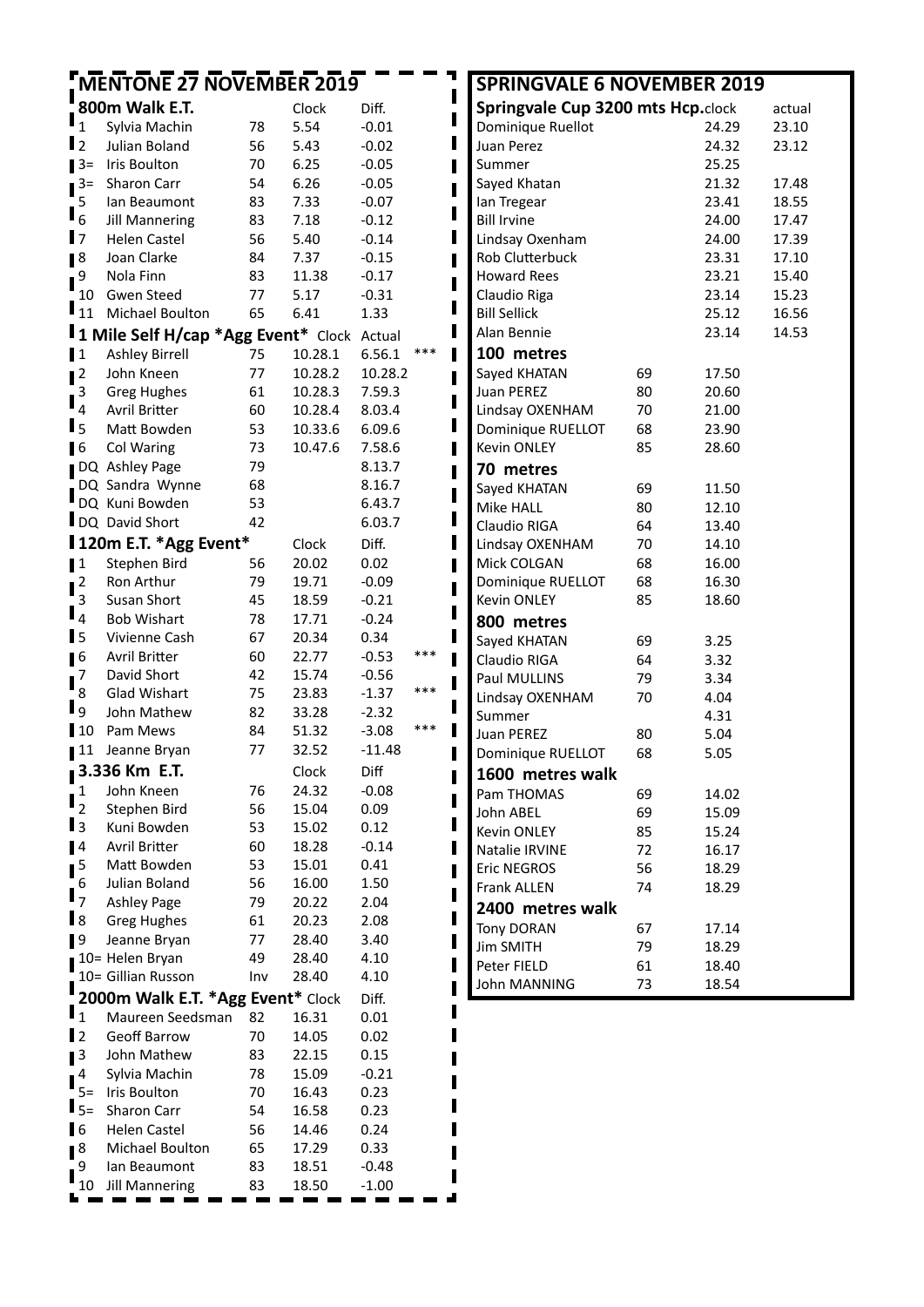| <b>SPRINGVALE 13 NOVEMBER 2019</b> |    |       |
|------------------------------------|----|-------|
| 90 metres                          |    |       |
| Sayed KHATAN                       | 69 | 15.00 |
| Mike HALL                          | 80 | 15.80 |
| <b>Bill IRVINE</b>                 | 71 | 17.20 |
| <b>Juan PEREZ</b>                  | 80 | 17.20 |
| Lindsay OXENHAM                    | 70 | 19.40 |
| <b>Kevin ONLEY</b>                 | 85 | 25.00 |
| 4000 metres road run               |    |       |
| Dragan                             | 58 | 18.04 |
| Alan BENNIE                        | 72 | 19.22 |
| Claudio RIGA                       | 64 | 20.11 |
| Will SELLICK                       | 47 | 21.09 |
| <b>Howard REES</b>                 | 72 | 21.09 |
| Lou BUCCIERI                       | 64 | 21.44 |
| <b>Bill IRVINE</b>                 | 71 | 21.56 |
| <b>Troy JEFFS</b>                  | 44 | 21.57 |
| Lindsay OXENHAM                    | 70 | 22.10 |
| <b>Ian TREGEAR</b>                 | 69 | 22.30 |
| Sayed KHATAN                       | 69 | 24.25 |
| <b>Paul MULLINS</b>                | 79 | 24.25 |
| <b>Alison DEVINE</b>               | 63 | 25.06 |
| 2500 metres road walk              |    |       |
| Celia JOHNSON                      | 72 | 25.15 |
| <b>Tony DORAN</b>                  | 67 | 25.48 |
| Tony JOHNSON                       | 79 | 25.20 |
| Peter FIELD                        | 61 | 22.56 |
| Natalie IRVINE                     | 72 | 25.15 |
| Pam THOMAS                         | 69 | 25.18 |
| John ABEL                          | 69 | 25.20 |
| <b>Frank ALLEN</b>                 | 74 |       |
| <b>Eric NEGROS</b>                 | 56 | 27.25 |
| <b>Juan PEREZ</b>                  | 80 | 28.38 |



whyatt.com.au

**SPRINGVALE 20 NOVEMBER 2019 400 metres** actual clock<br>
Paul MULLINS 79 1.28.3 2.04.3 79 1.28.3 2.04.3 Les WILLIAMS 63 1.08.4 2.18.4 Kevin ONLEY 86 2.15.8 2.18.8 Lindsay OXENHAM 70 1.44.0 2.19.0 Dragan 58 1.20.7 2.20.7 Lou BUCCIERI 64 1.40.4 2.22.4 Bill IRVINE 71 1.33.8 2.22.8 Dominique RUELLOT 68 2.23.8 2.23.8 Juan PEREZ 80 2.08.1 2.25.1 Claudio RIGA 64 1.44.0 2.36.0 **100 metres** Les WILLIAMS 63 14.90 Sayed KHATAN 69 17.40 Mike HALL 80 17.60 Dragan 58 17.80 Lindsay OXENHAM 70 21.80 Mick COLGAN 68 22.80 Dominique RUELLOT 68 23.50 Juan PEREZ 80 23.80 **3100 metres road run**<br>Dragan 58 Dragan 58 14.34 Howard REES 72 15.38 Lou BUCCIERI 64 16.19 Will SELLICK 47 15.34 Claudio RIGA 64 16.55 BILL IRVINE 71 16.58 Lindsay OXENHAM 70 17.47 **Ian TREGEAR** 69 18.10<br> **Paul MULLINS** 79 19.07 Paul MULLINS 79 19.07 Dominique RUELLOT 68 19.39 Kevin ONLEY 86 19.41 Saved KHATAN 69 23.03 **2300 or 3700 metres road walks** Dennis PHILLIPS 77 24.16 Jim SMITH 79 24.16 Pam THOMAS 69 24.38 Frank ALLEN 74 25.02 Tony JOHNSON 79 25.02 Anand THILLAISUNDARAM 43 26.37

John ABEL 69 26.37 Eric NEGROS 56 26.37 Peter ELLIS 68 28.23 Peter FIELD 61 29.31 Celia JOHNSON 72 30.19 Juan PEREZ 80 31.12

© Tim Whyat